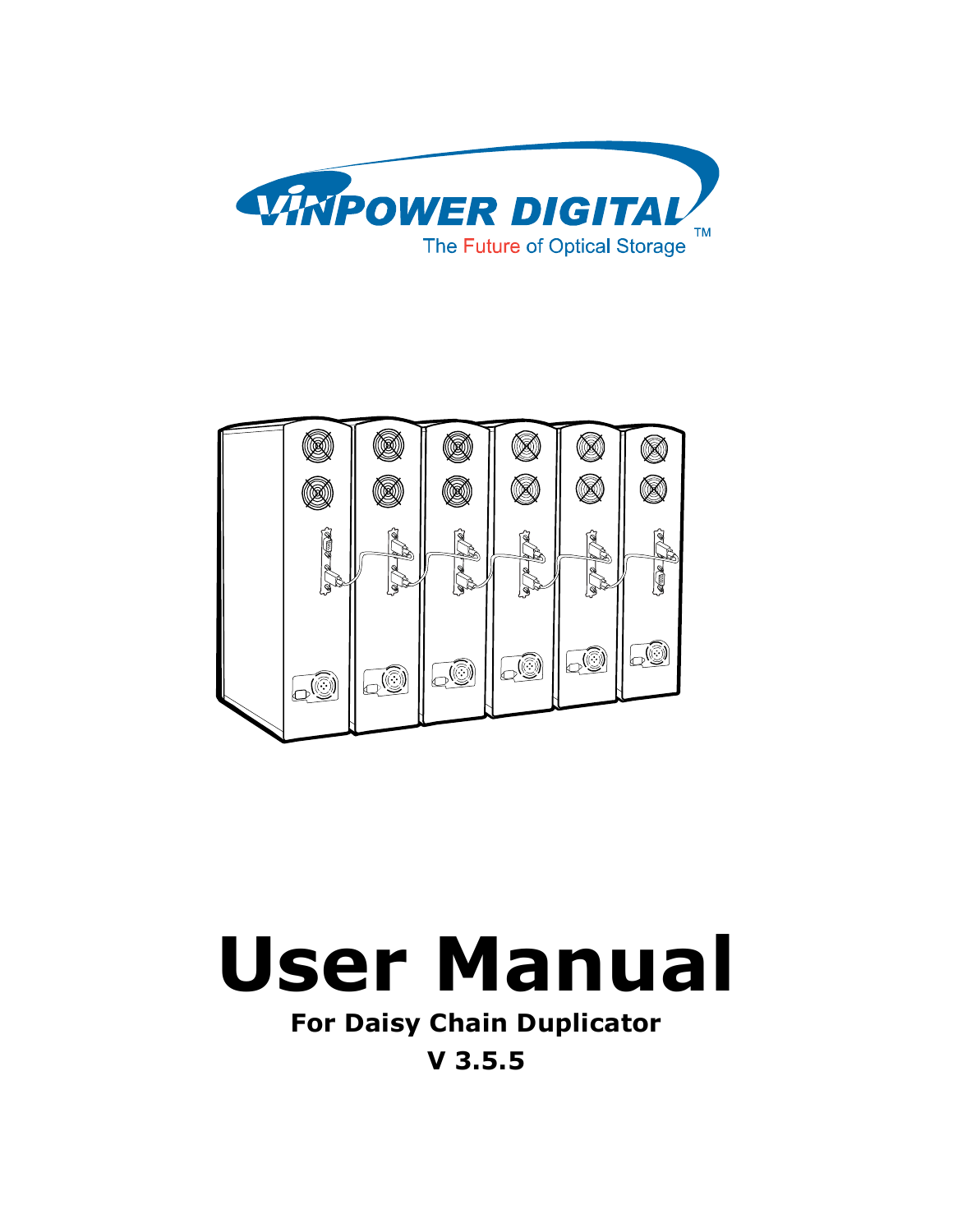### **WARNING!**

VINPOWER DIGITAL'S CD/DVD/BLU-RAY/LIGHTSCRIBE DUPLICATOR IS MEANT FOR BACK UP AND DISTRIBUTION OF ORIGINAL DATA AUTHORED OR OWNED BY THE USER. ANY DUPLICATED DISCS MADE FROM A VINPOWER DIGITAL'S CD/DVD/BLU-RAY/LIGHTSCRIBE DUPLICATOR IS THE COPYRIGHT OWNERSHIP OF THE AUTHOR OR COMPANY WHICH OWNS THE SOURCE DISC. ANY UNAUTHORIZED COPYING, EDITING, OR ANY PART THEREOF OF A COPYRIGHT DISC IS STRICTLY PROHIBITED. WE DISCOURAGE THE USE OF ANY SUCH ACTION THAT GIVES RISE TO CRIMINAL INTENT AND PROSECUTION. VINPOWER DIGITAL IS NOT RESOPONSIBLE FOR ANY POTENTIAL ILLEGAL ACTIONS OF THE USER DUE TO ACTIVITIES BEYOND THE SCOPE OF THE PRODUCTS INTENDED USE.

### **Copyrights and Trademarks**

ALL RIGHTS RESERVED. NO PART OF THIS PUBLICATION MAY BE REPRODUCED IN ANY MEDIUM PRINTED OR ELECTRONIC WITHOUT THE PRIOR WRITTEN PERMISSION FROM VINPOWER, INC. COPYRIGHT©2000-2008 BY VINPOWER, INC. ALL RIGHTS RESERVED.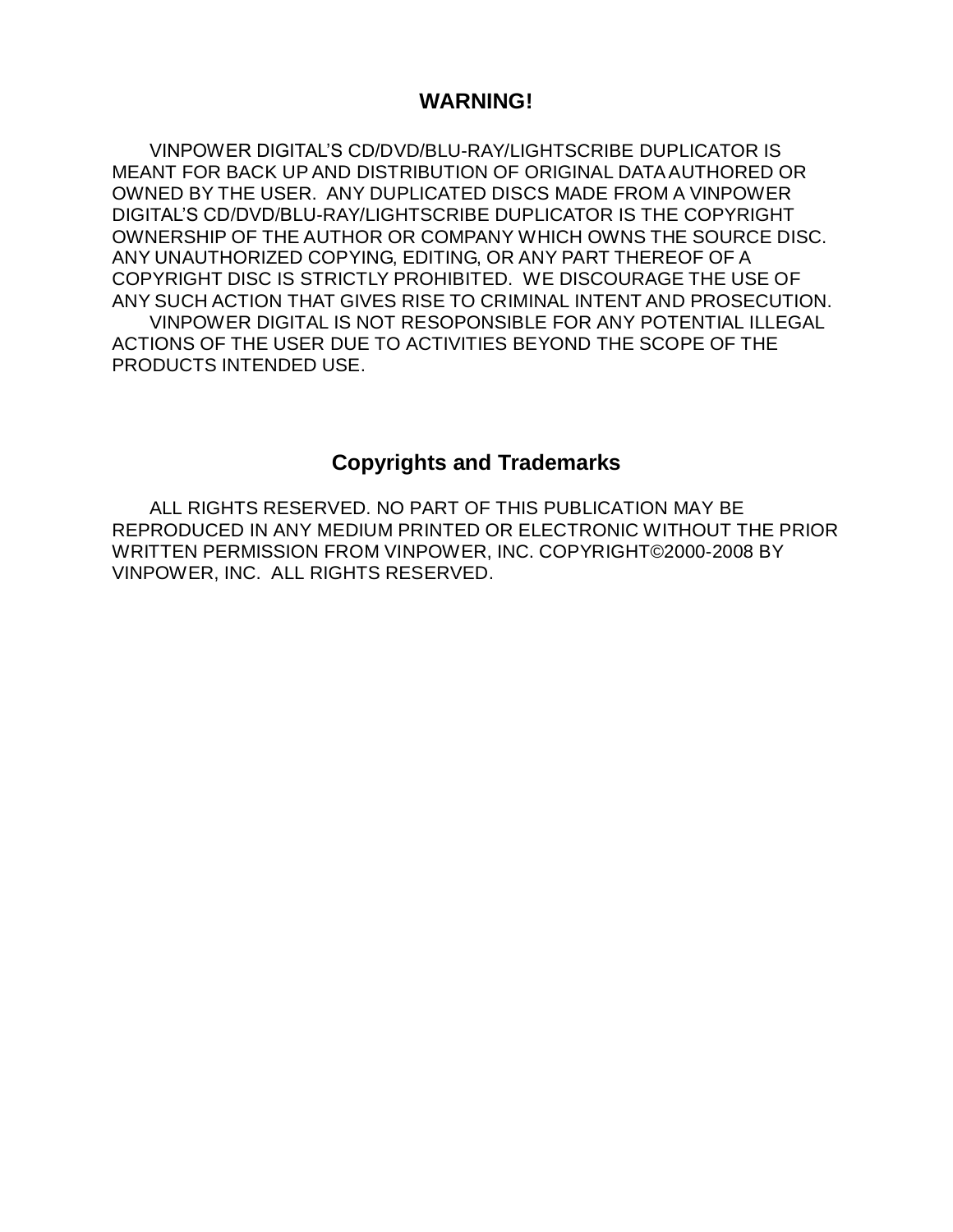# **Table of Contents**

### **Title Page**

|                       |                                                                             | 1  |
|-----------------------|-----------------------------------------------------------------------------|----|
|                       |                                                                             | 1  |
| ➤                     |                                                                             | 3  |
| $\blacktriangleright$ |                                                                             | 3  |
|                       |                                                                             | 4  |
|                       |                                                                             | 4  |
| ➤                     |                                                                             | 5  |
| $\blacktriangleright$ |                                                                             | 6  |
| $\blacktriangleright$ |                                                                             | 7  |
|                       |                                                                             | 8  |
|                       |                                                                             | 10 |
|                       |                                                                             | 10 |
|                       | $\Omega$                                                                    | 10 |
|                       | Section 2: Making Copies from the Source Drive<br>$\Omega$                  | 11 |
| ≻                     |                                                                             | 14 |
|                       | Section 1: Loading Master Disc content into the Hard Drive as a<br>$\circ$  | 14 |
|                       | Section 2: Selecting the Source Drive for the Hard Drive<br>$\circ$         | 17 |
|                       | Section 3: Making Copies from an existing partition/image of the<br>$\circ$ | 17 |
| ≻                     |                                                                             | 21 |
| ➤                     |                                                                             | 23 |
|                       |                                                                             | 24 |
|                       | Appendix A: Installing additional tower(s) to existing Daisy Chain          | 30 |
|                       |                                                                             |    |
|                       |                                                                             | 32 |
|                       |                                                                             | 32 |
|                       |                                                                             | 35 |
|                       |                                                                             | 40 |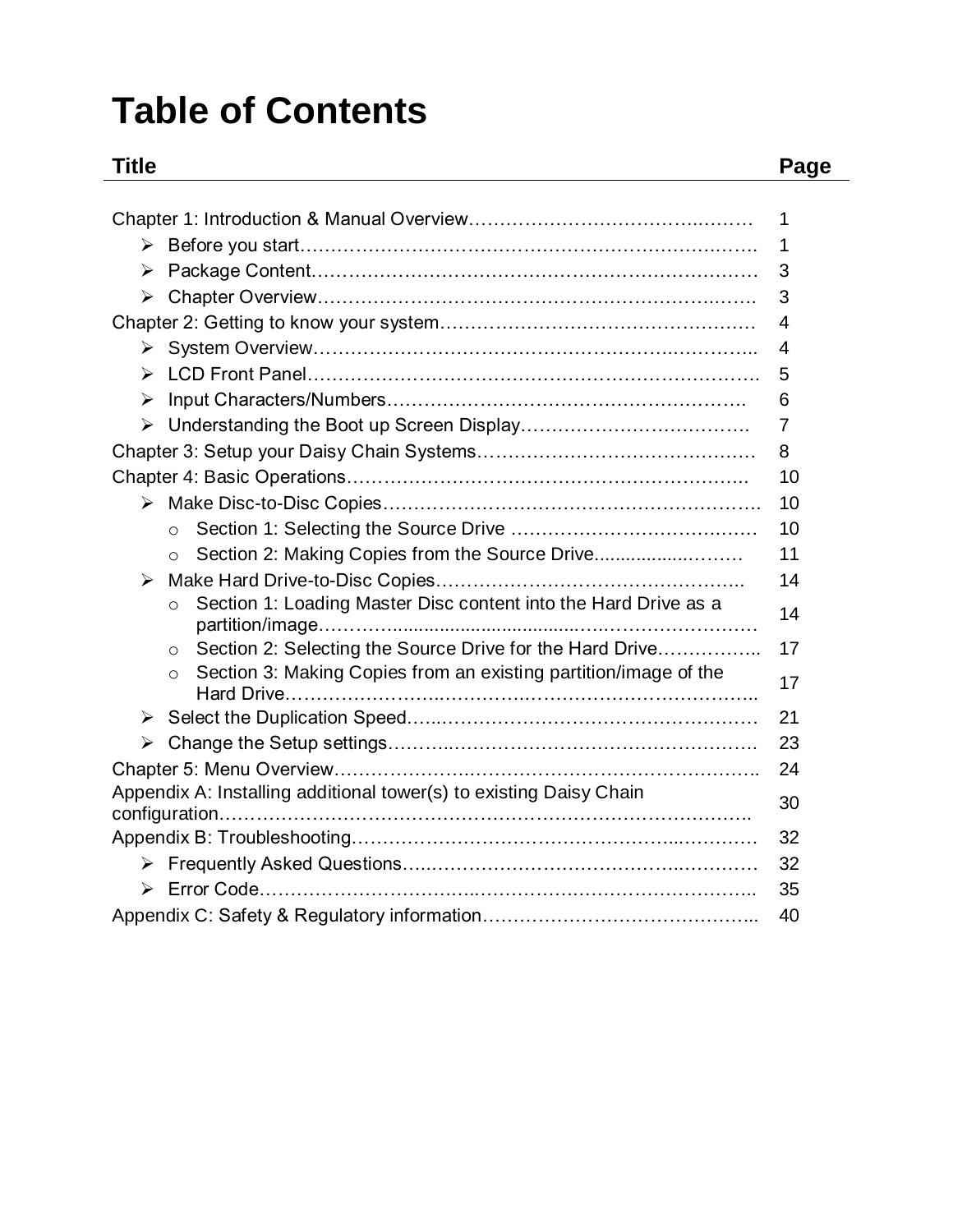### **Chapter 1: Introduction & Manual Overview**

Your Daisy Chain Duplication System is a reliable, scaleable, ultra-high performance standalone multi-tower system. It consists of 2 or more Daisy Chain capable duplication towers

#### **Before you start:**

Before you start using this system, please read the following to ensure proper operation:

#### **1. Important Notice:**

The type of system you purchase will determine the type of discs you are able to copy. For example, if you purchased a CD only system, then you will only be able to copy onto recordable CD formats. If you purchased a DVD system, then you can copy on to recordable DVD and CD formats. If you purchased a Blu-ray system, then you can copy onto recordable Blu-ray, DVD, and CD formats.

If you have a Blu-ray capable system, the terms CD or DVD can be substituted for Blu-ray within the text of this user manual.

#### **2. System Limitations:**

The system will not copy any CD, DVD, or Blu-ray discs that have Copy Protection encoded inside. Typically, the movies you purchase or rent from the store will contain copy protection.

In addition to the copy protection limitation, the system cannot copy across formats. This means that you cannot copy a DVD master onto a recordable CD or vice versa. In addition, you cannot copy the same formats if the discs have different maximum capacity limitations. This means that you cannot copy a single layer DVD or Blu-ray Disc onto a double/dual layer DVD or Blu-ray Disc or vice versa. The recordable blanks must be the same format and maximum capacity as the master disc you intend to duplicate.

#### **3. Temperature Warning:**

If the system was stored in a location where the temperature dropped below  $32^{\circ}F$  (0 $^{\circ}C$ ) within the past 24 hours, please leave the system in a warm room with temperatures at least  $65^{\circ}$ F (19 $^{\circ}$ C) for 4 hours prior to powering it on for the first time. Failure to do so may cause irreparable harm and prevent the system from functioning.

#### **4. Maintenance:**

It is very important to operate and keep the system in a dust free, clean environment since dust is the number 1 killer for optical recording devices. Failure to do so may severely damage your system. We strongly suggest you place an Air Cleaner next to the system and constantly use the Air Duster (Can Air) to clear off any dust on the surface of the system.



Do not try to use the Air Duster to clean the system while the reader/writer trays are open. In doing so, you may inadvertently blow dust into the recording device and damage the recording device.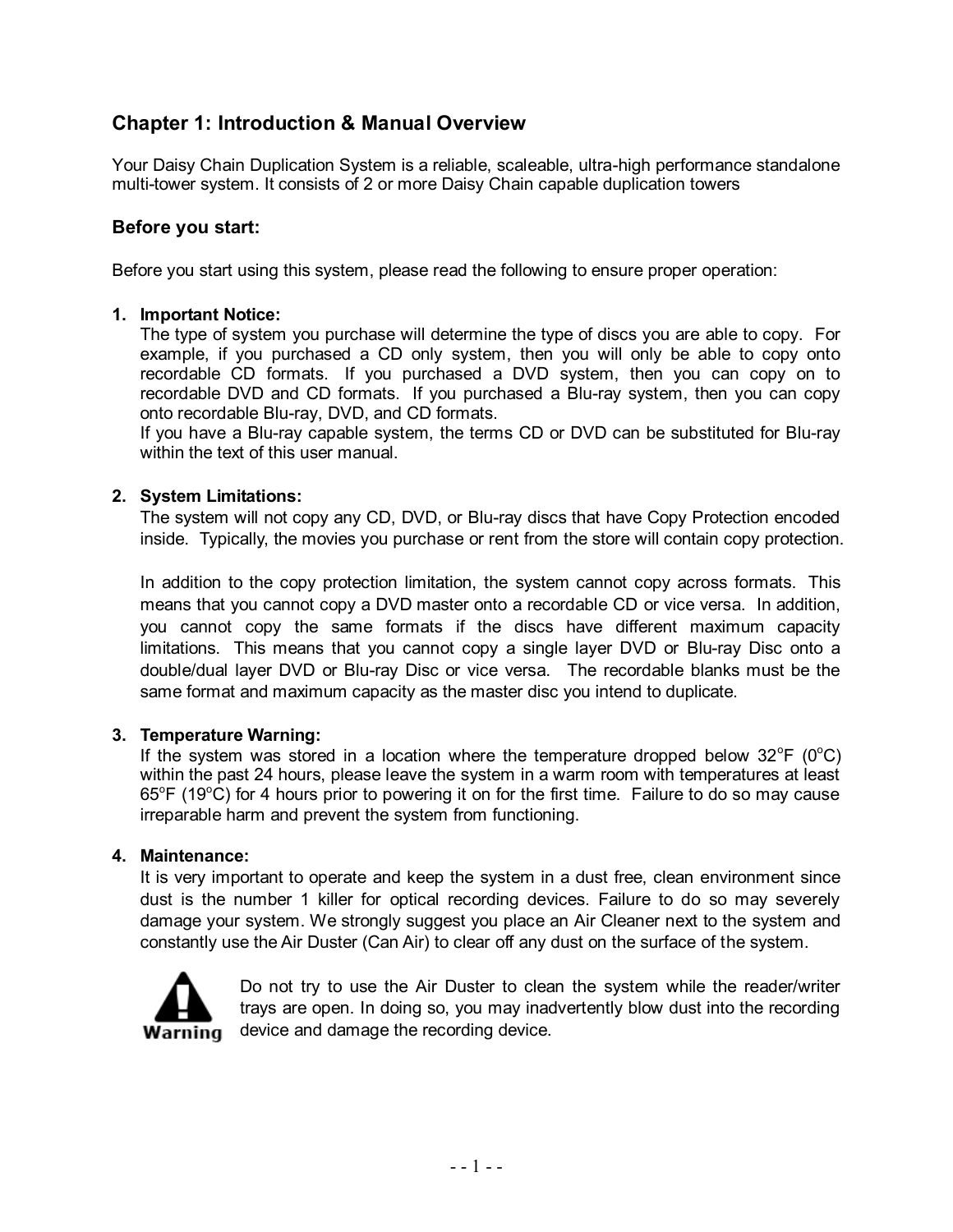#### **5. Proper Shutdown:**

To avoid possible system failures, you need to shutdown the system properly. To shutdown the system, you need to press the Up or Down Arrow button to "16. Shutdown", then press "ENT"/Enter and follow instructions on the screen to shutdown the system properly. Turning off your system without performing this function will increase the risk of damaging your system.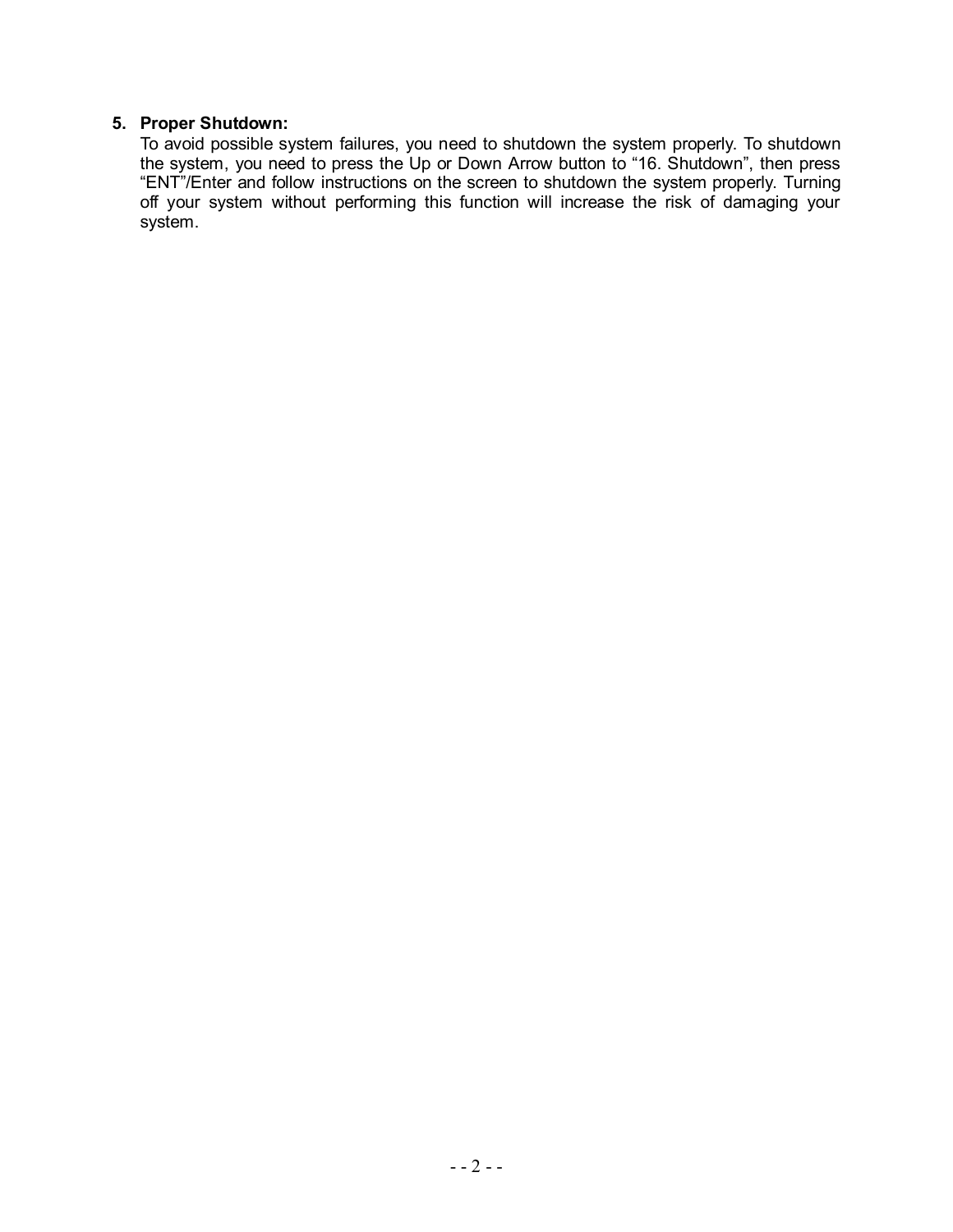### **Package Contents:**



Standard Operation User Manual Booklet or CD

Power Cord Cable

#### **Chapter Overview:**

- Chapter 2: Getting to know your system This chapter describes the physical features and instructions on how to operate your system
- Chapter 3: Setup your Daisy Chain Systems. This chapter describes how to setup and connect 2 or more DaisyChain Towers together.
- Chapter 4: Basic Operations Guide This chapter describes how to perform basic operations like Making Copies, Changing Speed, etc.
- Chapter 5: Menu Overview This chapter describes what every function/setting does.
- Appendix A: Installing additional tower(s) to existing Daisy Chain configurations (Optional) This section describes how to add an additional DaisyChain tower into an existing chain.

Appendix B: Troubleshooting

This section provides many solutions on frequently asked questions and provides insights on system error codes.

Appendix C: Safety & Regulatory information This section provides environment, health, safety and other regulatory information.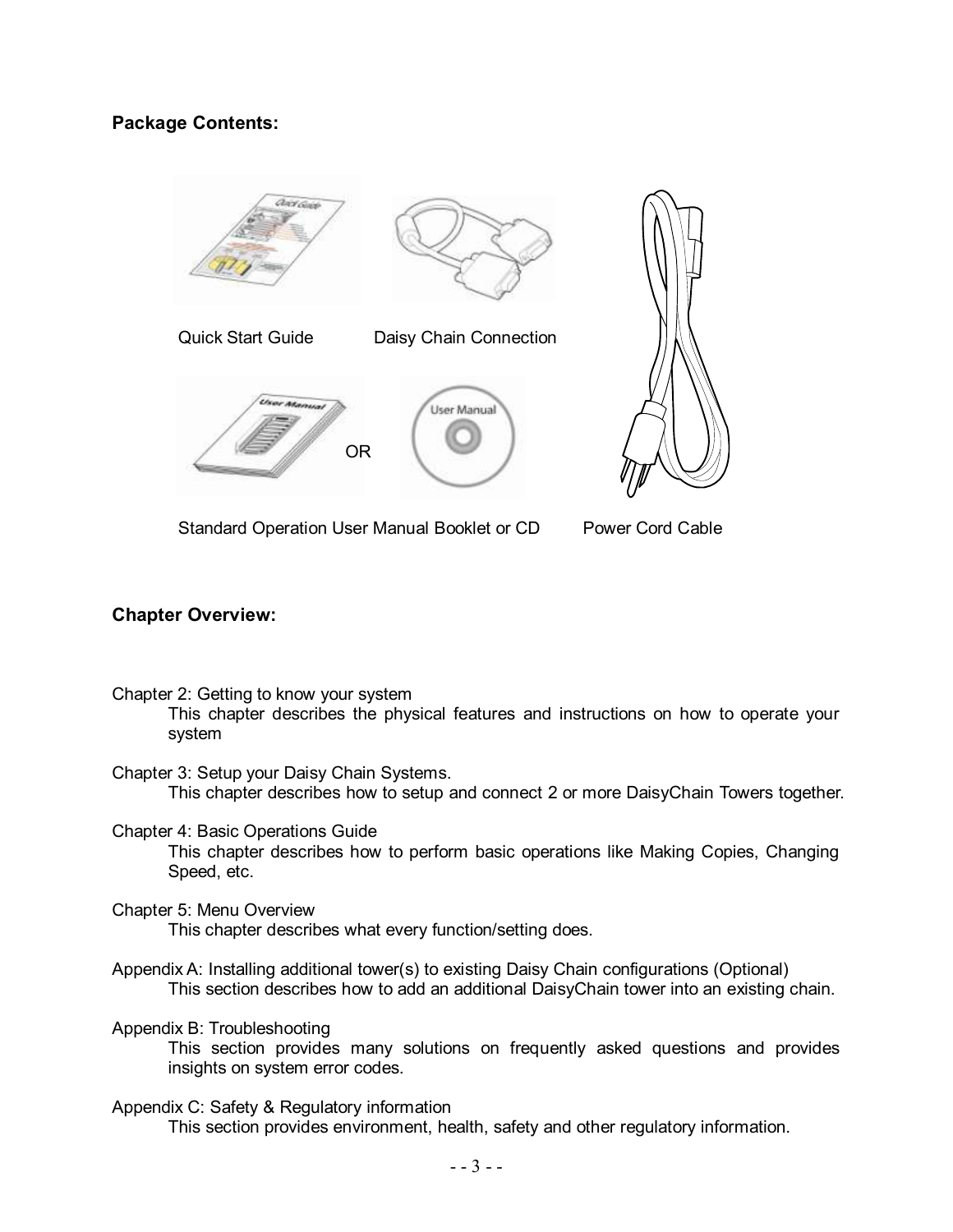### **Chapter 2: Getting to know your system**

### **System Overview**



The below image is one representation of the duplicator casing. Your case's outlook may vary but will have similar principles.





#### **Figure 1-1 CD/DVD System Controls and Display**

The components shown in Figure 1-1 are:

- **1.** System Power On/Off Button
- **2.** Optical Disc Reader (Referred to as "Reader" throughout this manual)
- **3.** Optical Disc Writers

(Referred to as "Writer" throughout this manual)

- **4.** Eject Button
- **5.** Keypad
- **6.** LCD Screen
- **7.** System Ventilation Vents
- **8.** Power Supply Fan
- **9.** Ventilation Fans
- **10.** Power Voltage Switch (110v/220v) (not available on all models)
- **11.** Power Supply On/Off Switch (not available on all models)
- **12.** DaisyChain Connection Ports
- **13.** Stability Feet (not available on all models)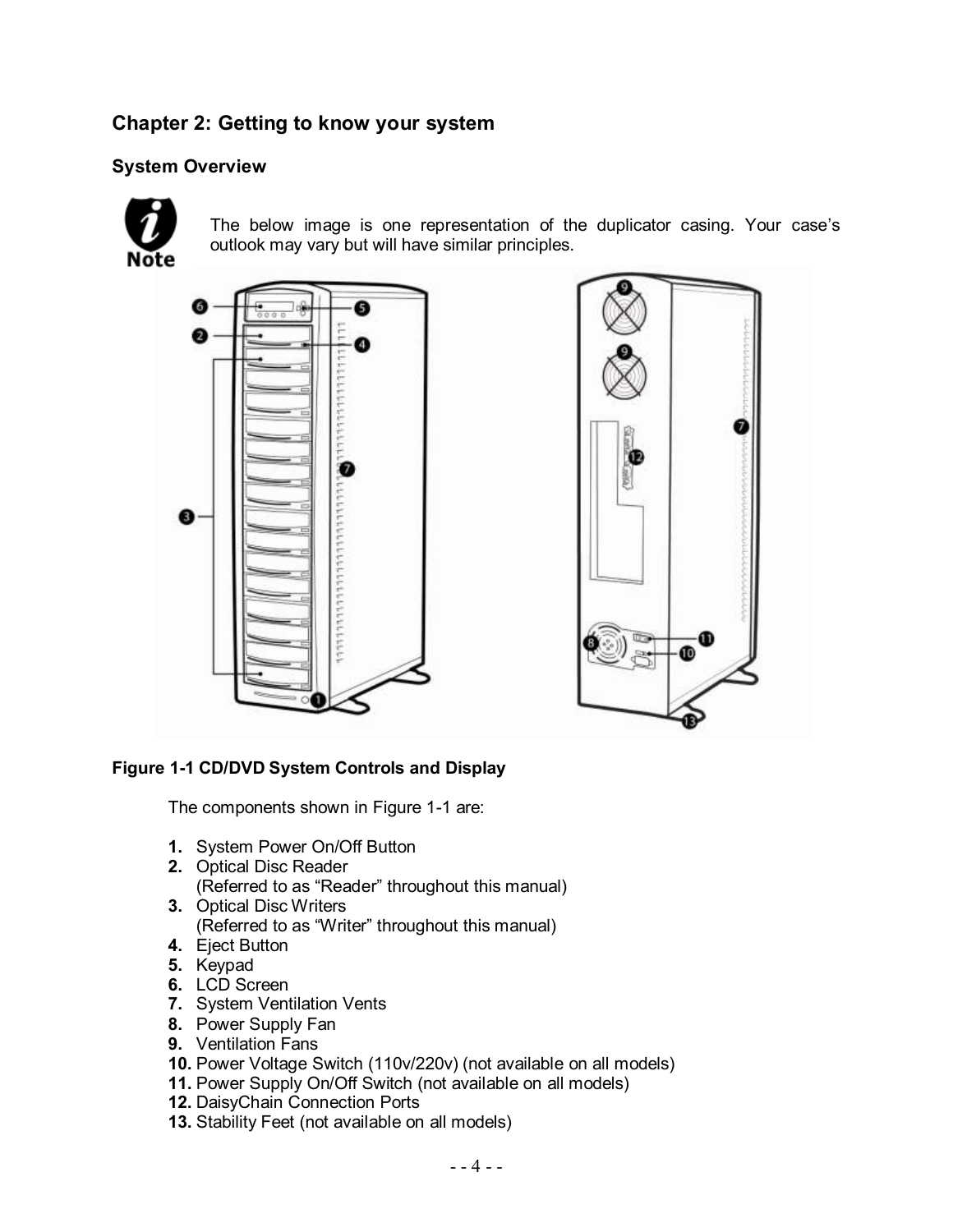### **LCD Front Panel**

\*The below image is for reference only. Your key assignment and appearance may differ.

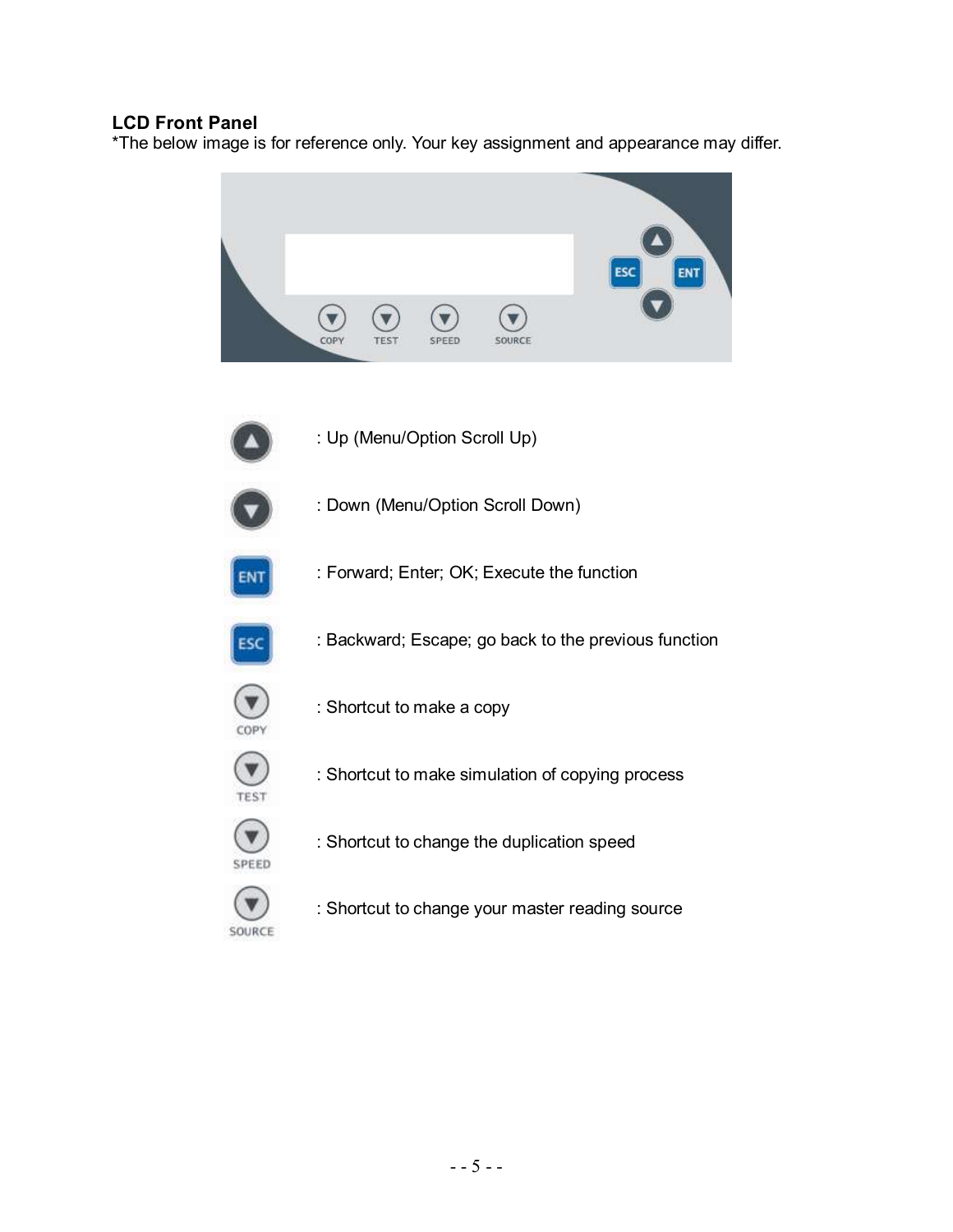#### **Input Characters/Numbers**

When you operate this system, there are cases when a number or a name is required to be entered by you. Such cases could be entering the Counter quantity or a Hard Drive Partition/Image name.

To enter an alpha numeric character, you need to use the up or down button to scroll through varies numbers or letters then use the "ENT"/Enter or "ESC"/Escape button to move the cursor position right or left. Once you've finished, move the cursor to OK and press the "ENT"/Escape button.



The below example is meant to illustrate how to enter a partition/image name. For detail procedures on how to create a new partition/image or rename an existing partition/image, please refer to; *Section 1: Loading Master Disc content into the Hard Drive as a partition/image* on page 14.

For example, if you want to enter a partition name of "FUN1", do the following:

**Edit Partition Name: [ ],OK?**

- a) Press the down button repeatedly until "F" is displayed.
- b) Press the "ENT"/Enter button once to move the cursor to the next position.
- c) Press the down button repeatedly until "U" is displayed.
- d) Press the "ENT"/Enter button once to move the cursor to the next position.
- e) Press the down button repeatedly until "N" is displayed.
- f) Press the "ENT"/Enter button once to move the cursor to the next position.
- g) Press the down button repeatedly until "1" is displayed.
- h) Press the "ENT"/Enter button repeatedly to move the cursor to OK. Then, press the "ENT"/Enter button once to submit your selection and proceed to next step.



*When you enter a number, normally it asks for a 4 digit number. If your number is less than 4 digits, you need to fill the leading spaces with 0s (any leading zeros will be skipped). An example of that would be 0234 (Two hundred and thirty four) or 0010(ten).*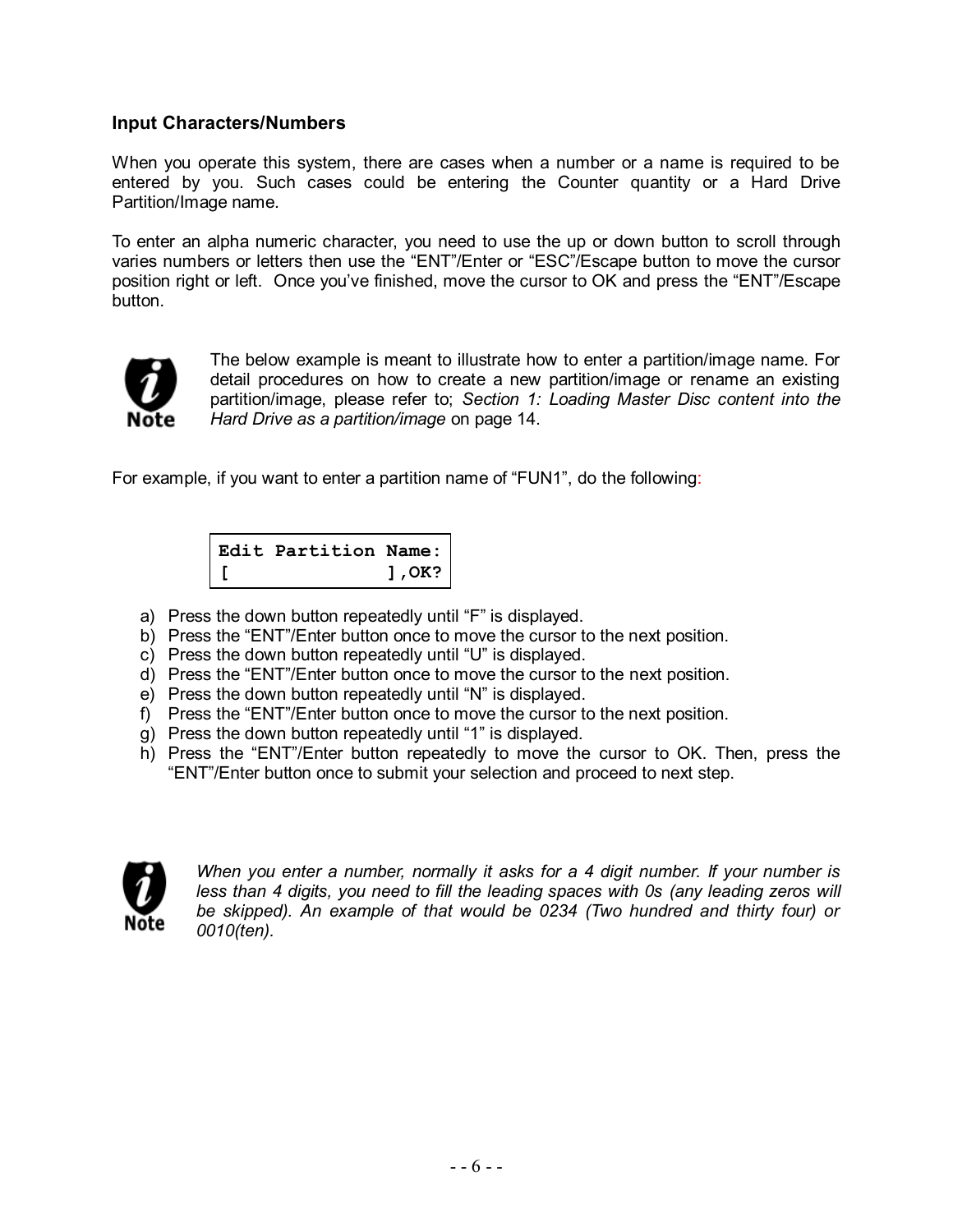## **Understanding the Boot up Screen Display:**

Upon successful boot up of your Daisy Chain system(s), you shall see following screen:

| Master Tower:                      |               |                |                                                                                                              |
|------------------------------------|---------------|----------------|--------------------------------------------------------------------------------------------------------------|
| 3)<br><b>DUPLICATOR</b><br>1. Copy |               |                | The "(3)" indicates there are a total of 3 Towers in this chain.<br>The "1.Copy" indicates the current menu. |
| Slave Tower(s):                    |               |                |                                                                                                              |
| DC Link Mode<br>14 Drive           | #002<br>Ready |                | "DC Link Mode" indicates this particular tower has been<br>linked by a mater tower in this chain.            |
|                                    |               | $\blacksquare$ | "#002" indicates this is the $2^{nd}$ tower in this chain. (The #001<br>Tower is the Master Tower).          |
|                                    |               | ٠              | "14 Drive" indicates there are 14 writers detected in this<br>particular tower.                              |
|                                    |               | ٠              | "Ready" indicates current tower's status.                                                                    |



*Through out this User Manual, all screen shots examples are for Master Tower ONLY.*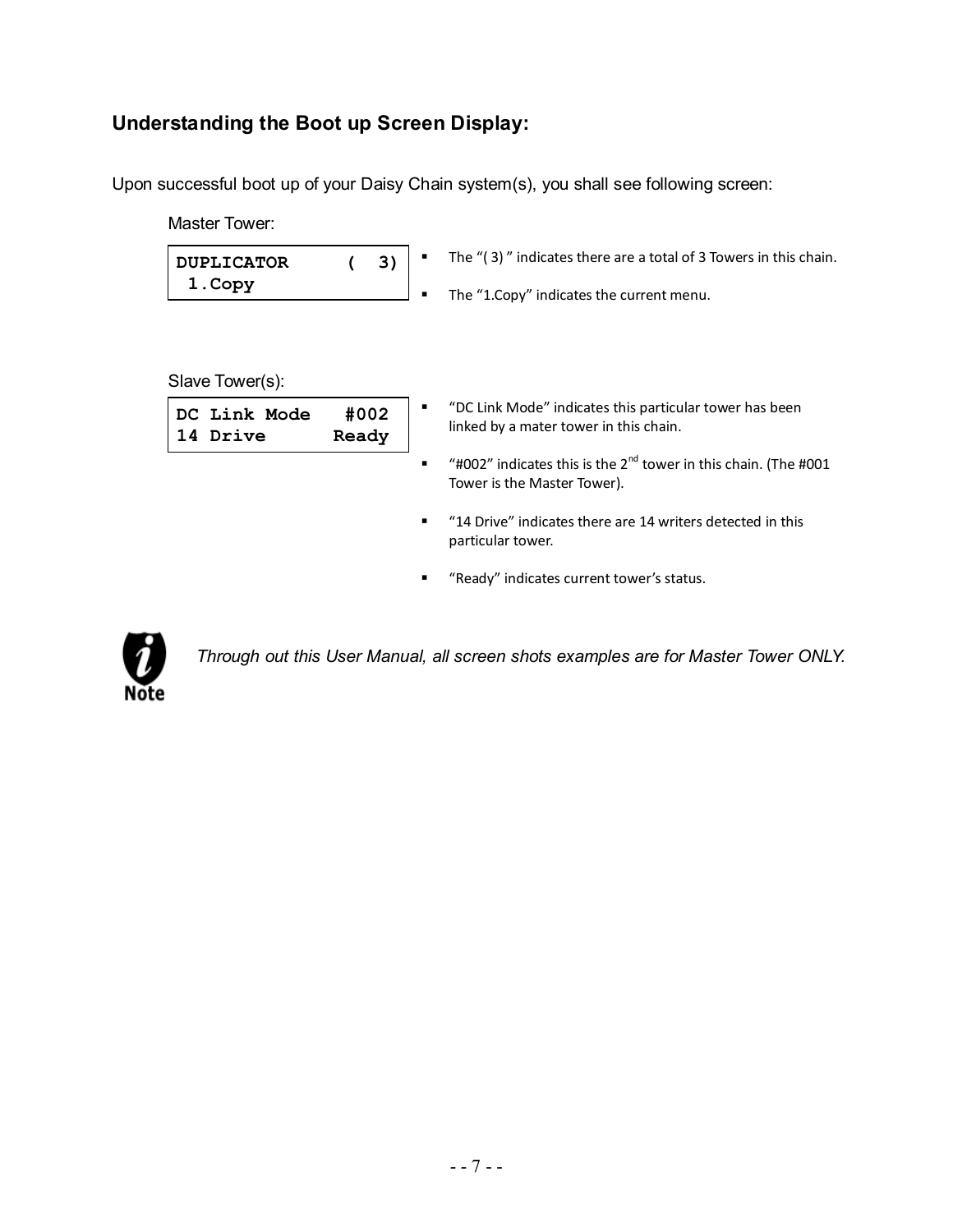### **Chapter 3: Setup your Daisy Chain Systems.**

1. Unpack all the towers and place them on a secure elevated surface.



2. Arrange all of the towers in order based on the preset Daisy Chain configuration located on the back of every tower:



a. Locate the configuration label on each box that identifies that tower as the FIRST, MIDDLE (Optional), or END unit. When setting up, the duplication towers should be arranged according to its label.

Note: If your system has ONLY 2 towers, the MIDDLE tower will not exist and all mention of it can be ignored throughout this guide.

- b. The system labeled as FIRST should be the first and primary tower in the Daisy Chain configuration. The system labeled END should be the last tower positioned in the Daisy Chain configuration.
- c. If any system(s) are labeled MIDDLE, they should be arranged between the FIRST and END towers (there is no particular order for the MIDDLE towers as long as they are placed between the FIRST and END towers).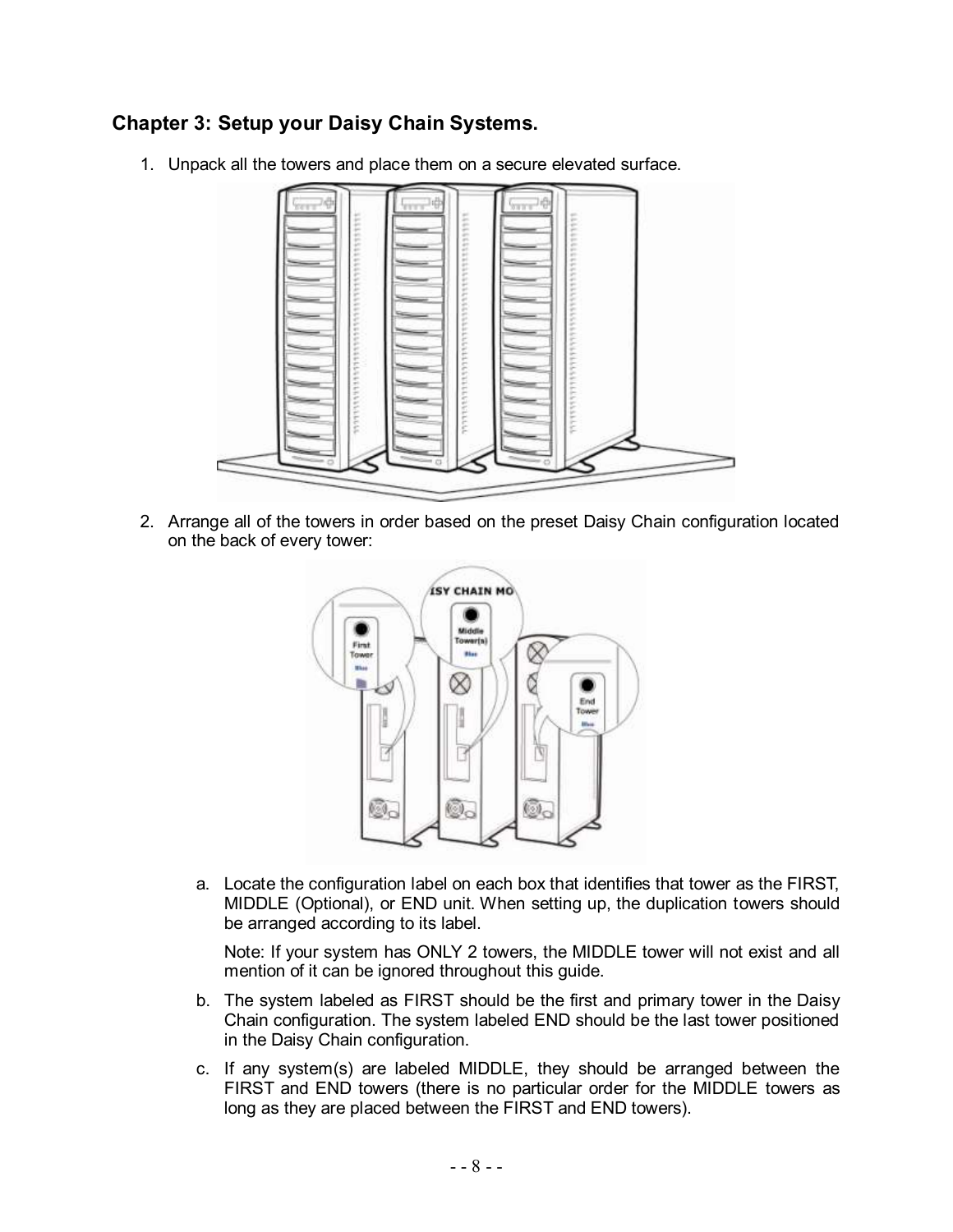3. Connect all towers together using the included Daisy Chain Cables per the instruction label on the back of each tower. The instructions are listed below as well:



- a. All Daisy Chain Ports & Daisy Chain Cable Connecters are color-coded as **Blue** or **Black**. The **Blue** cable connector should be plugged into the **Blue** port on the back of the tower while the **Black** cable connector should be plugged into the **Black** port on the back of the tower.
- b. For the First Tower, connect the **Blue** Cable Connector to the **Blue** Port on the back of the tower, leaving the **Black** Port empty. Connect the **Black** Cable Connector from the same cable to the **Black** Port on the next tower (MIDDLE or END) in the Daisy Chain.
- c. If there are more than 2 Daisy Chain towers which need to be connected, then continue the same connection method throughout all towers except for the END tower. On the END tower, connect the **Black** Cable Connector from the previous tower to the **Black** Port on the back of the tower leaving the **Blue** Port empty.
- **4.** Attach the Power Cord provided to the back of each tower.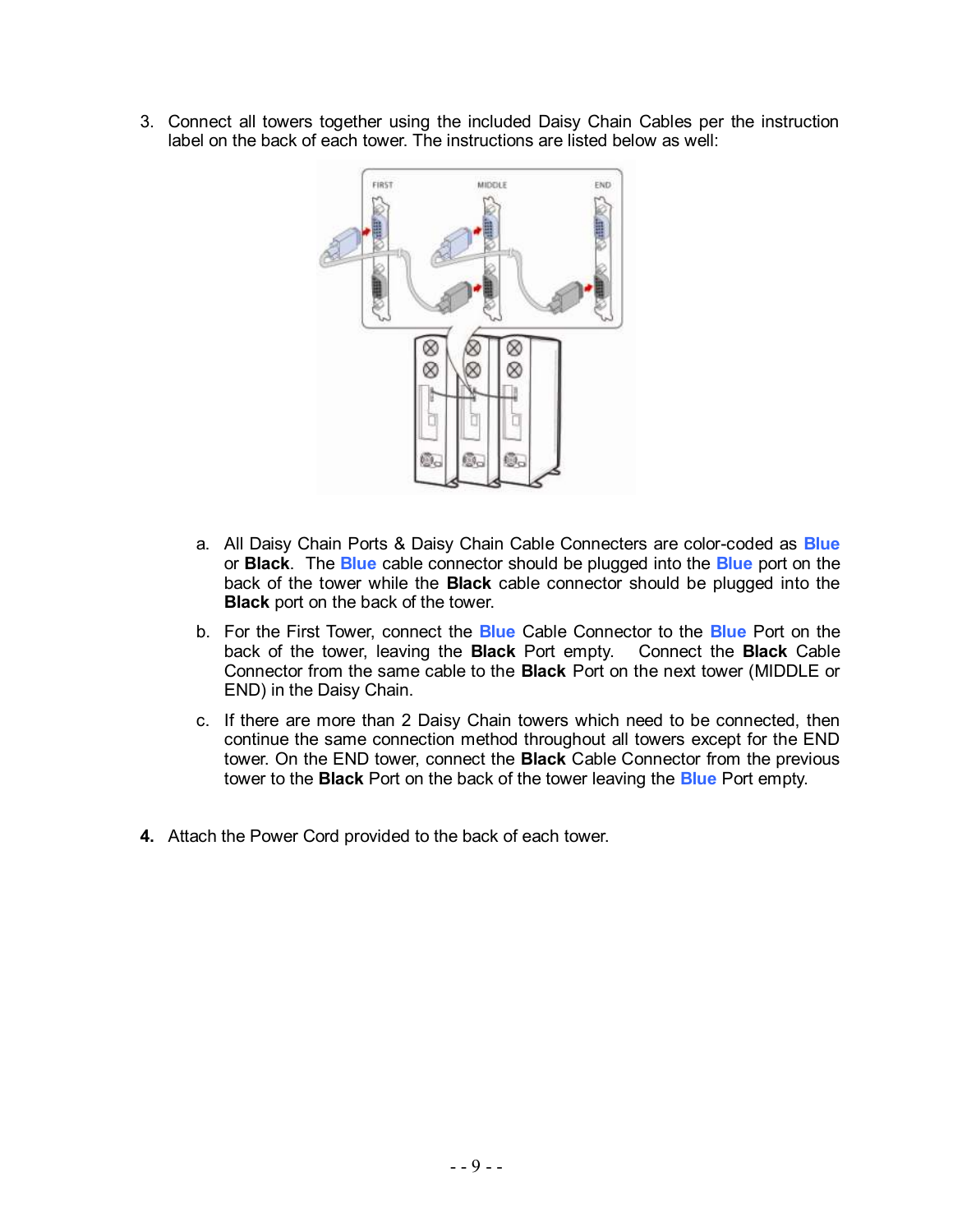### **Chapter 4: Basic Operations**

#### **Make Disc-to-Disc Copies**

This process will copy your master disc onto one or multiple blank discs simultaneously. However, due to its simultaneous nature, a good conditioned master disc and a lower recording speed is recommended for higher success rates and better quality duplications.

For a disc-to-disc copy, the copy source can be any drive connected to the master tower. By default, the source is preset to the 1<sup>st</sup> drive from the top of the master tower. If the 1st drive is not functioning properly or cannot read the master disc, you can choose a different drive as the master reader "source".

During the copying process, it will simultaneously load the master disc image into the hard drive while copying from the source drive to the writer drives during the first round of the copy process; then starting from the  $2^{nd}$  round, all copies will be made from the hard drive for enhanced performance and reliability.

#### **Section 1: Selecting the Source Drive.**

When you turn on your system, after it has booted up, you should see the following signifying your system is ready.

| <b>DUPLICATOR</b> | 3) |
|-------------------|----|
| 1. Copy           |    |

■ The "(3)" indicates there are a total of 3 Towers in this chain.

Use the up or down arrow button to navigate to the Select Source menu.

| DUPLICATOR             |  |
|------------------------|--|
| <b>7.Select Source</b> |  |

**Step 1:** Press "ENT"/Enter button to enter the Select Source menu and you shall see a screen similar to below:

| Drive 0 | Port $x.x$         |
|---------|--------------------|
|         | Pioneer DVDRW DVR- |

- **Typically, drive 0 is an indicator representing the 1st drive on the master tower.**
- The listing of "Pioneer" above is used solely as an example only. The actual writer drives installed in this system could vary.

**Step 2:** Press the UP or DOWN button to select your desired source drive base on "Drive #" and press "ENT"/Enter button to make your selection.

| Drive 0 Port x.x<br>Pioneer DVDRW DVR- |  |
|----------------------------------------|--|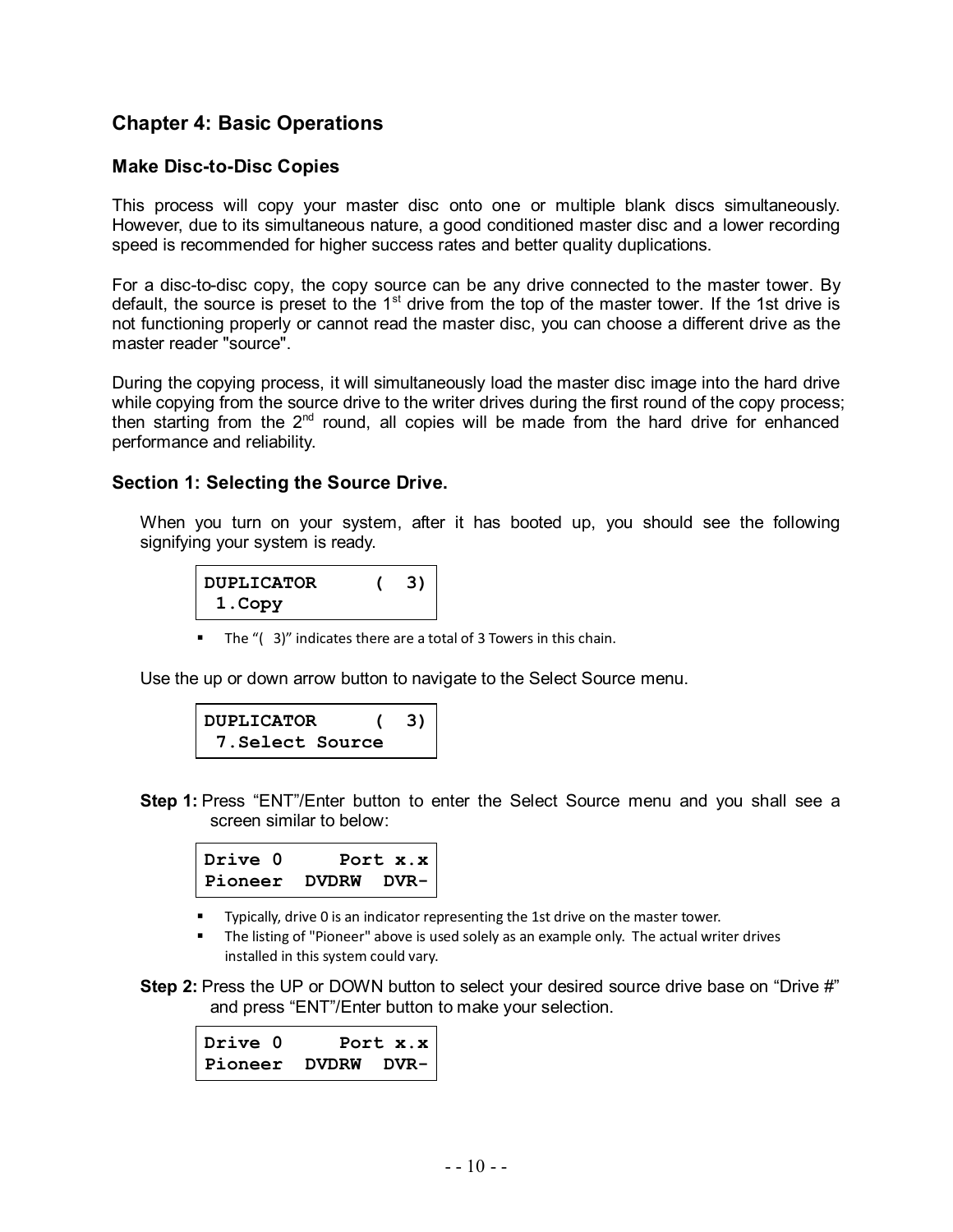Once the source has been selected, you will be guided to the main menu. You should see the following screen:

```
DUPLICATOR ( 3)
 7.Select Source
```
#### **Section 2: Making Copies from the Source Drive**

**Step 1:** Use the up or down arrow button to navigate to the Copy menu:

| <b>DUPLICATOR</b> | 3) |
|-------------------|----|
| 1. Copy           |    |

**Step 2:** Press the "ENT"/Enter button to enter the Copy menu. You should then see the Counter feature screen.

| Counter:   |  |
|------------|--|
| No Counter |  |

The Counter feature will let you choose how many copies you want to make for your project. It allows the system to count the number of copies you've made for this job and prompt you when the desired number has been achieved



*The Counter feature is for your convenience only, and will allow you to make more copies than the amount desired, if so required.*

You can choose not to input your desired number of copies if you prefer to copy continuously with no interruption. (It will still count the number of copies you've made for this job, but it will not notify you when to stop.) To do so, simply press "ENT"/Enter button when you see the "No Counter" on the  $2^{nd}$  line of the screen below:

| Counter:   |  |
|------------|--|
| No Counter |  |

Or, you can choose to enter the desired number of copies for this job by following the simple procedure below:

a) Simply press the up or down button to the following screen:

```
Counter:
Specify Counter
```
b) Then press the "ENT"/Enter button to submit. You should see the following Specify Counter screen:

```
Specify Counter:
[ ] OK?
```
c) Please refer to the "Input Name and Number" section of "Chapter 2: Getting to know your System" on how to enter the desired amount. Then press "ENT"/Enter to continue to the next step.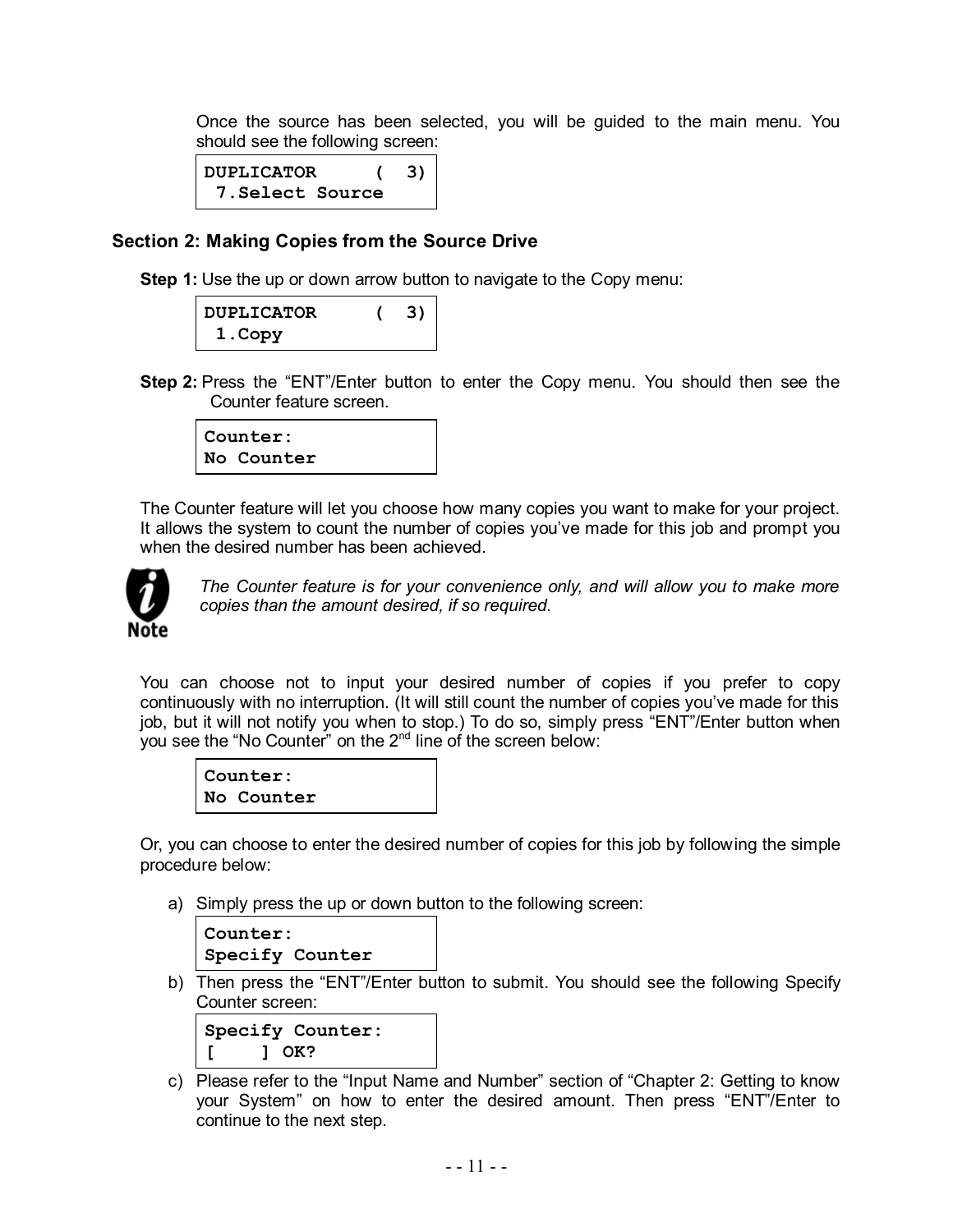**Step 3:** Once the Counter selection is submitted, you shall see the following "Waiting for Master" screen and EVERY tray that does not contain any disc(s) in them will automatically be ejected:

**Preparing Waiting for Master**

**Step 4:** After you've placed your master disc in the Source Drive, you will see following screen:

```
Please insert disc
Press ENT to Start
```
**Step 5:** After you've placed all the blank discs throughout the chain, please press the ENT/Enter button to start the job. All trays will be closed at the same time and you will see the following screen:

**Preparing Please Wait**



All rewritable media is requires to be erased prior copying. All non-erased rewritable media will be failed. (Only exceptions are formatted DVD+RW media)

**Step 6:** After 10 or 15 seconds of processing time, one of the following Copy progress screens will appear. The left-hand screen is shown when "Specify Counter" is selected and the right-hand screen is shown when "No Counter" is selected.

When "Specify Counter" is selected: When "No Counter" is selected:

| Copying |                 | 4012M |
|---------|-----------------|-------|
| 0/21    | 10 <sup>g</sup> | 401M  |

- 4012M indicates the total capacity of your master disc.
- 0/21 indicates you have a project size of twenty-one copies and you have made zero copies thus far.
- 10% indicates the current percentage of the copying progress.
- 401M indicates the current amount of data that has been copied from the master disc.

| $\vert$ Copying $\ldots$ |                 | 4012M |
|--------------------------|-----------------|-------|
|                          | 10 <sub>8</sub> | 401M  |

- 4012M indicates the total capacity of your master disc.
- 0 indicates you have made zero copies thus far.
- 10% indicates the current percentage of the copying progress.
- 401M indicates the current amount of data that has been copied from the master disc.



It is normal to see the progress indicator stay at 0% up to 1 minute. That is caused by the initializing and finalizing stages.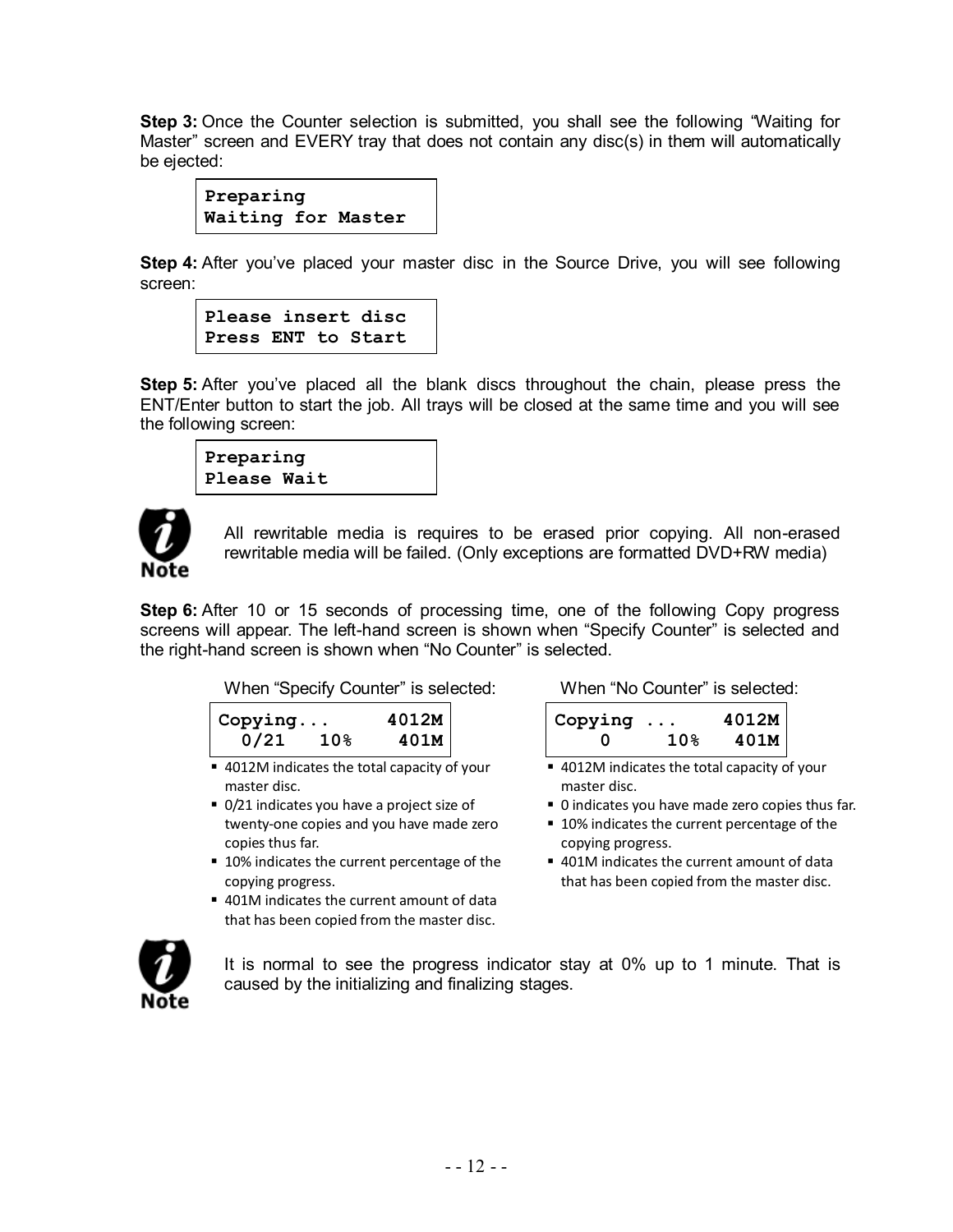**Step 7:** Once the duplication run is completed, the successful copies will be ejected and you shall see the following screen.

| OK: $7 NG: 0$ |  |                    |
|---------------|--|--------------------|
|               |  | Press ENT to Cont. |

■ "OK: 7" indicates that you've just made 7 successful copies.

"NG: 0" indicates that you have no failure in this run.

**Step 8:** Remove the successful copies and press the ENT/Enter button to continue the next run to make more copies (see Step 4 for details). You can also press the "ESC"/Escape button to terminate your project and go back to the main menu.

If you've specified a counter value for your project and your project is completed, you shall see the following screen:

> **OK: 7 NG: 0 Job Completed! Press ENT to Finish**

You can then press "ENT"/Enter to go back to main menu.



If you happen to have any failed discs (bad copy), the failed disc(s) will not be ejected automatically. You need to manually eject them and throw them away if they are write once recordable disc(s).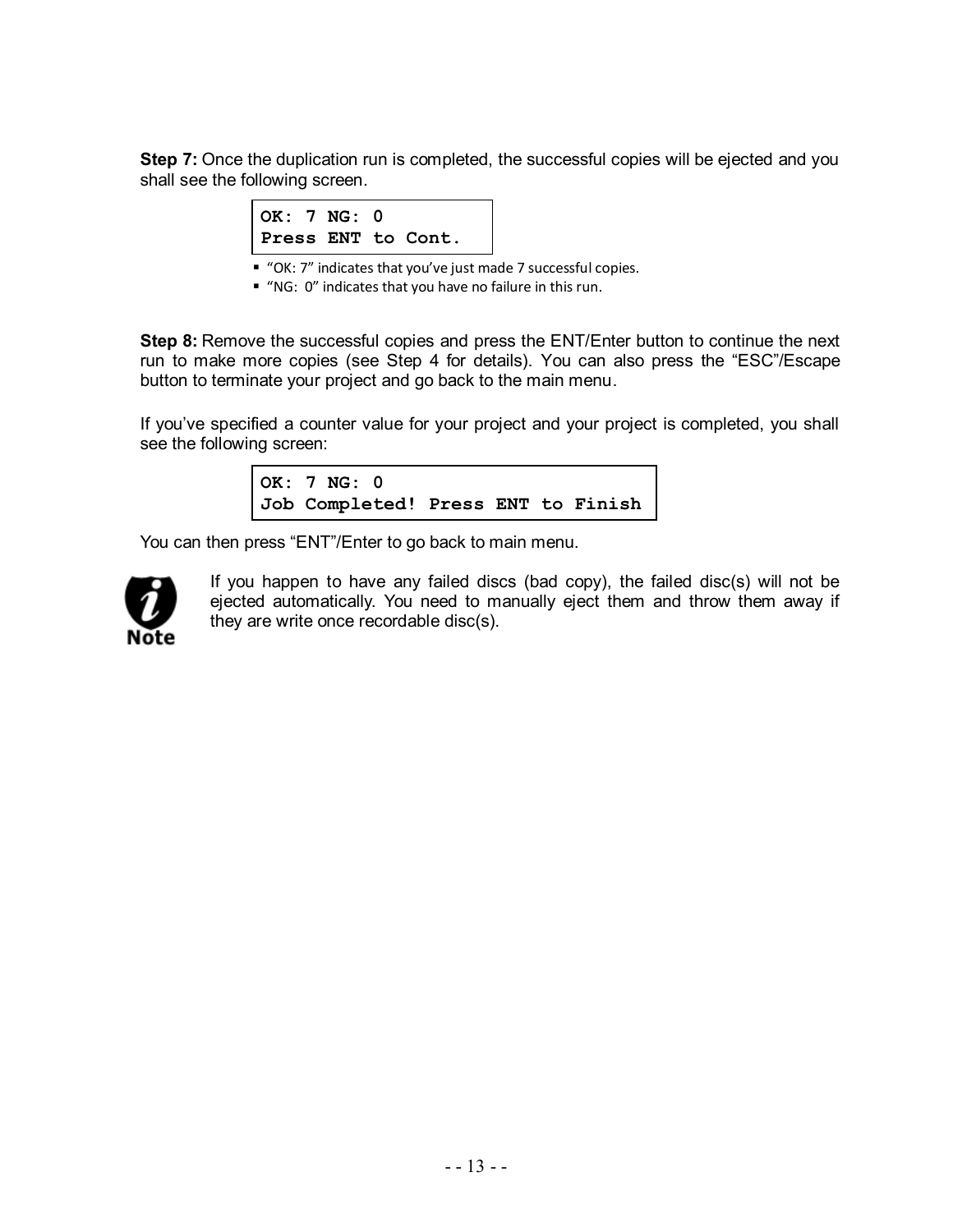#### **Make Hard Drive-to-Disc Copies**

Copying from the hard drive is the best way to make copies. Overall, there are four benefits of copying from the hard drive.

- $\triangleright$  **Performance.** Copying from the hard drive will enable the writer dives to boost the copying performance to its limit.
- **Stability**. Copying from hard drive will stabilize the duplication process compared to disc-todisc duplication.
- **Durability** The hard drive is a more durable storage device than recordable discs. The recording surface of a recordable disc is exposed and can easily be scratched on its surface, while hard drives are covered with metal and mounted inside the system protecting it from incidental damage.
- $\triangleright$  **Convenience** With your master disc(s) stored inside the hard drive, you can have access to each one easily. There is no need to carry your master discs every time you want to make a copy; they are all stored inside the system.



Throughout this manual, the term partition(s) is also used to refer to image files in the hard drive.

A partition will be created whenever you begin to load the master disc content into the hard drive. The size of the created partition will be the same as the size of your master disc rounded up to the next Gigabyte. The number of partitions the hard drive can hold is determined by the capacity of your hard drive and the size of every partition you created.

There are many factors that could contribute to the capacity difference between the advertised capacity and the actual capacity:

- 1. Hard Drive Manufactures use a conversion rate of 1GB = 1 Billion Bytes or 1000^3 Bytes. However, most Operating Systems, including our Duplication System use a standard conversion rate of 1GB = 1.074 Billion Bytes or 1024^3 Bytes. Therefore, for an advertised 160GB Hard Drive (160 Billion Bytes), the true capacity base on our system's standard is actually 149GB.
- 2. In addition, we round off all fractions of a GB to the lower whole number. That means for a hard drive that has a 149.5GB system capacity, we only recognize and utilize 149GB.

The following steps will show you how to load your master disc into the installed hard drive as an image and copy the stored image onto blank discs.

#### **Section 1: Loading Master Disc content into the Hard Drive as a partition/image.**

When you turn on your system, after it has booted up, you should see the following signifying your system is ready.

| <b>DUPLICATOR</b> | 31 |
|-------------------|----|
| 1. Copy           |    |

**Step 1:** Use the up or down arrow button to navigate to the Hard Drive Setup menu.

**DUPLICATOR ( 3) 9.Hard Drive Setup**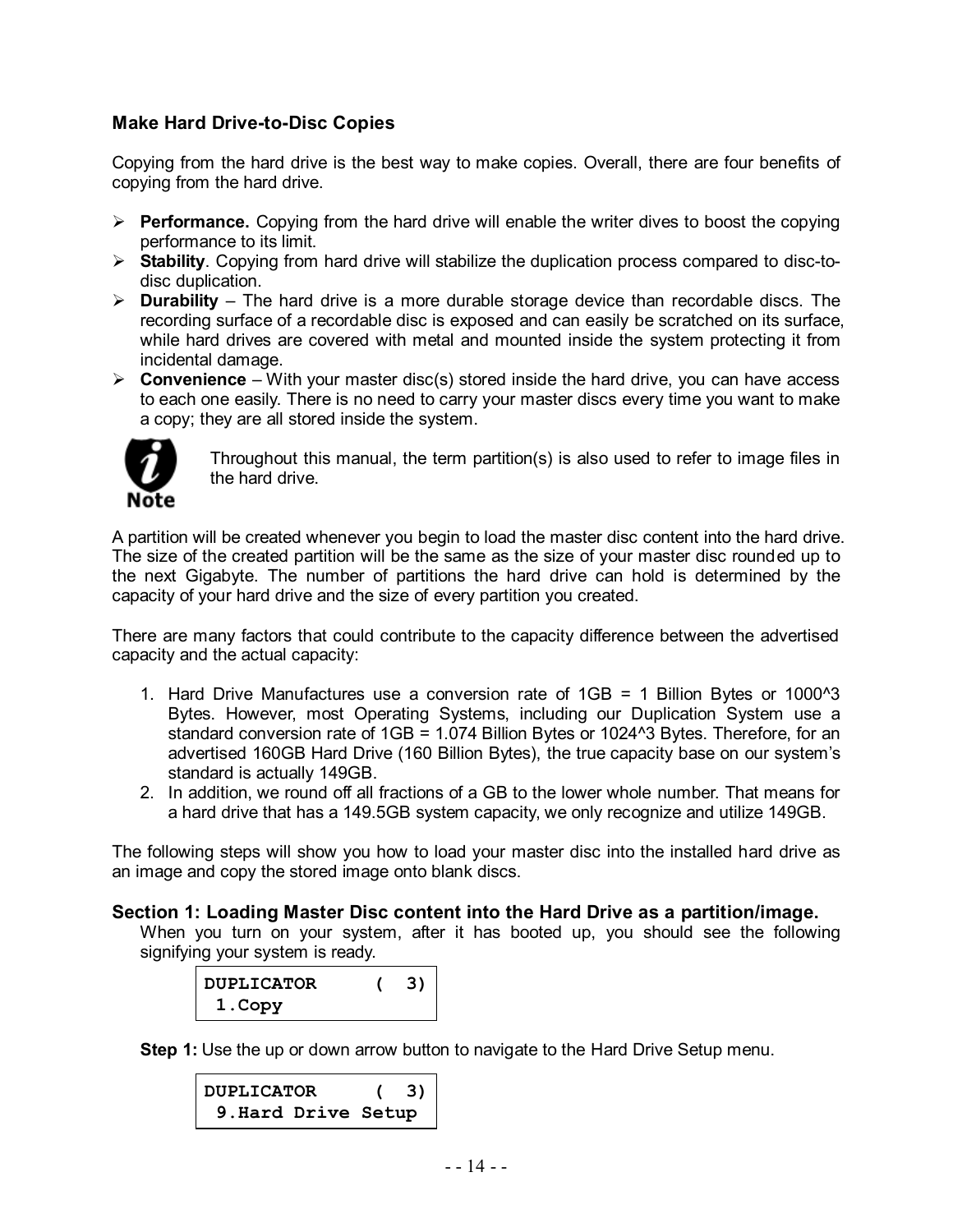**Step 2:** Press "ENT"/Enter button to enter the Hard Drive Setup menu.

If the current source is not Hard Drive, you will see the screen below. Please press the "ENT"/Enter button once to proceed.

```
Select HDD as source
OK?
```
Once you've entered the Hard Drive Setup menu, you will see following screen:

```
Hard Drive Setup
 1.Select Partition
```
**Step 3:** Use the up or down button to locate the Load Partition menu; as shown in the reference screen shot below.

```
Hard Drive Setup
 2.Load Partition
```
**Step 4:** Press the "ENT"/Enter key to enter the Load Partition menu and you should see the following screen.

```
Load Partition[004/149]
Load►New Partition
```
- **F** The "004" indicates the number of GB you've already used on the Hard Drive.
- The "149" indicates the total available capacity of the system's hard drive in GB. This number will vary based on the size of the hard drive installed in your duplicator.

You have a choice when loading your master disc content into the hard drive by pressing the up or down button to find your desired partition naming method:

Option 1:

Manually create a new partition/image

**Load Partition[004/149] Load►New Partition**

Option 2:

Overwrite one of the existing partitions/images (if any exists, including the reserved partition/image)

```
Load Partition[004/149]
Overwrite[Reserved]
```
Option 3:

Choose Auto Generate to have the system automatically generate a partition/image name for you.

> **Load Partition[004/149] Load►Auto Generate**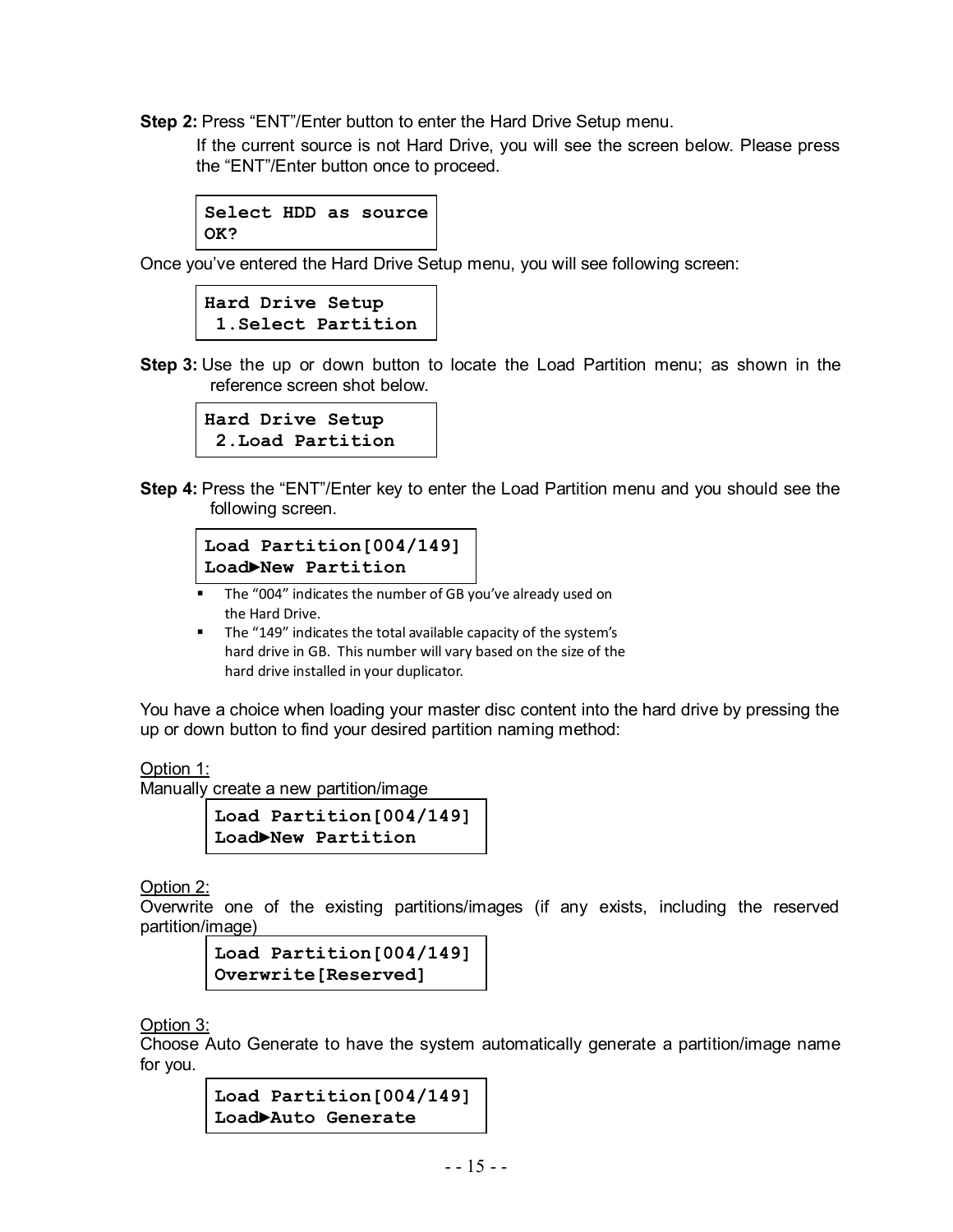From 1 of the 3 choices above, press the "ENT"/Enter button to submit your selection.

 $\triangleright$  If you have chosen to create a new partition/image, you should see the following screen after you submit your selection.



Please refer to the "Input Name and Number" section of "Chapter 2: Getting to know your System" to enter the desired title. Then press the "ENT"/Enter to continue to the next step.

 $\triangleright$  If you have chosen to overwrite one of the existing partitions/images, you should see the following screen after you submit your selection.



Then press "ENT"/Enter to continue to the next step.

- $\triangleright$  If you have chosen Auto Generate, Then precede to the next step.
- **Step 5:** Please place your master disc into the Reader or the 1<sup>st</sup> Writer if there's no Reader installed in your system. Once the system recognizes your master disc, the loading progress screen will be displayed, as show below:

| $ $ Loading |                 | 4012M |
|-------------|-----------------|-------|
| FUN1        | 10 <sub>8</sub> | 401M  |

- 4012M indicates the total capacity of your master disc.
- **FUN1** indicates the name of the partition/image where the data is being loaded into.
- 10% indicates the current percentage of the master disc that has been loaded into the hard drive.
- 401M indicates the current amount data from the master disc that has been loaded into the hard drive.

**Step 6:** Once the loading process is completed, you should see the following screen:



You can then press the "ENT"/Enter button to go back to the Hard Drive Setup menu. And then press the "ESC"/Escape button to return to the Main menu. You should see the following screen:

```
DUPLICATOR ( 3)
9.Hard Drive Setup
```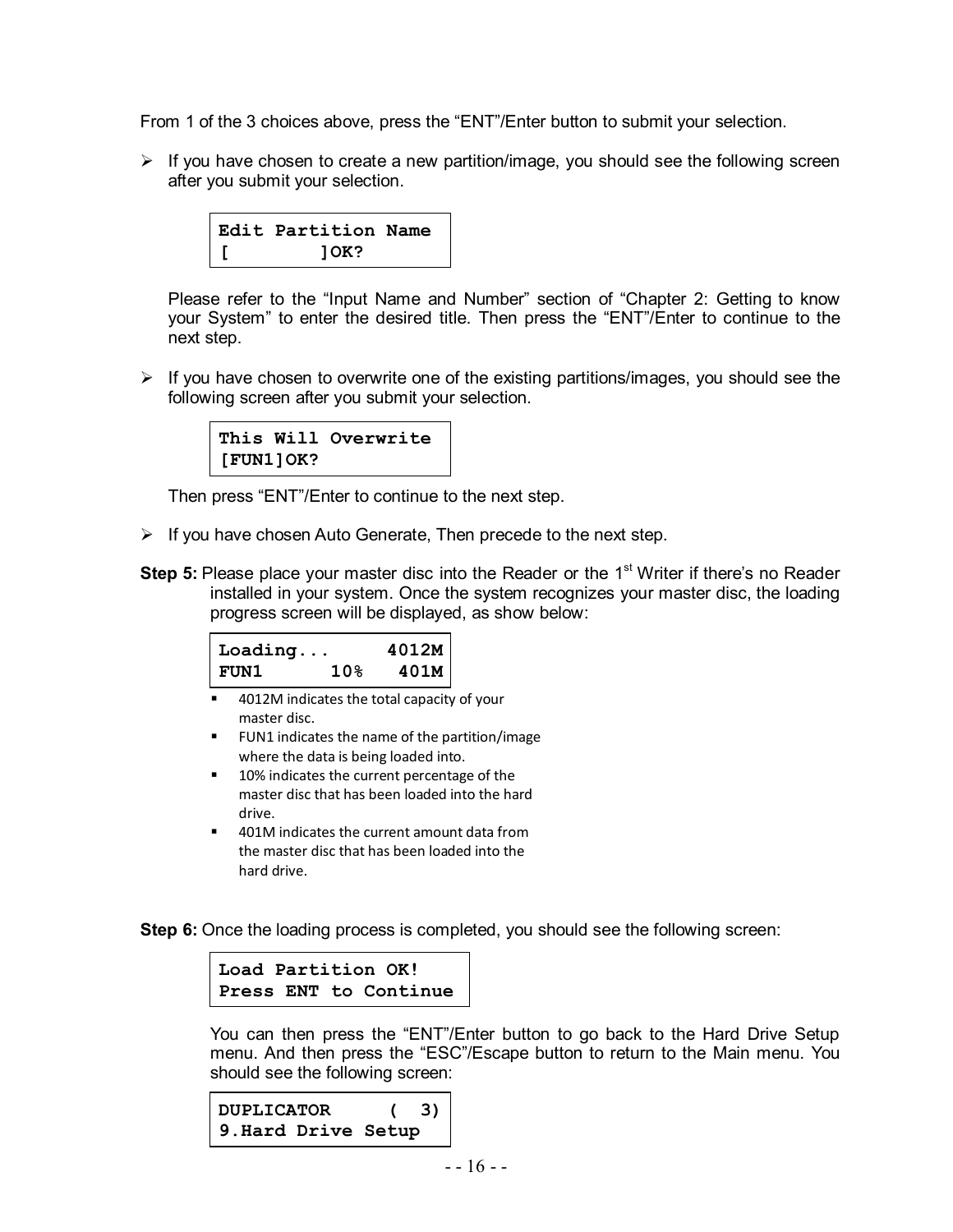#### **Section 2: Selecting the Source Drive for the Hard Drive.**



*Ignore this section and proceed to Section 3 if you have just completed Section 1: Loading Master Disc content into the Hard Drive as an image as this process will automatically switch the source to the hard drive.*

**Step 1:** Use the up or down arrow button to navigate to the Select Source menu.



**Step 2:** Press "ENT"/Enter button to enter the Select Source menu and you shall see a screen similar to below:

| Drive 0                    | Port $x.x$ |
|----------------------------|------------|
| $ $ Pioneer DVDRW DVR- $ $ |            |

- **Typically, drive 0 is an indicator representing the 1st drive on the master tower.**
- The listing of "Pioneer" above is used solely as an example only. The actual writer drives installed in this system could vary.
- **Step 3:** Use the up or down button to locate the Hard Drive and press the "ENT"/Enter button to select it.



Once the source has been selected, you will be guided to the Main menu. You should see the following screen:



#### **Section 3: Making Copies from an existing partition/image of the Hard Drive***.*

**Step 1:** Use the up or down arrow button to navigate to the Copy menu:

| DUPLICATOR | 3) |
|------------|----|
| 1. COPY    |    |

**Step 2:** Press the "ENT"/Enter button to enter the Copy menu. You should then see the Choose Partition menu.

> **Choose Partition: [FUN1] DVD 4012MB**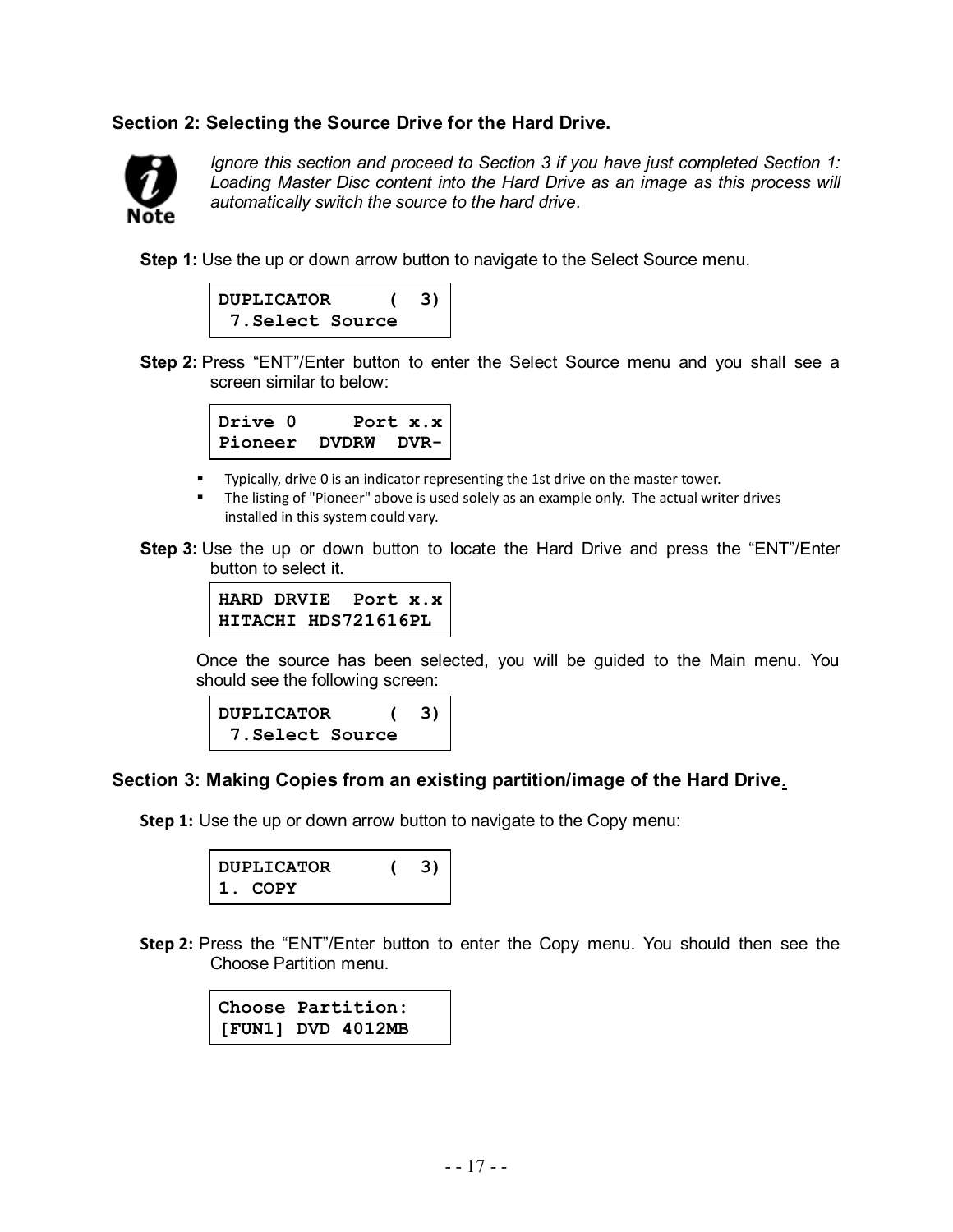**Step 3:** Use up or down button to choose the desired partition/image to copy from and press the "ENT"/Enter button to submit your selection. You should then see the Counter feature screen.



The Counter feature will let you choose how many copies you want to make for your project. It allows the system to count the number of copies you've made and prompt you when the desired number of copies has been made for this job.



*The Counter feature is for your convenience only, and will allow you to make more copies than the amount desired, if so required.*

You can choose not to input your desired number of copies if you prefer to copy continuously with no interruption. (It will still count the number of copies you've made for this job, but it will not notify you when to stop.) To do so, simply press the "ENT"/Enter button when you see the "No Counter" on the  $2<sup>nd</sup>$  line of the screen below:

**Counter: No Counter**

Or, you can choose to enter the desired number of copies for this job by following this simple procedure:

a) Press the up or down button to following screen:



b) Then press the "ENT"/Enter button to submit, and you should see the following Specify Counter screen:



- c) Please refer to the "Input Name and Number" section of "Chapter 2: Getting to know your System" to enter the desired amount. Then press the "ENT"/Enter to continue on to the next step.
- **Step 4:** Once the Counter selection is submitted, you shall see the following "Please insert disc" screen and EVERY tray that does not contain any disc(s) in them will automatically be ejected:

**Please insert disc Press ENT to Start**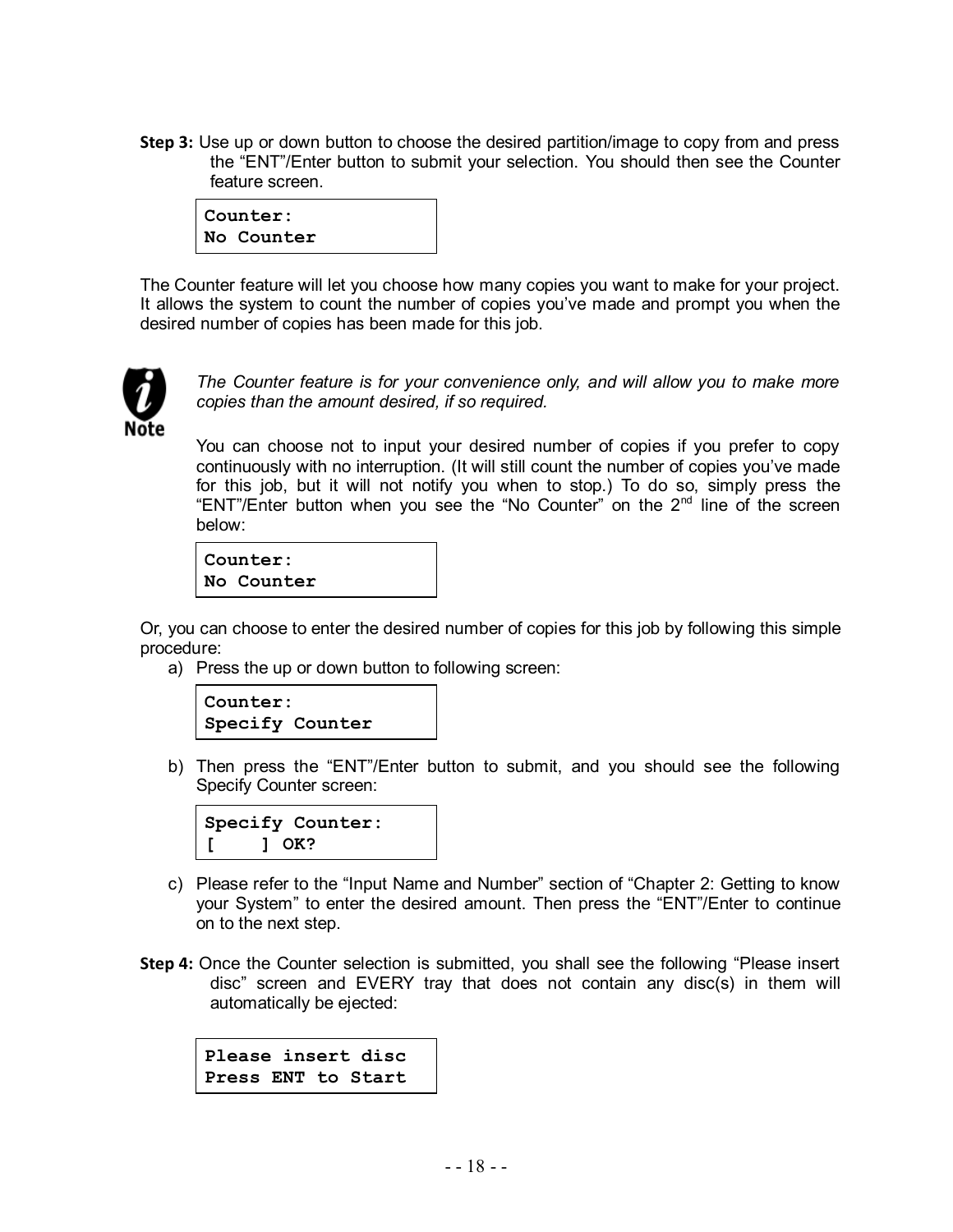**Step 5:** After you've placed all the blank discs throughout the chain, please press the ENT/Enter button to start the job. All trays will be closed at the same time and you will see following screen:

**Preparing Please Wait**



All rewritable media is requires to be erased prior copying. All non-erased rewritable media will be failed. (Only exceptions are formatted DVD+RW media)

**Step 6:** After 10 or 15 seconds of processing time, one of the following Copy progress screens will appear. The left-hand screen is shown when "Specify Counter" is selected and the right-hand screen is shown when "No Counter" is selected.

When "Specify Counter" is selected: When "No Counter" is selected:

| $ $ Copying |                 | H4012M |
|-------------|-----------------|--------|
| 0/21        | 10 <sub>8</sub> | 401M   |

- H4012M indicates the total size of your master disc image/partition.
- 0/21 indicates you have a project size of twenty-one copies and you have made zero copies thus far.
- 10% indicates the current percentage of the copying progress.
- 401M indicates the current amount of data that has been copied from the master disc.

| $\vert$ Copying $\ldots$ |                 | H4012M |
|--------------------------|-----------------|--------|
| O                        | 10 <sub>8</sub> | 401M   |

- H4012M indicates the total size of your master disc image/partition.
- 0 indicates you have made zero copies thus far.
- 10% indicates the current percentage of the copying progress.
- 401M indicates the current amount of data that has been copied from the master disc.



It is normal to see the progress indicator stay at 0% up to 1 minute. That is caused by the initializing and finalizing stages.

**Step 7:** Once the duplication run is completed, the successful copies will be ejected and you shall see the following screen.



- "OK: 7" indicates that you've just made 7 successful copies.
- "NG: 0" indicates that you have no failure in this run.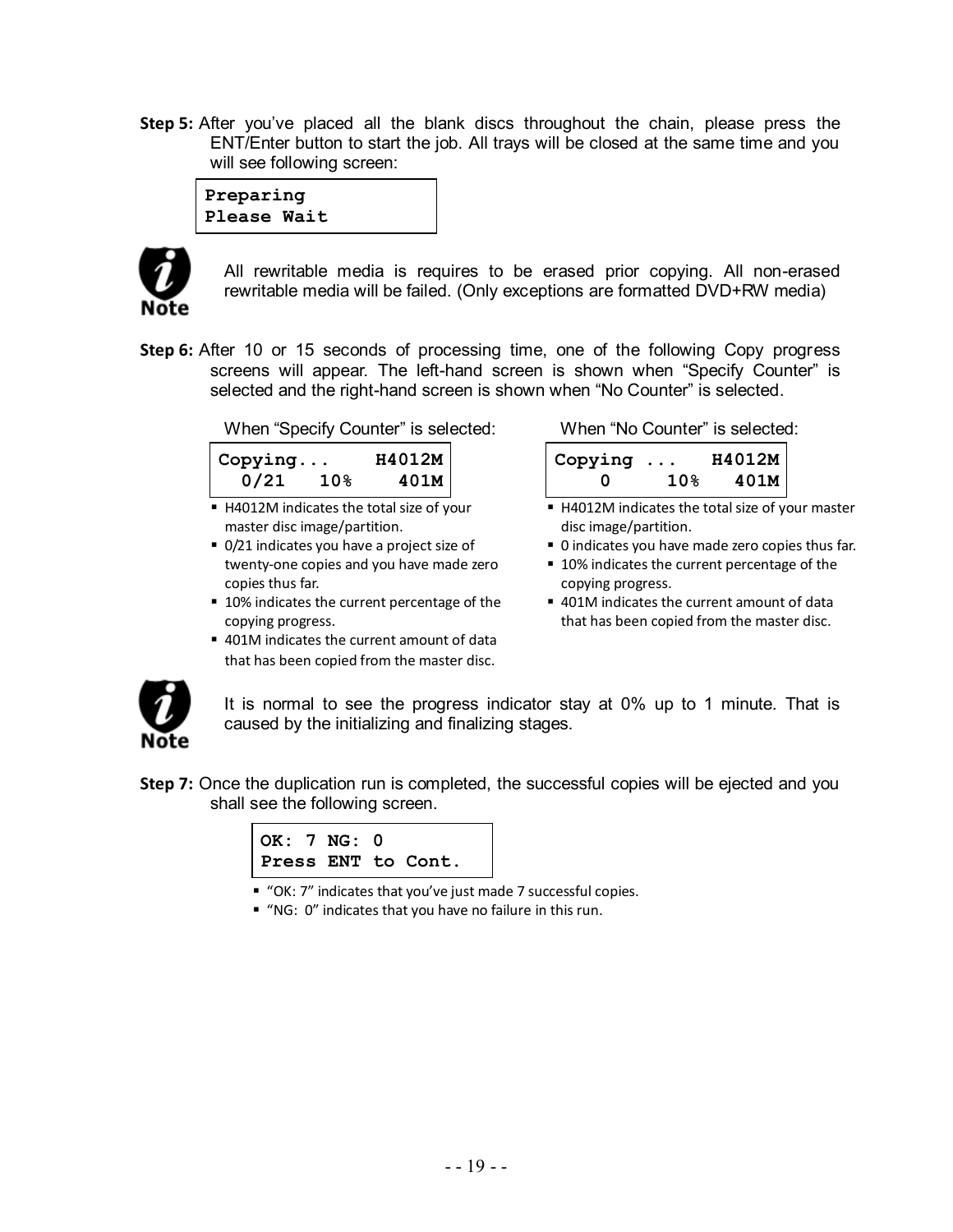**Step 8:** Remove the successful copies and press the ENT/Enter button to continue the next run to make more copies (see Step 4 for details). You can also press the "ESC"/Escape button to terminate your project and go back to the main menu.

If you've specified a counter value for your project and your project is completed, you shall see the following screen:

```
Pass 21 Fail 0
Job Completed! Press ENT to Finish
```
You can then press "ENT"/Enter to go back to main menu.



If you have any failed discs (bad copy) during a run, the failed disc(s) will not be ejected automatically. You need to manually eject them and throw them away if they are write once recordable disc(s).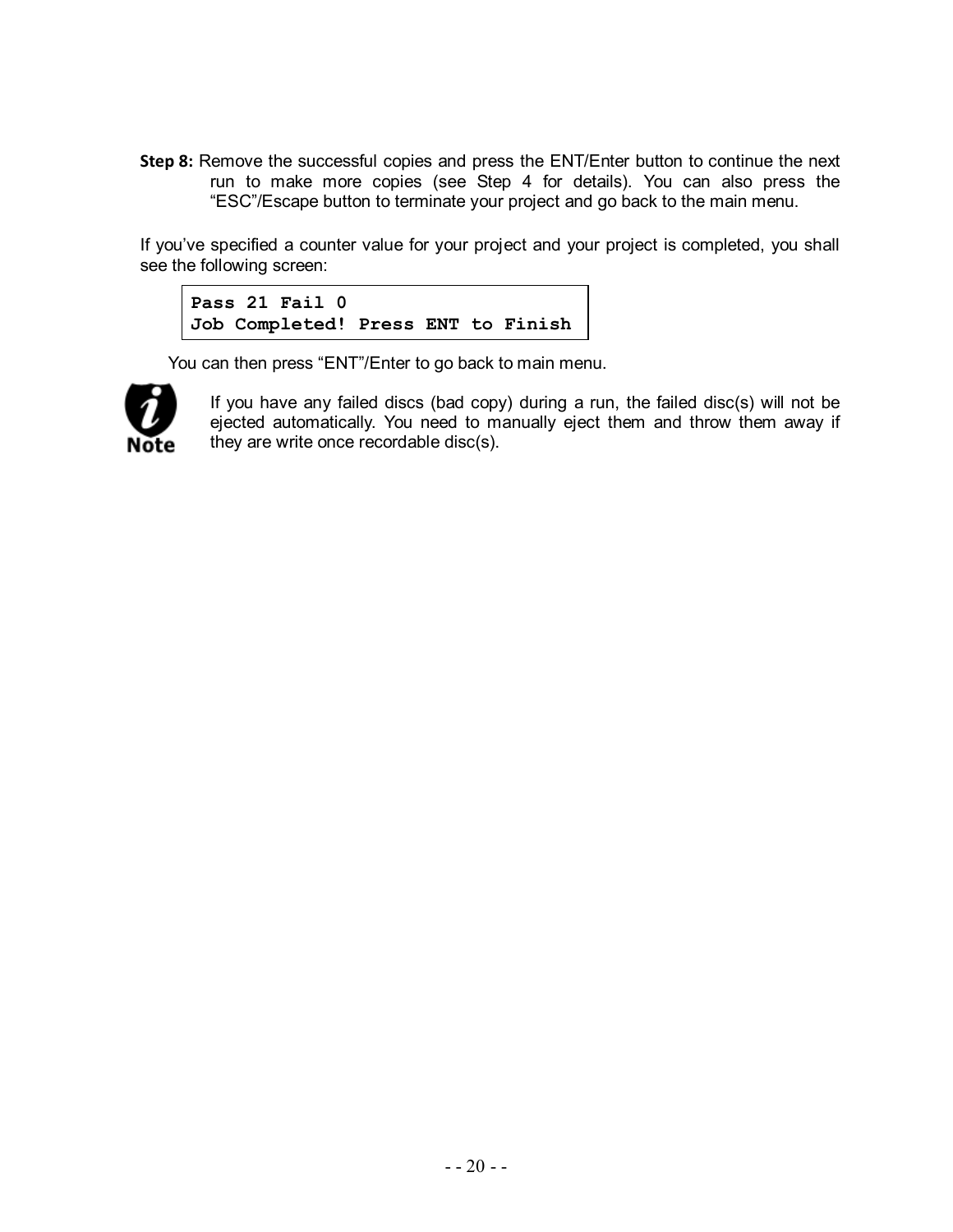### **Select the Duplication Speed**

This process will allow you to adjust the duplication speed subject to your needs.

By default, the duplication speed will be set to the optimal speed for each format and setting. However, under some circumstances, you may want to reduce the duplication speed. Those circumstances typically are as follows:

- **Poor Blank Media Quality.** When your blank media quality is not good, lowering down the duplication speed is necessary to make good copies.
- **Poor Master Disc Quality.** If your master disc condition is not good, lowering down the duplication speed will greatly reduce the failure rates.
- **Duplication Quality.** Overall, the lower the speed, the higher the quality of your duplicates. If you have time, it is a good choice to lower down the speed to produce the best quality duplicates.

When you turn on your system, after it has booted up, you should see the following signifying your system is ready.

| <b>DUPLICATOR</b> | 3) |
|-------------------|----|
| 1.Copy            |    |

**Step 1:** Use the up or down arrow button to navigate to the Select Burn Speed menu.

```
DUPLICATOR ( 3) 
6.Select Burn Speed
```
**Step 2:** Press the "ENT"/Enter button to enter the Select Burn Speed menu and you shall see a screen similar to below:

**Select Burn Speed CD to CD**

**Step 3:** Select the Correct Speed Type

There are different types of recording speed based on the disc format and source:

- **HDD/CD to CD:** Copying to CD-R/RW media from a pre-loaded CD partition/image in the hard drive or a CD master disc in the Reader/Writer.
- **HDD/DVD to DVD:** Copying to DVD±R media from a pre-loaded DVD partition/image in the hard drive or a DVD master disc in the Reader/Writer.
- **HDD/DVD-DL to DVD-DL:** Copying to Double/Dual Layer Recordable DVD media from pre-loaded a DVD-DL partition/image in the hard drive or a Double/Dual Layer DVD master disc in the Reader/Writer.
- **HDD/BD to BD:** Copying to BD-R/RE media from a pre-loaded BD partition/image in the hard drive or a Blu-ray master disc in the Reader/Writer.

Depending on the type of duplication job(s) and your system restrictions, you need to select the correct speed type in order for this setting to take effect. To select various speed types, you need to press the up or down button to adjust and press the "ENT"/Enter button to submit your selection.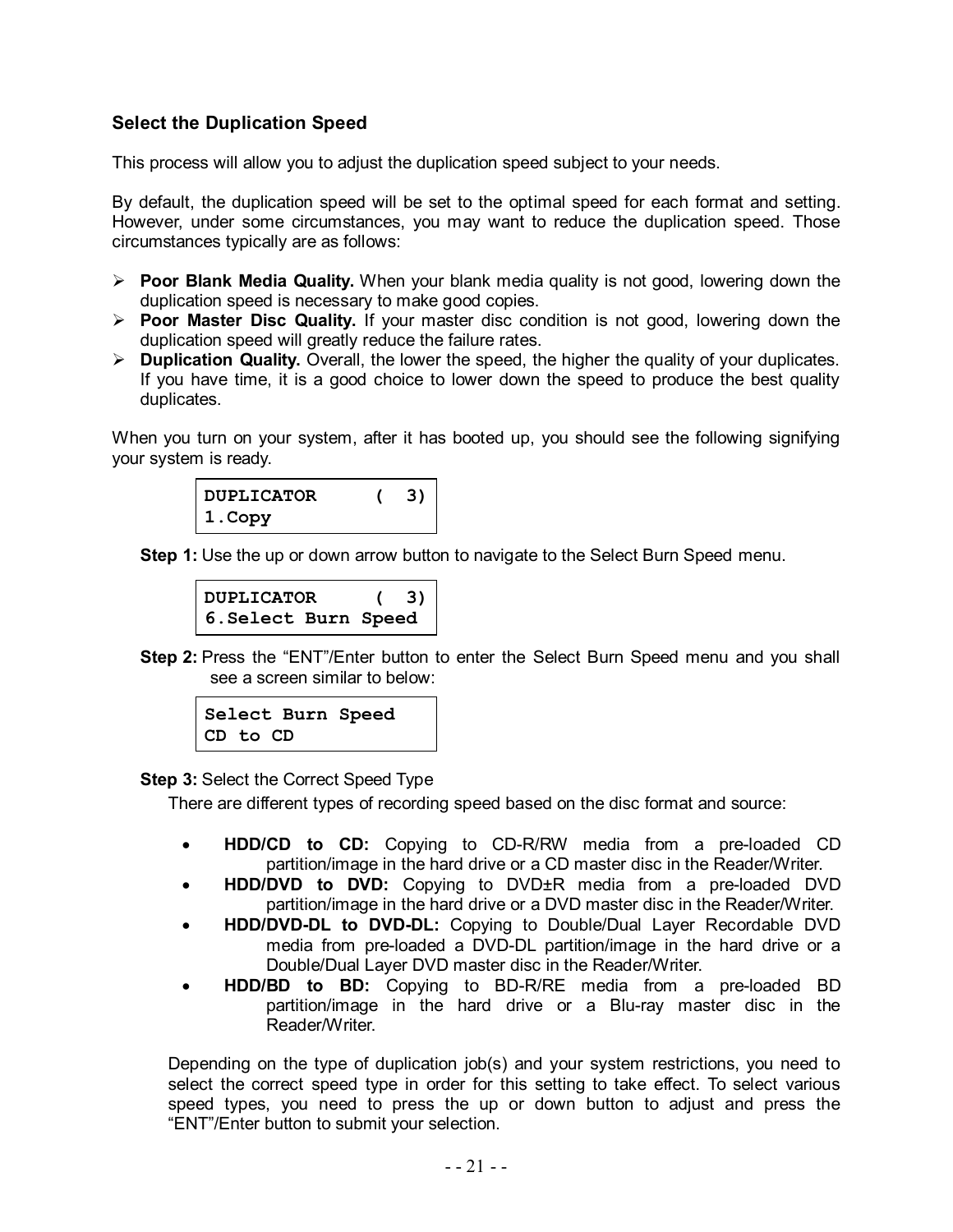**Step 4:** Once you have submitted the desired speed types, you should see the following screen for speed adjustment.

```
CD to CD Speed:
16x
```
You can press the up or down button to select the desired speed value and then press the "ENT"/Enter to submit the selection.



*If the speed value you've selected is* the *same as the current speed value, the system will NOT respond to the "ENT"/Enter button. Please press* the *"ESC"/Escape button to go back to the main menu.*

**Step 5:** Once the speed setting has been successfully changed, you shall see the following screen for 2 seconds.

```
CD to CD Speed:
Adjusted to: 24x
```
Then you will be directed back to the main menu:

| <b>DUPLICATOR</b> | 3) |
|-------------------|----|
| 1. Copy           |    |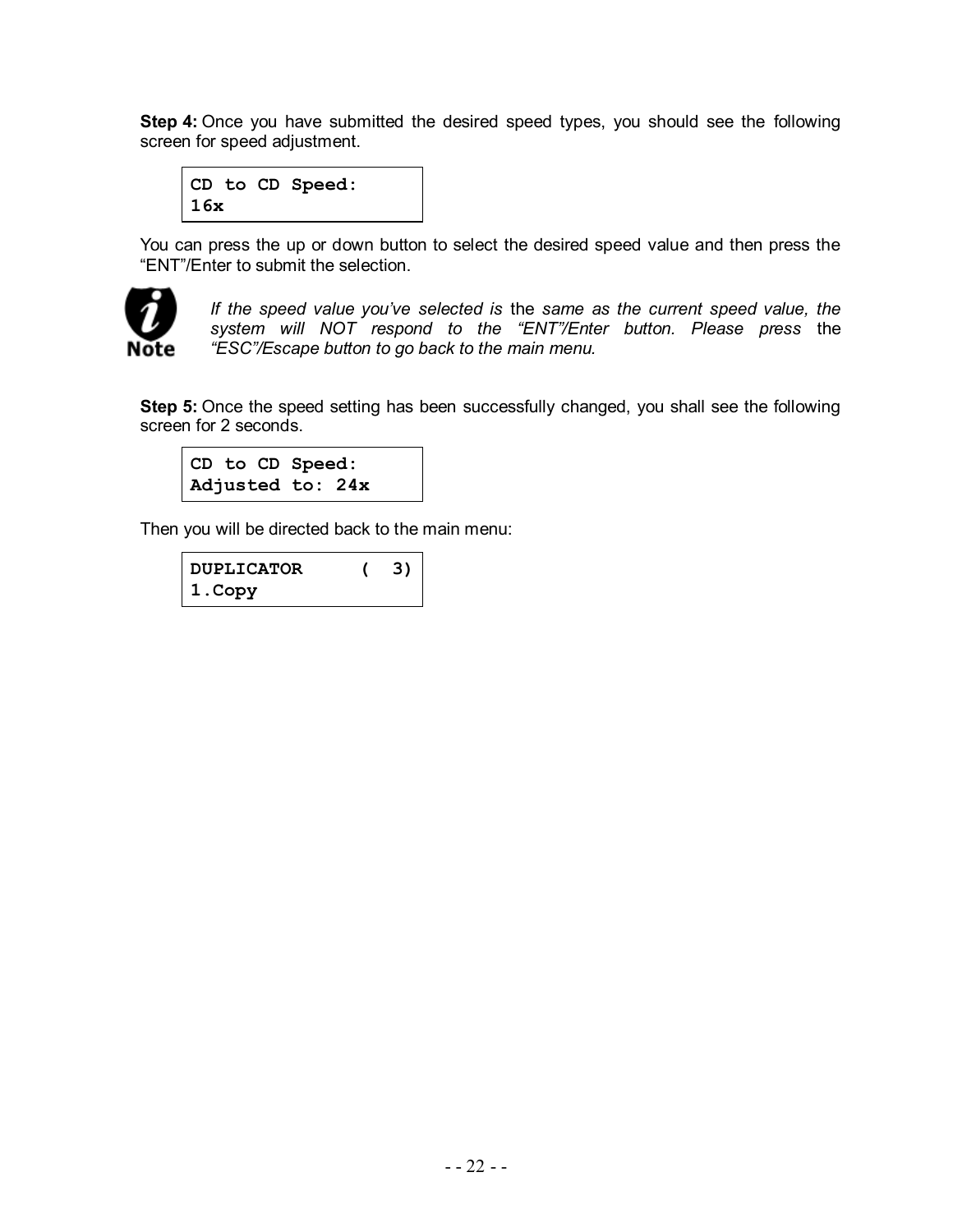### **Change the Setup settings**

Most of the internal settings and information is stored inside the Setup menu. To explore and modify them is simple. Below is an example how to modify the "Buzzer" setting. Please note that the default setup is set for optimal performance of the system, it is unnecessary to change if you are satisfied with the outcome.

When you turn on your system, after it has booted up, you should see the following signifying your system is ready.

| <b>DUPLICATOR</b> | 3) |
|-------------------|----|
| 1.Copy            |    |

**Step 1:** Use the up or down arrow button to navigate to the Setup menu.



**Step 2:** Press the "ENT"/Enter button to enter the Setup menu and you shall see a screen similar to below:

```
Setup
 1.Language
```
**Step 3:** Use the up or down arrow button to navigate to the Buzzer setting.



**Step 4:** Press the "ENT"/Enter button to enter the Buzzer setting and you shall see a screen similar to below:

**Buzzer On**

**Step 5:** Use the up or down arrow button to change the value to "Off".

**Buzzer Off**

**Step 6:** Press the "ENT"/Enter button to submit the change. Once completed, you will be guided back to the setting menu.

**Setup 6.Buzzer**

**Step 7:** Press "ESC"/Escape button to go back to the main menu.

**DUPLICATOR ( 3) 10.Setup**



This change will only be effective for the current usage until you power off the system unless you perform the Save function under the Utilities menu, or perform the Shutdown function under the main menu.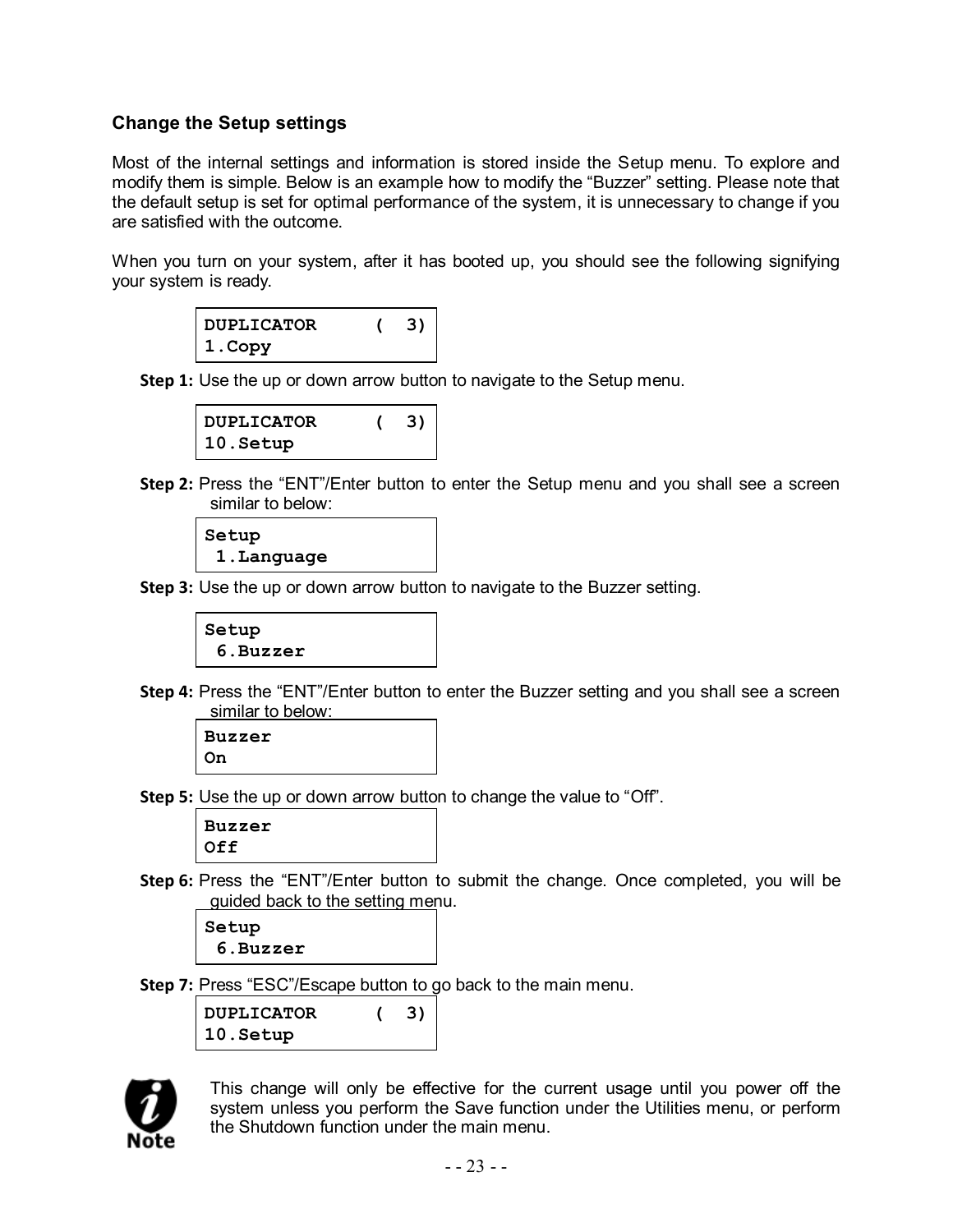### **Chapter 5: Menu Overview**

### **1. COPY**

This menu will guide you to make CD/DVD/BD copies. For more information, *please refer to "Make Disc-to-Disc Copies" on page 10* or *"Make Hard Drive-to-Disc Copies on page 14*.

### **2. TEST**

This menu will guide you to make a simulation of the copying process. During this simulation process, all write once recordable discs such as (DVD-R, CD-R) will be reusable. The purpose of performing such simulation is to ensure error free duplication.



Due to the physical limitation of DVD+R/RW & BD-R/RE recordable format, you can not perform this procedure on these formats. If you do so, you will encounter a failure messages.



If you are using CD-RW/DVD-RW discs as your blank media during the simulation, any content that may have been recorded inside those discs will be permanently ereased.

#### **3. COMPARE**

This menu will guide you to perform a bit-by-bit comparison between your master disc (or master disc image on the hard drive) and all the copied discs. The reason to perform this compare operation is to ensure all of your copies identically compare to the master disc.

#### **4. TEST + COPY**

This menu will guide you to perform the simulation of copying process and if everything passes during the simulation, the real copying process will be performed. If there's an error encountered during the simulation, an error message will be displayed and the copying process will not be initiated.

#### **5. COPY + COMPARE**

This menu will guide you to make copies, after which, it will perform an additional comparison process automatically to ensure data correctness.

#### **6. SELECT BURN SPEED**

This menu will guide you to adjust the duplication speed on various duplication job types. For more information, please refer to *"Select the Duplication Speed" on page 21.*

#### **7. SELECT SOURCE**

This menu will guide you to select a Reader/Writer drive as the source drive (where your master disc will be placed into) for Copy related operations. For more information, please refer to *section 1 of "Make Disc-to-Disc Copies" - "Select the Copy Source" on page 10.*

#### **8. ERASE**

This menu will guide you to erase your rewriteable discs in the Writer Tray. There are two options to erase your rewriteable discs:

Full Erase: It will erase the entire disc which will make it impossible to be recovered. Quick Erase: It will erase the index of the rewritable disc, not the data section.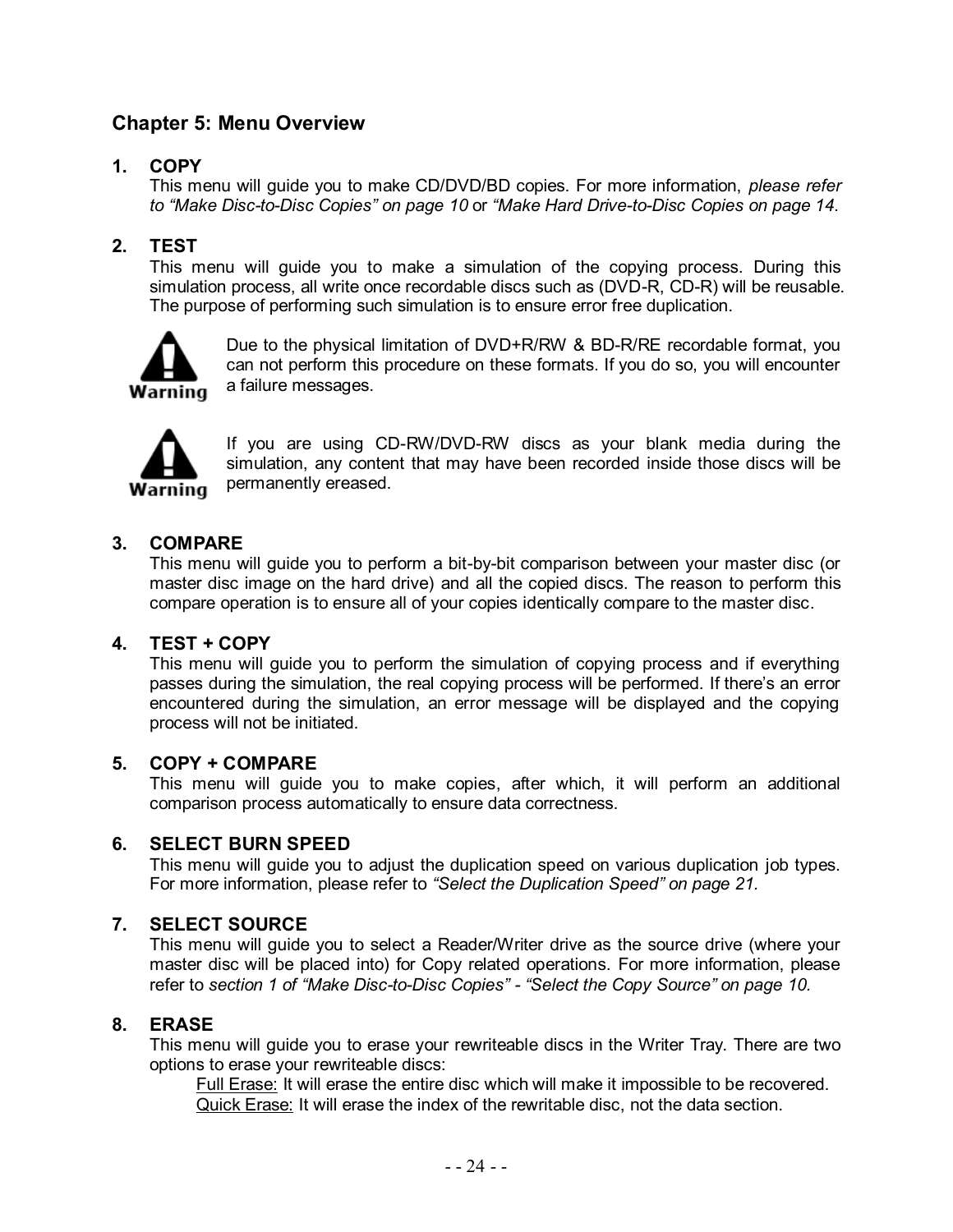#### **9. HARD DRVE SETUP**

#### **9.1 Select Partition**

This function will guide you to choose the default partition/image.

#### **9.2 Load Partition**

This function will guide you to load your master disc content into the hard drive as a partition/image. For more information, please refer to *section 1 of "Make Hard Drive-to-Disc Copies" - "Loading Master Disc content into the Hard Drive as a partition/image" on page 14.*

#### **9.3 Rename Partition**

This function will guide you to rename an existing partition/image (including Reserve partition/image) in the hard drive.

#### **9.4 Delete Partition**

This function will guide you to delete or remove an existing partition/image (including Reserve partition/image) in the hard drive.

#### **9.5 Partition Info**

This function will display additional information of all existing partitions/images in the hard drive. Such information includes partition/image disc type, capacity, etc.

#### **9.6 Select Loading Drive**

This function will guide you to select a Reader/Writer drive as the source drive (where your master disc will be placed into) for partition/image loading/creating related operations.

#### **9.7 Format Hard Drive**

This function will guide you to re-format the entire hard drive of the system. During the formatting process, all of your hard drive contents will be permanently lost. Please use this function with caution.

#### **10. SETUP**

#### **10.1 Language**

This setting will allow you to choose which language you prefer be used to navigate the controller function of this system.

#### **10.2 Auto Start**

This setting allows you to choose Auto, Full, or Off. If Auto is selected, this feature automatically starts the duplication process when all writer drives detect recordable media inside, or waits for 30 seconds before starting the duplication process if there is at least one recordable disc in a writer drive and any of the remaining writer drives are empty. If Full is selected, this feature allows the system to copy automatically once your master disc and all of the writer trays of the system are filled with recordable media, but will not start automatically if any writer drives remain empty. If Off is selected, the copy process requires you to press the "ENT"/Enter button to start the duplication. This feature applies to applications inside the operation menu such as COPY, TEST, TEST+COPY, COPY+COMPARE, etc.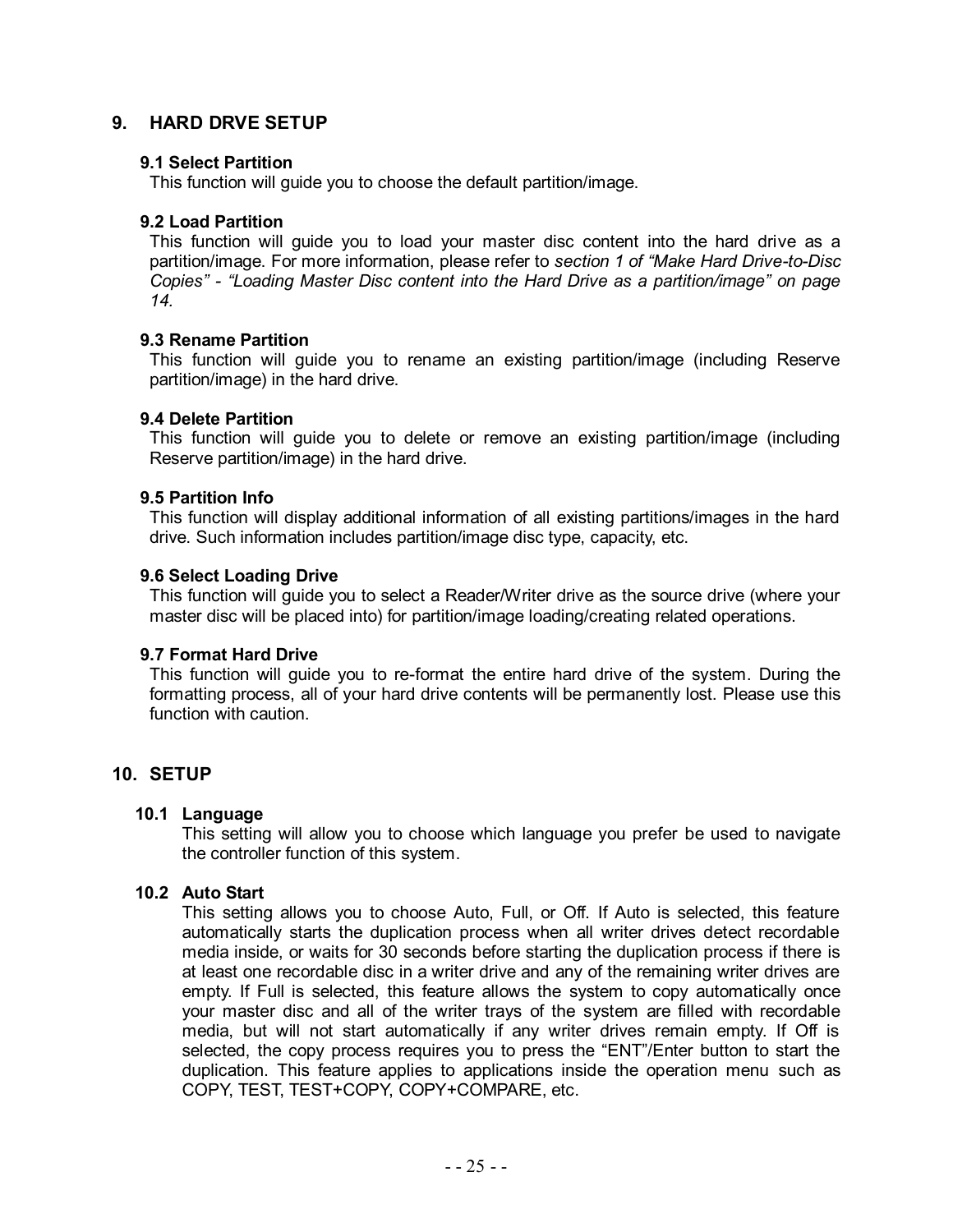#### **10.3 Read Error Skip**

Normally, when the system encounters a reading error while reading your master disc, the duplication job will be aborted and all the recordable media will be ruined. However, if you believe that your master disc has a small, insignificant error due to physical damages, you can enable the setting to allow the system to skip any read error\* it encounters.

\*This function will not fix the error; it will only skip it to make the rest of the data readable.

#### **10.4 CD Writing Mode**

This setting will allow you to select which mode you would like to duplicate a CD. There are two different modes, "Disc at Once" and "Track at Once". Unless you understand completely what they mean, we strongly suggest you to set it as "Disc at Once".

#### **10.5 Max Audio, VCD & CDG Speed**

Audio CD's and Video CD's do not have internal error checking capability, so duplicating at too high a speed may cause frequent errors. This setting will allow you to adjust the maximum duplication speed for Audio and Video CD.

#### **10.6 Buzzer**

This setting will allow you to choose whether you want to hear a beep when you press a button or when a task has been completed.

#### **10.7 Startup Menu**

This setting will allow you to choose which menu you would like to see first when you turn on the system.

#### **10.8 Screen Saver**

This setting will allow you to choose whether you want to enable the Screen Saver feature or not. By enabling this feature, a screen saver will be displayed when your system has been idle for a long period of time.

#### **10.9 Duplication Mode**

There are two duplication modes: Load and Copy and On the Fly. Load and Copy allows faster duplication from the Hard Drive by simultaneously copying onto the blank media in the writer drives while loading the master disc to the hard drive. All subsequent copies will be created from the stored master on the HDD. The On the Fly mode instructs the system to copy directly from the master disc. When using On the Fly mode, no information is stored on the hard drive.

#### **10.10 Counter**

This option will allow you to enable/disable the Counter feature by turning this feature ON or OFF. This feature will notify you how many discs have been copied and how many discs are left to go.

#### **10.11 DVD+R High Compatibility Mode**

This feature will allow you to enable/disable the DVD+R High Compatibility Mode feature by turning this feature ON or OFF. The purpose of this feature is to increase the compatibility of DVD+R media with a broader range of DVD Video players. This process will increase the amount of time required to duplicate your disc(s).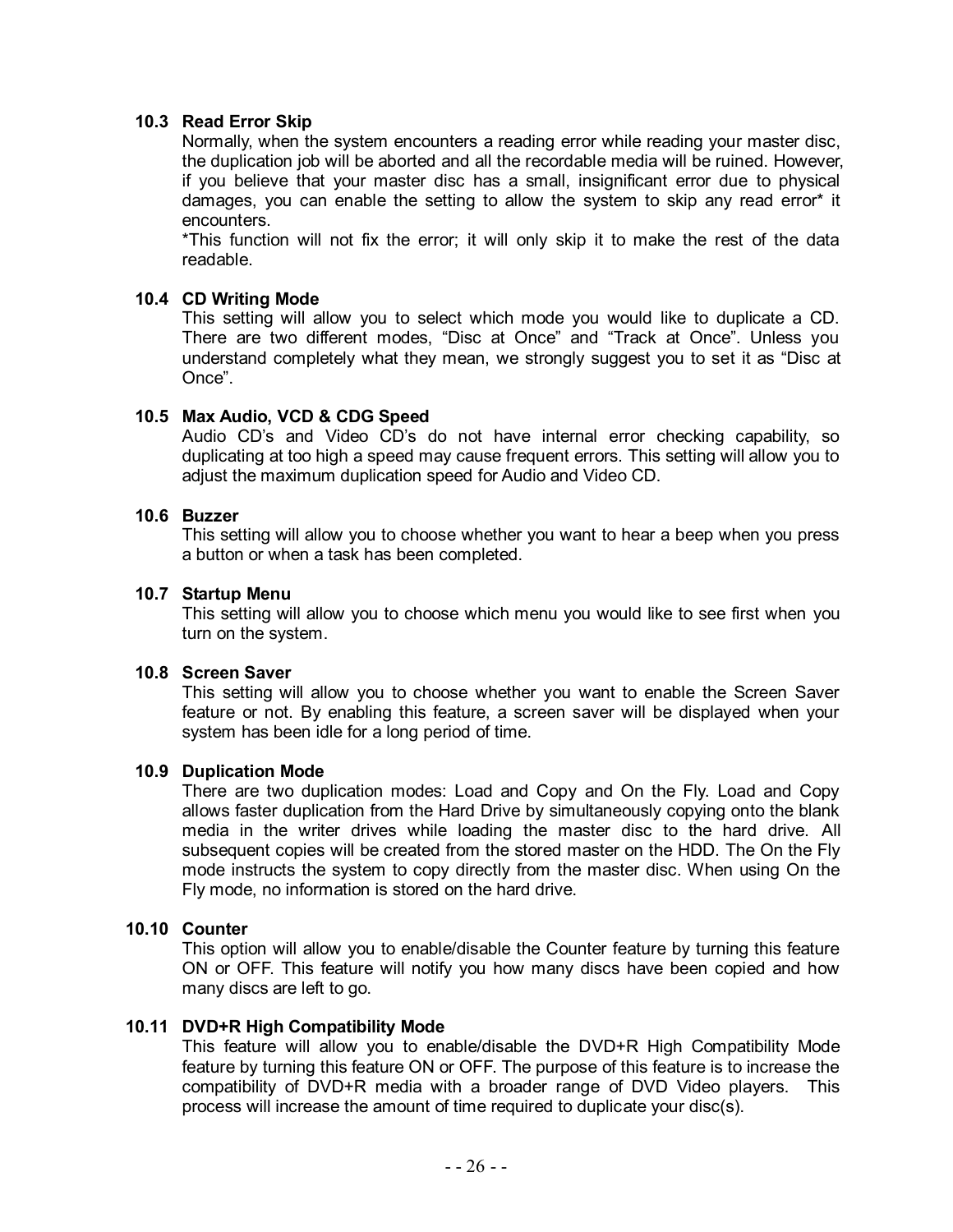#### **10.12 ISRC**

This option will allow you to enable/disable copying the ISRC code of the Audio CD. ISRC is the serial# of the audio tracks that uniquely identifies the song in that audio track. This ISRC code is commonly found in commercial Audio CD's and rarely seen on home made Audio CDs. By enabling this feature, the duplication performance will be lowered.

#### **10.13 Disable Drives**

This feature allows you to disable certain drives/trays when those drives/trays are producing high failure rates or not functioning properly.

#### **10.14 CD Overburn**

Overburning is the process of recording data past the normal size limit. Many disc manufacturers extend a recordable disc to leave a small margin of extra groove at the outer edge. This feature allows you to turn the ability to use the overburn area ON or OFF.

#### **11. CHAIN SETUP**

#### **11.1 Chain Info**

This function reveals basic information related to the whole Chain, such as the number of towers in the Chain, number of Drives in the Chain, etc.

#### **11.2 Chain Re-Scan**

This function will re-scan all the towers in the Chain in case any tower in the Chain is accidentally disconnected.

#### **11.3 Chain Abort**

This function temporary converts all the towers in the Chain into Standalone Mode, where every tower will act independently. To revert back to the connected Daisy Chain mode, each tower should be rebooted. This feature is useful if you have multiple different masters and require only a limited number of copies from each.

#### **11.4 Chain->StandAlone**

This function permanently converts all the towers in the Chain into Standalone Mode, where every tower will act independently.

This feature is useful if you prefer to operate every tower in Standalone Mode most of the time.

#### **12. Utility**

#### **12.1 Disc Info**

If you are uncertain about the type of blank recordable media you are using, the system is equipped with the disc info function to help identify and notify you of the disc information encoded within.

This feature will identify your blank recordable media's format, capacity, manufacture ID as well as the media's certified writing speed. Please note that limited information will be displayed for media in the Reader drive.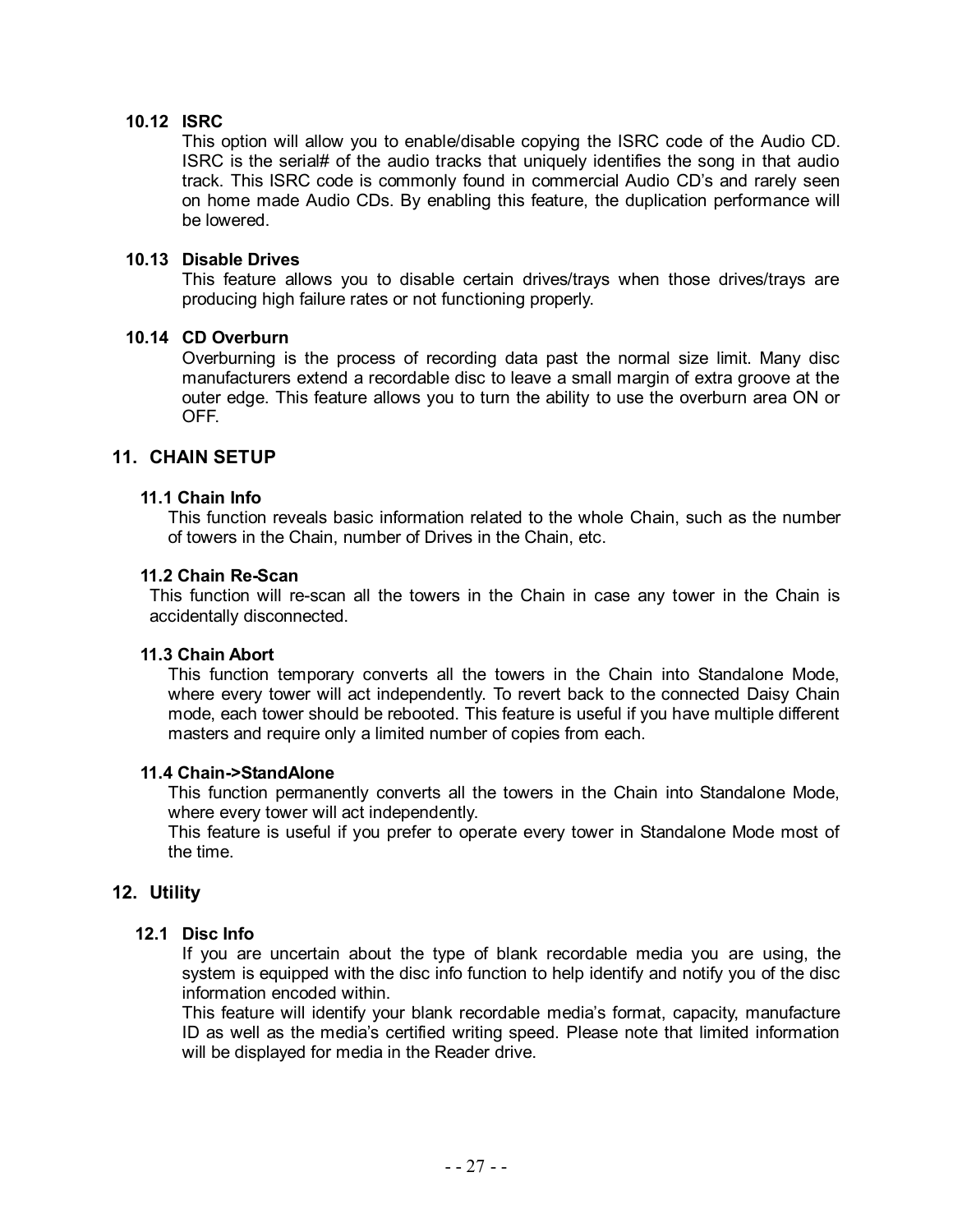#### **12.2 Prescan**

Approximately 50% of failures reported by our system are caused by errors in the master disc which our Reader couldn't overcome. When this kind of failure occurs, it tends to waste all of your blank recordable media.

To help detect flaws in the master disc prior to performing the duplication process, we introduce the "Prescan" feature. This feature will scan and detect any bad sectors existing in the master disc. It is recommended to perform this feature before starting the duplication task for all master discs. By doing so you can prevent wasting blank media due to an error in the master disc.

#### **12.3 System Info**

By entering this menu, you will be able to see the hardware and software information pertaining to your system.

#### **12.4 Device Info**

By entering this menu, you will be able to see the information for devices built inside your system, such as the drives. That information includes but not limited to manufacture, model number, etc.

#### **12.5 Load Default**

This function will reset all of the options back to manufacture's default. You can perform this function if your system is acting abnormal. You'll need to perform "Shutdown" and restart the system in order for this to take affect.

#### **12.6 Update Firmware**

#### **12.6.1 Update Firmware**

This function will update the software for the master tower. To update, you need to insert the Manufacture's Certified Update CD into the drive functioning as the Reader and select this function by pressing the "ENT"/Enter button. We strongly suggest you do not upgrade your system's firmware unless your system is getting unstable.

#### **12.6.2 Synchronize Firmware**

This function will synchronize the firmware version among all towers in the chain by applying the firmware from the master tower to all slave towers.

#### **12.7 Save**

This function will save all the settings you've modified since the last time the system was booted.

#### **13. Account Management**

This menu will allow the Administrator to perform the following user administrative tasks. This feature is disabled by default. Prior to activating this feature, the duplicator recognizes all users as the only activated user defined as the administrator. The pre-defined password for this menu is "0000".

#### **13.1 View User**

This menu allows you to view current existing user accounts.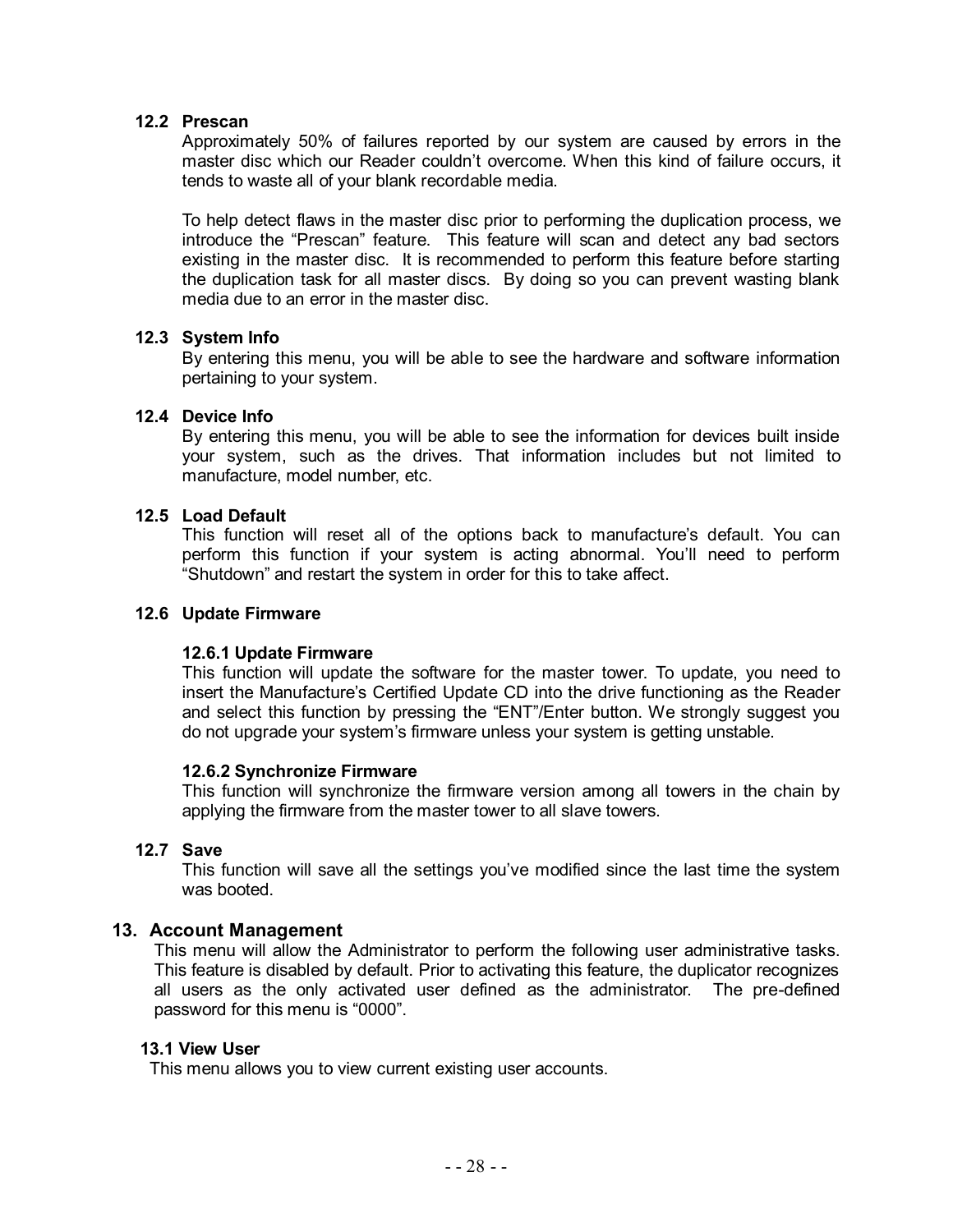#### **13.2 Create User**

This menu allows you to create additional user accounts. Each user has their own settings. During this process, you will be prompted to enter a new user name (up to 8 alphanumeric letters or numbers) and user password (consists of a 4 digit number) for a new account.

#### **13.3 Edit User Info**

This menu allows you to change the existing user account's name and password. During this process, you will be asked to select the existing account and then you will be prompted to enter the new user name and new user password for this account.



User "Admin" is the administrative account, you can NOT change the user name for this account, but you will be able to change the password for this account.

#### **13.4 Delete User**

This menu allows you to delete the existing user account. During this process, you will be asked to select the existing account to be removed.



User "Admin" is the administrative account; you can NOT delete this account.

#### **14.5 Password on Bootup**

This menu allows you to enable/disable the user administrative feature prompt; user login upon boot up. During this process, you will be asked to select "ON" or "OFF" (enable/disable).

#### **14. AUTOCOPY**

This function will allow the system to operate the disc-to-disc copy function without any user inputs for ease of operation.

#### **15. Shutdown**

This function saves any system settings that you have entered and makes sure it is safe to turn off your system. Once you see the Ready to Power OFF message, then you can safely turn off the machine via the Power Switch. Turning off your system without performing this function will increase the risk of damaging your system.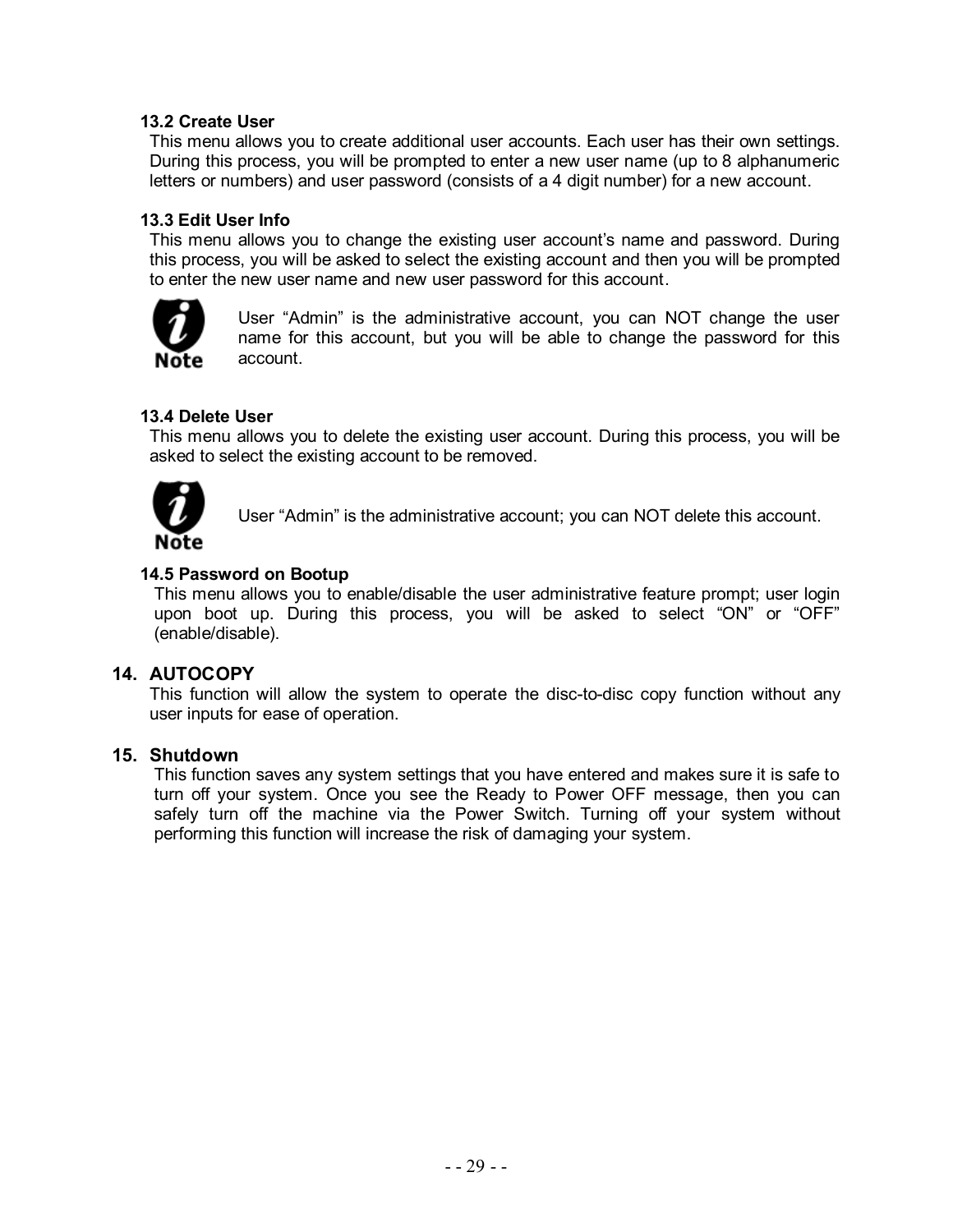### **Appendix A: Installing additional tower(s) to existing Daisy Chain configurations**



**The below procedure is not meant as instructions for the initial setup since all towers in the original order have been pre-configured.**

#### **Step 1**

Power Off all towers in the existing Daisy Chain System.



#### **Step 2**

Connect the new tower(s), which will become the Middle towers, between the First and End towers. The order of these towers is not important as long as they are placed between the FIRST and END towers. The cables should be connected as directed in this Quick Setup Guide or from the label on the back of the tower.

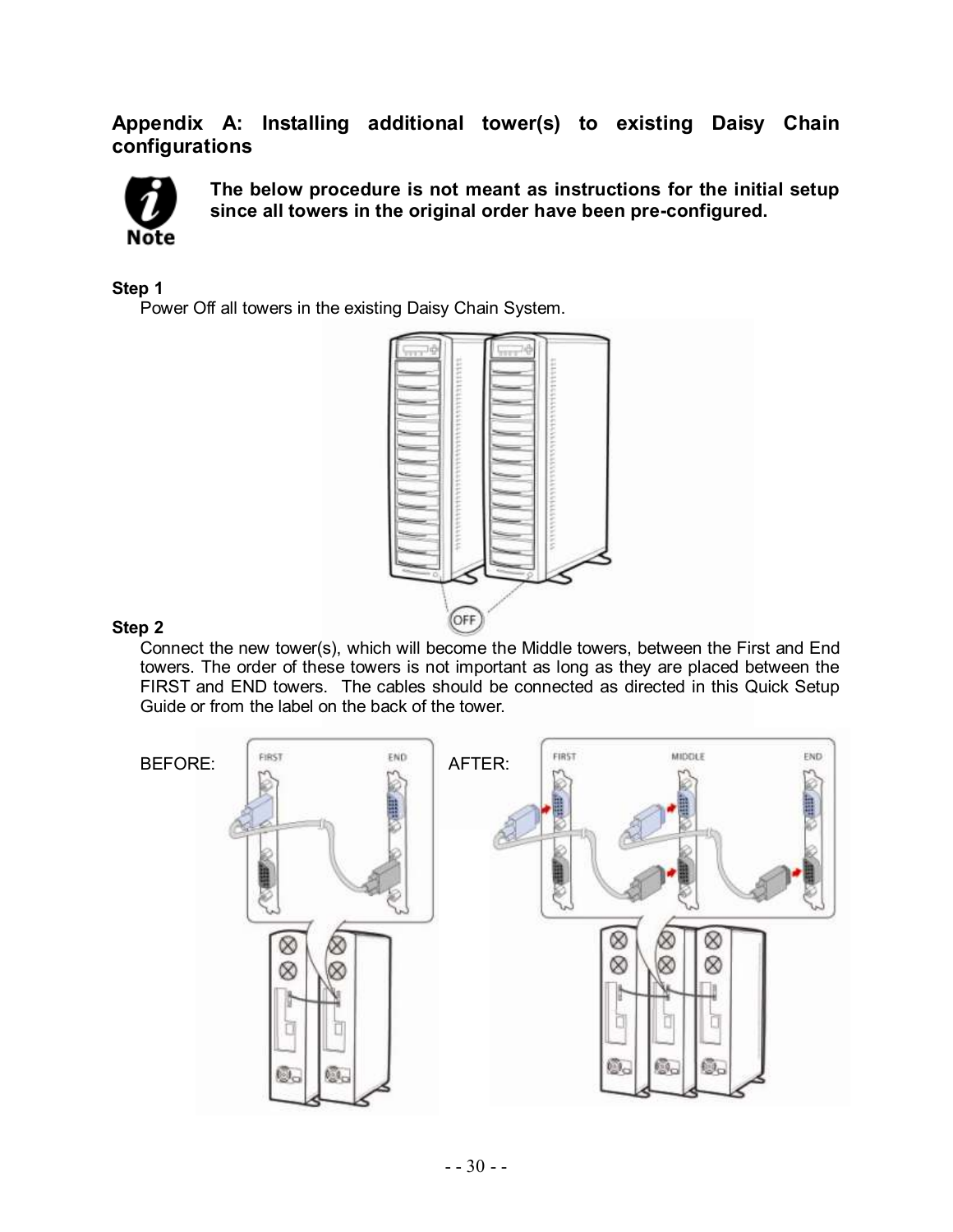#### **Step 3**

- a. Power On the newly added tower(s).
- b. For each newly added tower(s), go to option *11.DC Link Setup* press enter >>



c. Press the down arrows to scroll down to find *MIDDLE*, press enter>>.

|        | DC Link Setup |  |
|--------|---------------|--|
| Middle |               |  |

d. Restart system when asked to do so.

#### **Step 4**

Power On all towers in the existing Daisy Chain System.

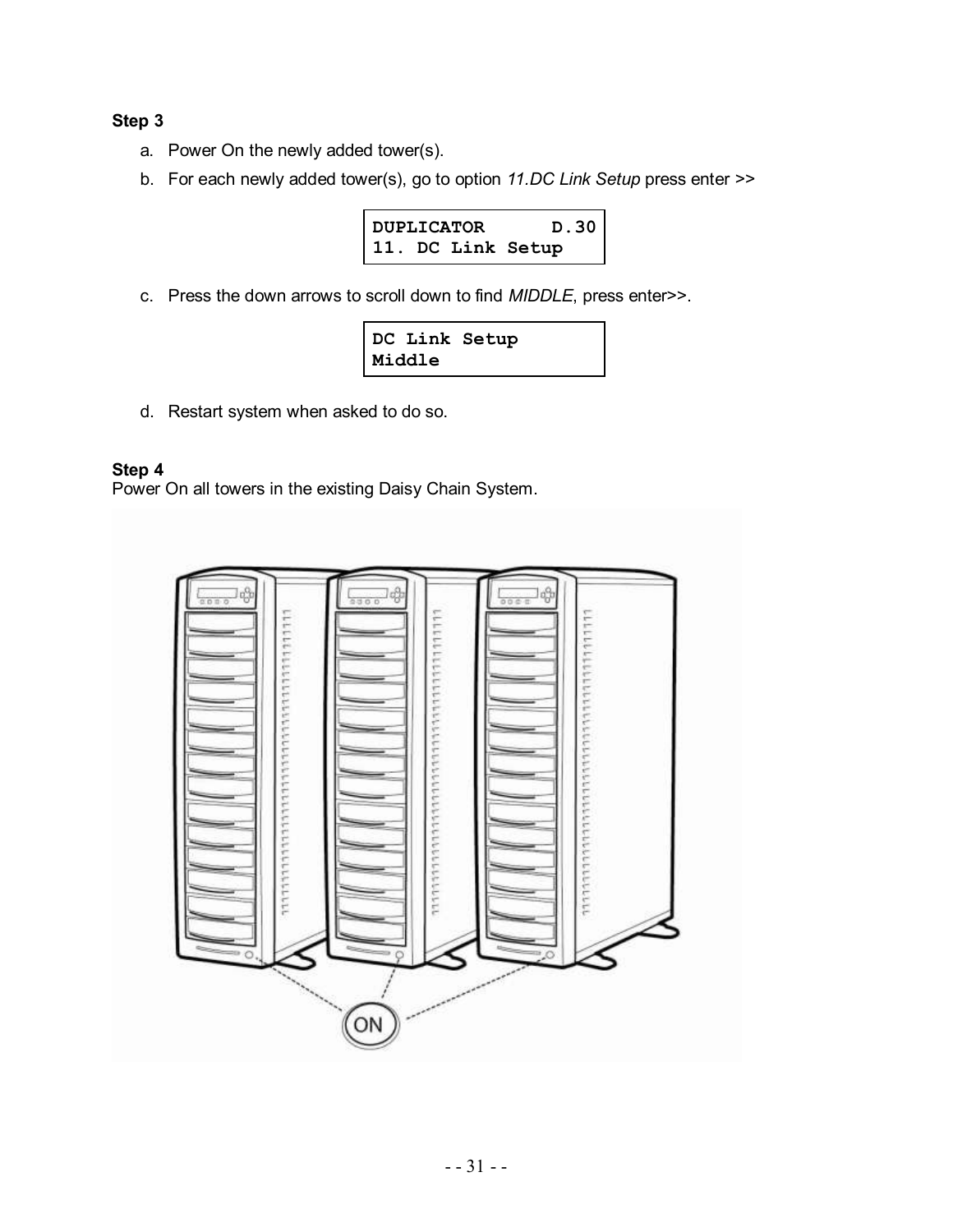### **Appendix B: Troubleshooting**

#### **Frequently Asked Questions**

- **1. No display on the LCD or the unit does not operate when the power is on.**
- $\checkmark$  Check the power cable connection and that the environment for the power outlet is normal.
- $\checkmark$  Make sure the power voltage on the duplicator matches the voltage of your power outlet.<br> $\checkmark$  If the system was stored in a location where the temperature dropped below 32°F (0°
- If the system was stored in a location where the temperature dropped below  $32^{\circ}F$  (0 $^{\circ}C$ ) within the past 24 hours, leave the system in a warm room with temperatures at least 65°F  $(19^{\circ}C)$  for 4 hours prior to powering it on.

#### **2. The system can not recognize the master disc.**

- Check the format of the master disc or the master itself for damage.<br>
Y Your master disc may be copy protected Normally most of the
- Your master disc may be copy protected. Normally, most of the DVD/Blu-ray Disc and some of the CD you have purchase from stores have copy protected encoded in them.
- $\checkmark$  Use one of the Writers to read your master disc by selecting one of writers as the Copy source (*please refer to section 1 of Make Disc-to-Disc Copies" - "Select the Copy Source" on page 10.*) If it works, make a copy of your master disc and treat the copy as the new master. Then set the Copy source back to the Reader and try again.

#### **3. Buttons do not function.**

 Maybe it is still busy on a task. Give it sometime and press it again. If it still doesn't work, turn off the machine, and then restart the machine after a minute.

#### **4. Copy completed but the copies are not readable / executable?**

- Use "compare" feature to check the copied disc.
- $\checkmark$  Based on our experience, the quality of your media plays a big role on this part. Try to use high quality media to prevent such problems.
- $\checkmark$  Please use another BD/DVD/CD player/ROM to test the copied media. Sometimes, your BD/DVD/CD Player/ROM may not be compatible with recordable BD/DVD/CD disc.

#### **5. The failure rate is high.**

- $\checkmark$  Lower the "write speed" and try again.
- $\checkmark$  Quality of blank disc may be poor.
- $\checkmark$  Quality of your master disc may be poor.

#### **6. Do I need to upgrade my system's firmware?**

 Unless your system is getting unstable, we strongly suggest not upgrading your system's firmware. Please contact our Tech Support if your system is getting unstable.

#### **7. Cannot boot-up or fails to upgrade firmware.**

 $\checkmark$  Contact our Tech Support.

#### **8. Can I load data directly from my computer to my system's Hard Drive?**

 No, your system's Hard Drive has a unique file system that computers will not recognize. Thus, you can't perform any read/write operations to the Hard Drive from your computer.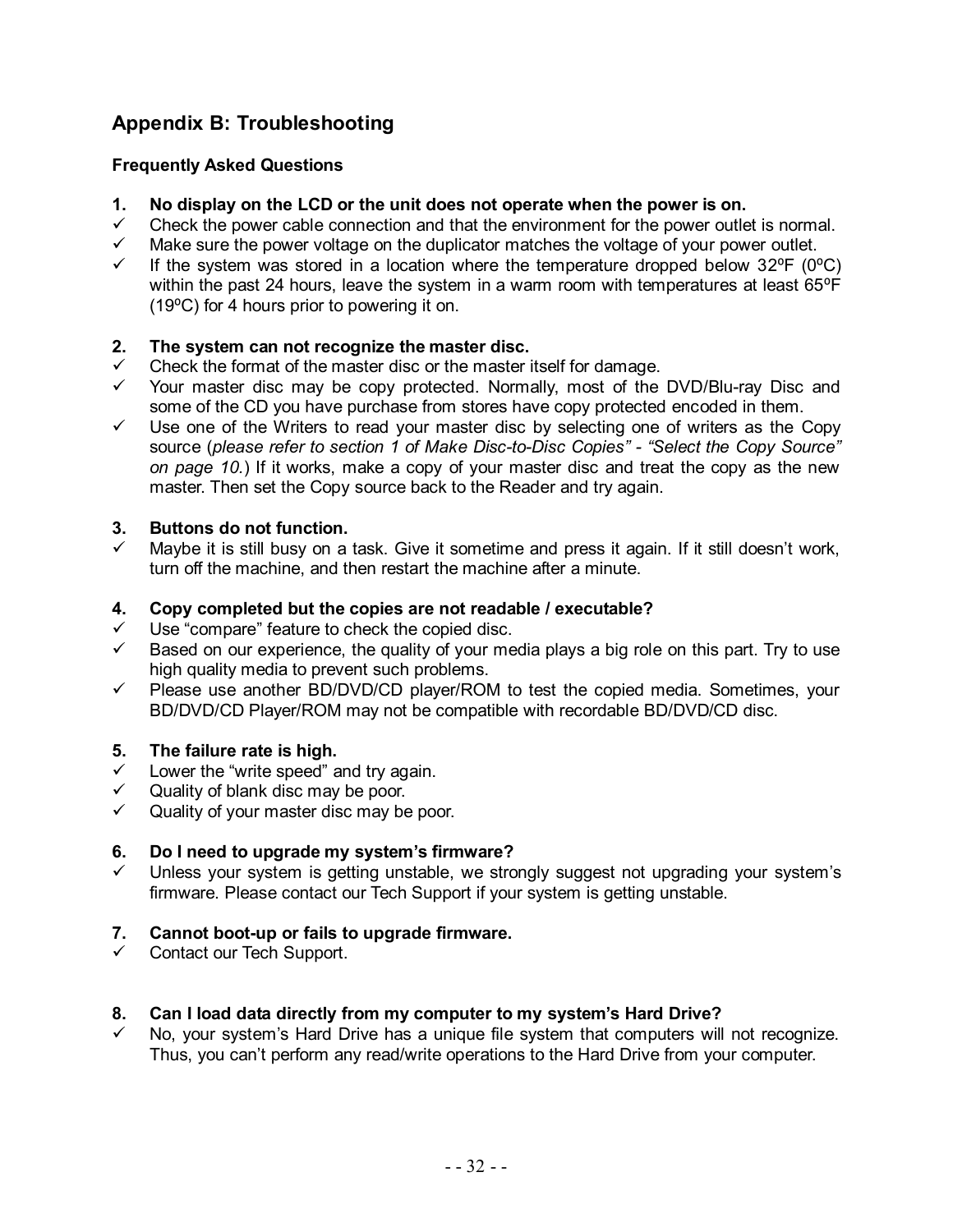#### **9. Why some writers won't copy?**

- $\checkmark$  If those writers are associated with USB 2.0/Firewire IEEE 1394 connections (normally a USB or Firewire logo sticker will be placed in front of such writer's tray), please make sure the USB 2.0/Firewire connections is off and restart your system. For more information, *please refer to "Appendix A: External Device (USB 2.0/Firewire 1394) Setup Guide".*
- $\checkmark$  Reset back to default. (Troubleshoot #11)
- $\checkmark$  Contact our tech support.

#### **10. Why do I see does my system show "Link Failed" message?**

- $\checkmark$  Please double verify all towers are configured and connected properly. Please refer to "Chapter 3: Setup your Daisy Chain Systems" on more details.
- $\checkmark$  Contact our tech support.

#### **11. How do I reset my system back to default?**

| a) Go to menu 12. Utilities.                                                     | (003)<br><b>DUPLICATOR</b><br>12. Utilities |
|----------------------------------------------------------------------------------|---------------------------------------------|
| b) Press the "ENT"/Enter button.                                                 | Utilities<br>1.Disc Info                    |
| c) Press down button until you see<br>"Load Default" on the 2 <sup>nd</sup> line | Utilities<br>5. Load Default                |
| d) Press "ENT"/Enter button.                                                     | Load Default<br>Press OK to Continue        |
| e) Wait for 3-4 seconds.                                                         | Utilities<br>5. Load Default                |
| f) Press "ESC"/Escape button.                                                    | (003)<br><b>DUPLICATOR</b><br>12. Utilities |
| g) Press down button until you see<br>"Shutdown" on the 2 <sup>nd</sup> line.    | (003)<br><b>DUPLICATOR</b><br>15.Shutdown   |
| h) Press "ENT"/Enter button.                                                     | Shutdown<br>Press OK to Shutdown            |
| i) Press "ENT"/Enter button.                                                     | System Checking OK!<br>Ready to Power Off   |

j) Power off the system and power it back on. All settings should be restored back to default.

#### **12. Can I use different brands of blank discs in different towers?**

 $\checkmark$  Yes, as long as you use the same brands of blank discs within each individual tower.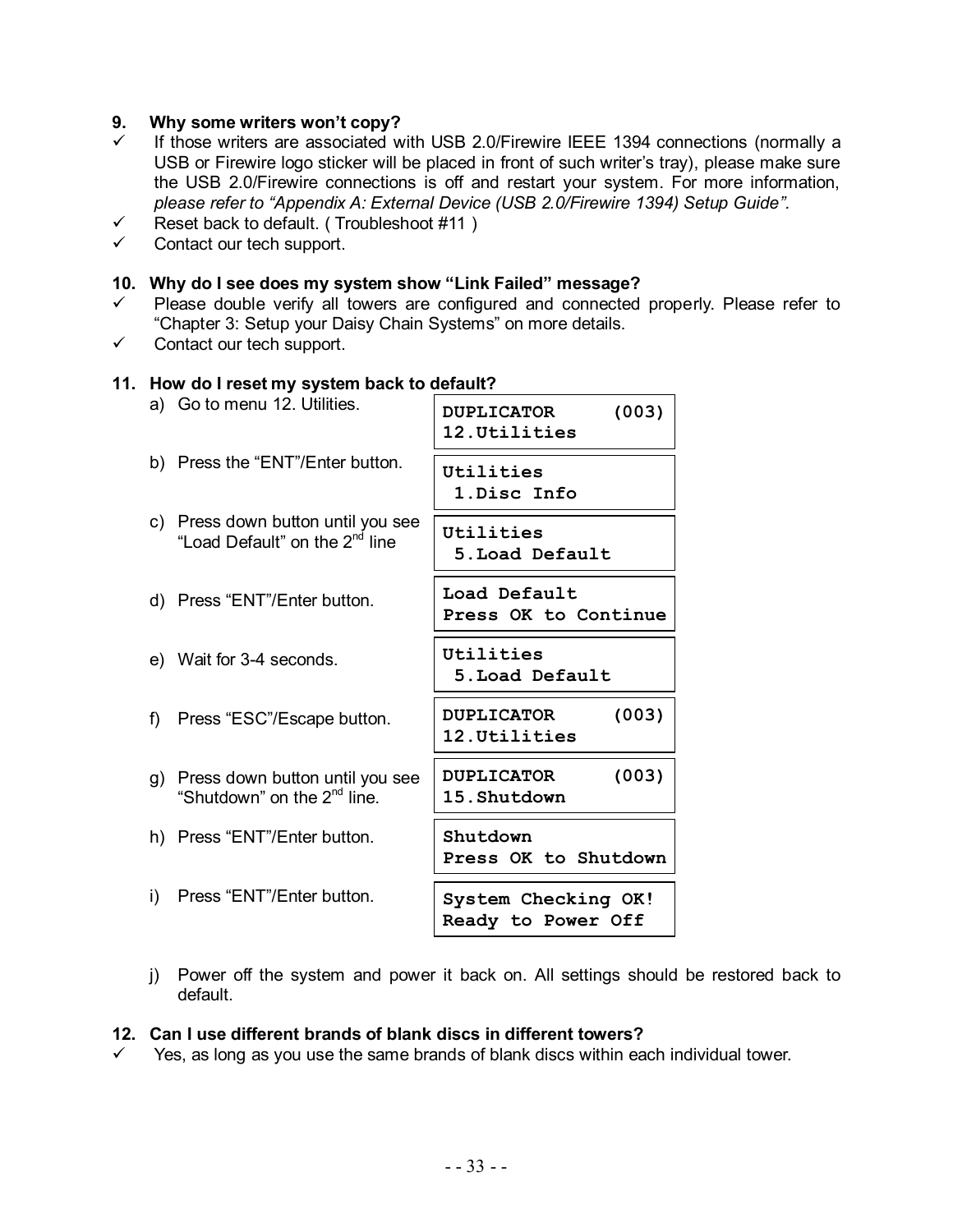- **13. If I adjust the settings from the master tower, will the same settings be applied to all other towers in the chain?**
- $\checkmark$  Yes, any setting changes will be applied to all towers in the chain.
- **14. When I load the master disc into the hard drive of the master tower, will the master disc be loaded into all of the hard drives for the remaining towers in the daisy-chain?**
- No, the content will remain in the Master tower ONLY. All remaining tower's hard drives only saves the content of the last copied disc or data that was directly loaded on to that units hard drive in standalone mode.
- **15. When I perform the "hard drive format" function on the master tower, will the remaining tower's hard drives content to be formatted?**
- $\checkmark$  No, only the master tower's hard drive will be formatted.
- **16. Do I have to load all discs into the towers in sequence? That is, can I insert blank discs into the second tower when the first tower is not fully loaded?**
- $\checkmark$  You do not have to load all blank discs into the towers in sequence. You can insert 2 blank discs in the first tower, skip the  $2^{nd}$  tower, insert 3 blank discs in the  $3^{rd}$  tower, and so on. The unit will still run the duplication job for the discs that are in the drives regardless if all the drives in each tower are utilized.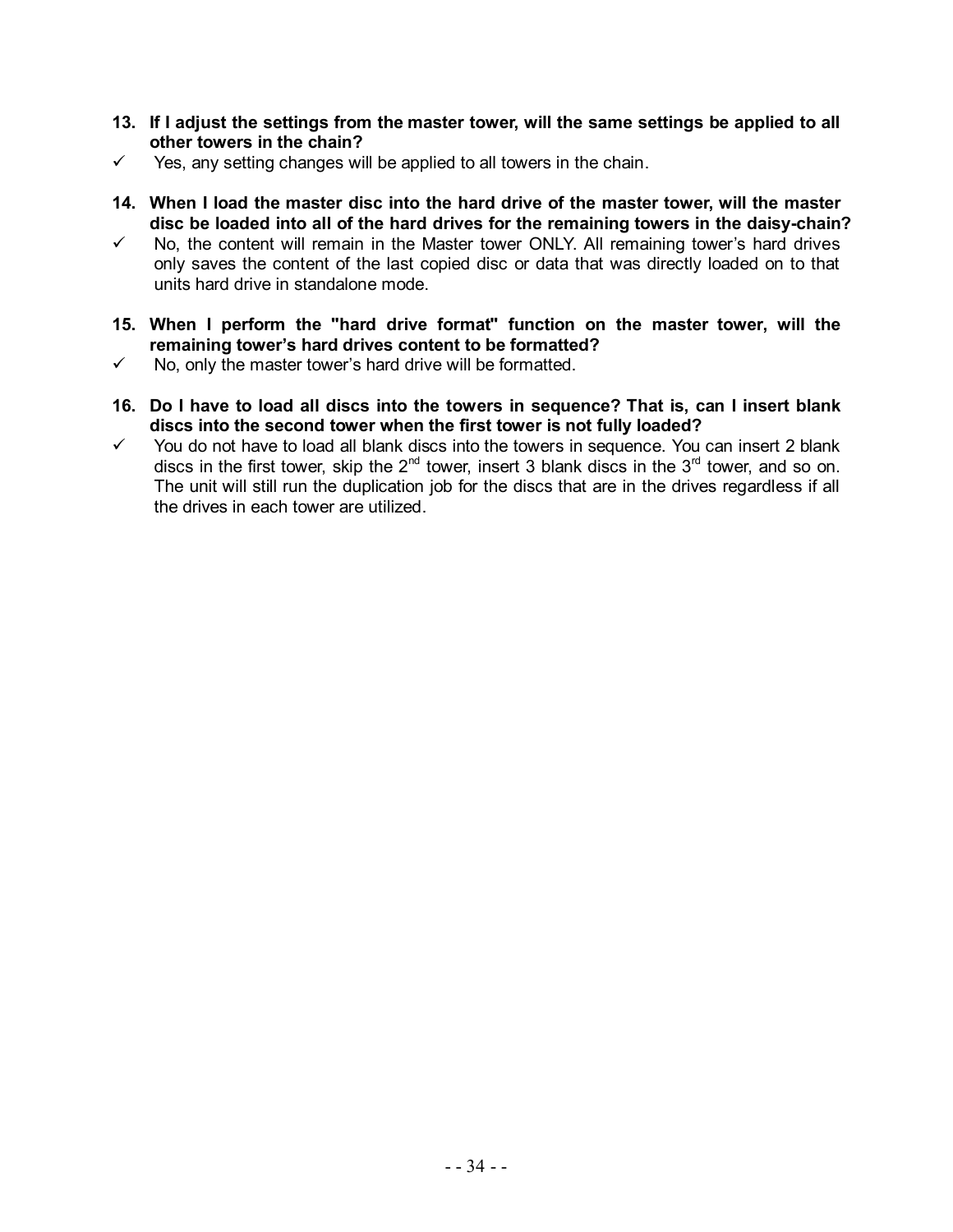### **Error Code**

Typically the system will show an error message and error code if a problem occurs. Please reference the below diagram for a description of the error codes and the recommend solution:

| <b>Error</b><br>Code | <b>Error Message</b>                                | <b>Description &amp; Recommended Solutions</b>                                                                                                                                                 |
|----------------------|-----------------------------------------------------|------------------------------------------------------------------------------------------------------------------------------------------------------------------------------------------------|
| 200                  | <b>Disc</b><br>Source<br>Empty                      | Description:<br>The intended master disc is detected and identified successfully, but<br>it is a blank disc.                                                                                   |
|                      |                                                     | Possible Solution:<br>Please double check the master disc to ensure it contains data.                                                                                                          |
| 201                  | <b>Bad Master</b>                                   | Description:<br>The master disc is detected but can not be identified within 3<br>minutes.                                                                                                     |
|                      |                                                     | Possible Solution:<br>Please check the master disc quality for defects or errors.                                                                                                              |
|                      |                                                     | Description:<br>The blank disc(s) are missing when the job has already started.                                                                                                                |
| 202                  | No Targets!                                         | Possible Solution:<br>Please make sure blank discs are placed in writer trays.                                                                                                                 |
|                      | <b>Burner Mixed or</b>                              | Description:<br>The model or firmware version of all writers in the duplicator is not<br>the same.                                                                                             |
| 203                  | Firmware<br>version Mixed                           | Possible Solution:<br>This typically happens when you recently replaced a writer drive.<br>Contact Tech Support.                                                                               |
|                      |                                                     | Description:<br>The master disc and targets (blanks) do not have same format.                                                                                                                  |
| 204                  | <b>Targets</b><br>&<br>Master<br>Not<br>Compatible! | Possible Solution:<br>Please go to "Disc Info" in "Utilities" to make sure the master disc<br>and the blank discs are the same format, (for example, using a CD<br>Master and CD blank discs). |
| 205                  | Not<br><b>Targets</b>                               | Description:<br>The target (blank) discs are detected and identified as neither RW<br>discs nor blank discs.                                                                                   |
|                      | Blank!                                              | Possible Solution:<br>Please go to "Disc Info" in "Utilities" to make sure the intended blank<br>discs are empty.                                                                              |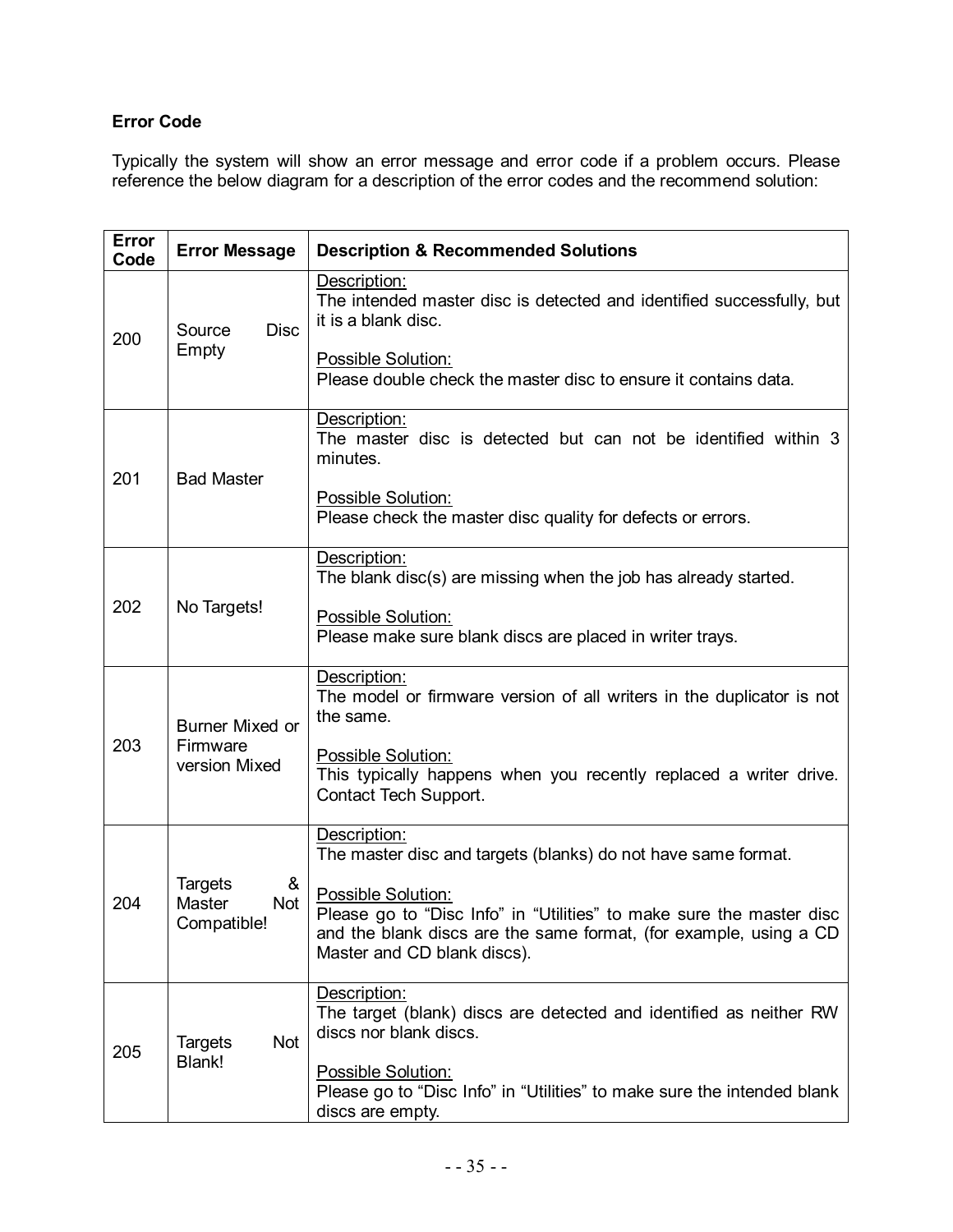| <b>Error</b><br>Code | <b>Error Message</b>                                                                                                                                                                                                                 | <b>Description &amp; Recommended Solutions</b>                                                                                                                                                                                                                                                                                                                                                                                                                                                                                                                                                                                  |
|----------------------|--------------------------------------------------------------------------------------------------------------------------------------------------------------------------------------------------------------------------------------|---------------------------------------------------------------------------------------------------------------------------------------------------------------------------------------------------------------------------------------------------------------------------------------------------------------------------------------------------------------------------------------------------------------------------------------------------------------------------------------------------------------------------------------------------------------------------------------------------------------------------------|
| 206                  | &<br><b>Targets</b><br>Master<br>Size<br>Mismatch!                                                                                                                                                                                   | Description:<br>When the error code occurs during the Compare process, the size of<br>the master disc and the successfully copied disc(s) is different.<br>When the error code occurs during a Copy related process, the<br>capacity of the blank disc(s) is less than the data size of the master<br>disc.<br>Possible Solution:<br>When the error code occurs during the Compare process, contact<br>Tech Support.<br>When the error code occurs during a Copy related process, please<br>go to "Disc Info" in "Utilities" to make sure the blank disc's capacity is<br>large enough to fit the data size of the master disc. |
| 207                  | Targets M Code<br>Mixed!                                                                                                                                                                                                             | Description:<br>The blank discs contain different manufacture codes.<br>Possible Solution:<br>Please go to "Disc Info" in "Utilities" to make sure every blank disc<br>has the same media ID (M-Code). Replace the one(s) that are<br>different if necessary.                                                                                                                                                                                                                                                                                                                                                                   |
| 208                  | Targets are not<br>RW discs!                                                                                                                                                                                                         | Description:<br>The target(blank) discs are not Rewritable discs<br>Possible Solution:<br>Please go to "Disc Info" in "Utilities" to make sure every blank disc is<br>a rewriteable disc.                                                                                                                                                                                                                                                                                                                                                                                                                                       |
| 209                  | Description:<br>The master disc is copy-protected.<br>Master Disc is<br>Possible Solution:<br><b>CSS Protected!</b><br>This master disc contains copy-protection. Please try a different<br>master disc without any copy-protection. |                                                                                                                                                                                                                                                                                                                                                                                                                                                                                                                                                                                                                                 |
| 210                  | Description:<br>The target (blank) disc(s) are detected but can not be identified.<br><b>Bad Discs!</b><br>Possible Solution:<br>Please double check the blank disc(s) quality.                                                      |                                                                                                                                                                                                                                                                                                                                                                                                                                                                                                                                                                                                                                 |
| 211                  | This format can<br>not be tested!                                                                                                                                                                                                    | Description:<br>The target (blank) disc(s) is DVD+R, DVD+RW, DVD+R DL, BD-R or<br>BD-RE.<br>Possible Solution:<br>Above disc formats are not supported by the Test function. Please<br>use DVD-R/RW or CD-R/RW discs if this function.                                                                                                                                                                                                                                                                                                                                                                                          |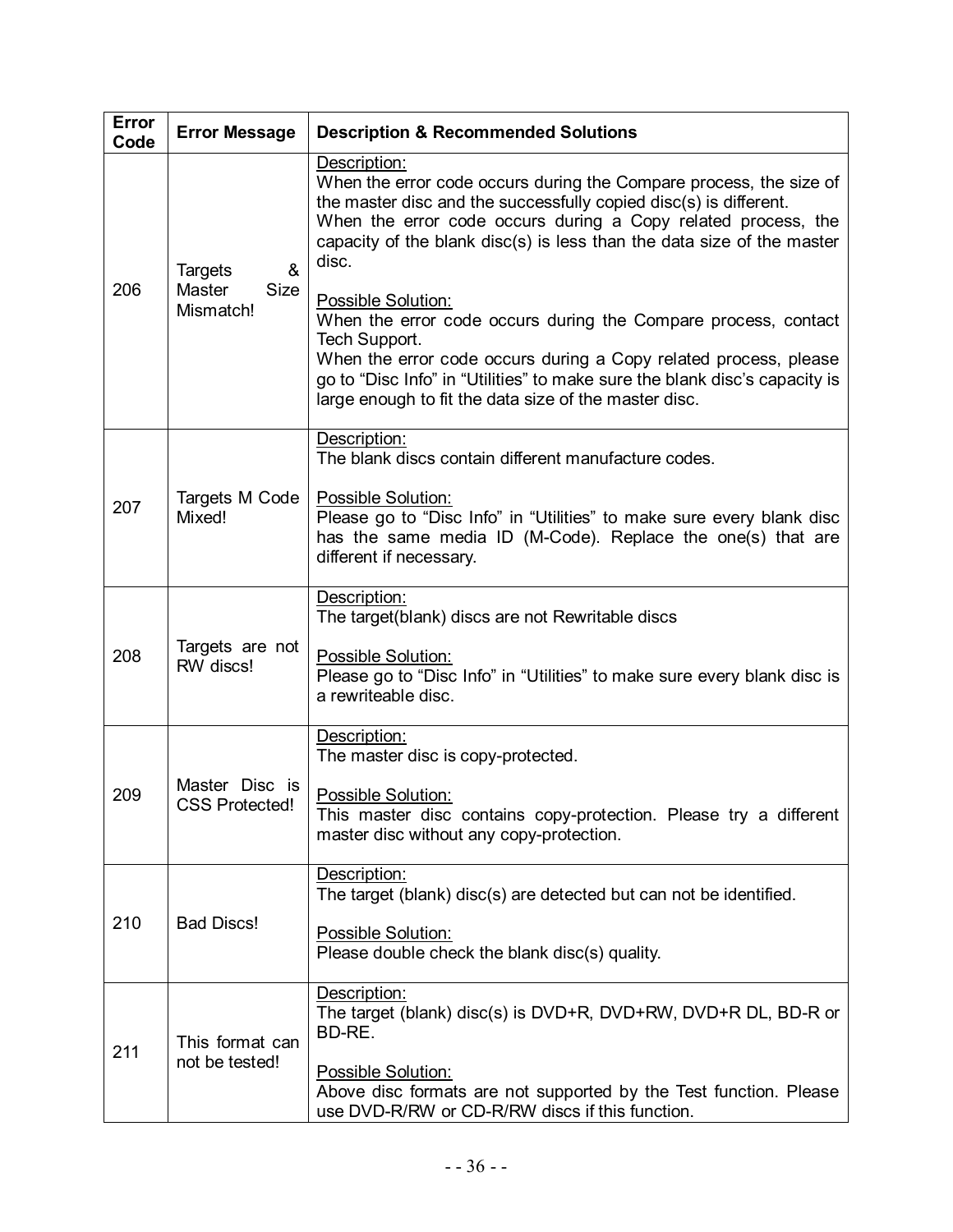| Error<br>Code | <b>Error Message</b>                   | <b>Description &amp; Recommended Solutions</b>                                                                                                                         |
|---------------|----------------------------------------|------------------------------------------------------------------------------------------------------------------------------------------------------------------------|
| 212           | <b>DVD</b><br>is<br>not<br>supported!  | Description:<br>Your system does not support the DVD format.                                                                                                           |
|               |                                        | Possible Solution:<br>Please purchase a system that supports DVD.                                                                                                      |
| 213           | <b>DVD-RAM</b><br>is<br>not supported! | Description:<br>Your system does not support the DVD-RAM format.                                                                                                       |
|               |                                        | <b>Possible Solution:</b><br>Please purchase a system that supports DVD-RAM.                                                                                           |
| 214           | Blu-ray is<br>not<br>supported!        | Description:<br>Your system does not support the Blu-ray format.                                                                                                       |
|               |                                        | Possible Solution:<br>Please purchase a system that supports Blu-ray.                                                                                                  |
| 230           | <b>Not</b><br>enough<br>HDD space      | Description:<br>The empty space in the hard drive is less than the size of the master<br>disc.                                                                         |
|               |                                        | Possible Solution:<br>Please free up hard drive space by deleting<br>unnecessary<br>partitions/images.                                                                 |
| 231           | Redundant<br>Name                      | Description:<br>The name entered has already been used in the system.                                                                                                  |
|               |                                        | <b>Possible Solution:</b><br>Please enter a different name, or rename the existing file name<br>which is in conflict before you re-enter this name.                    |
| 232           | <b>Format Failed!</b>                  | Description:<br>The system is not able to format the hard drive. A detailed error code<br>will be displayed at the end of the error message in the following<br>format |
|               |                                        | Example:<br>Format<br>Failed<br>(Error:232)<br>$(XX-YY)$ ,<br>XX: The index of the hard drive which generated the error<br>YY: The error code                          |
|               |                                        | Possible Solution:<br>Possible Hard Drive defect; please contact Tech Support.                                                                                         |
| 233           | Hard<br><b>Drive</b><br>Corrupted      | Description:<br>The hard drive's information is corrupted.                                                                                                             |
|               |                                        | Possible Solution:<br>Please re-format the hard drive.                                                                                                                 |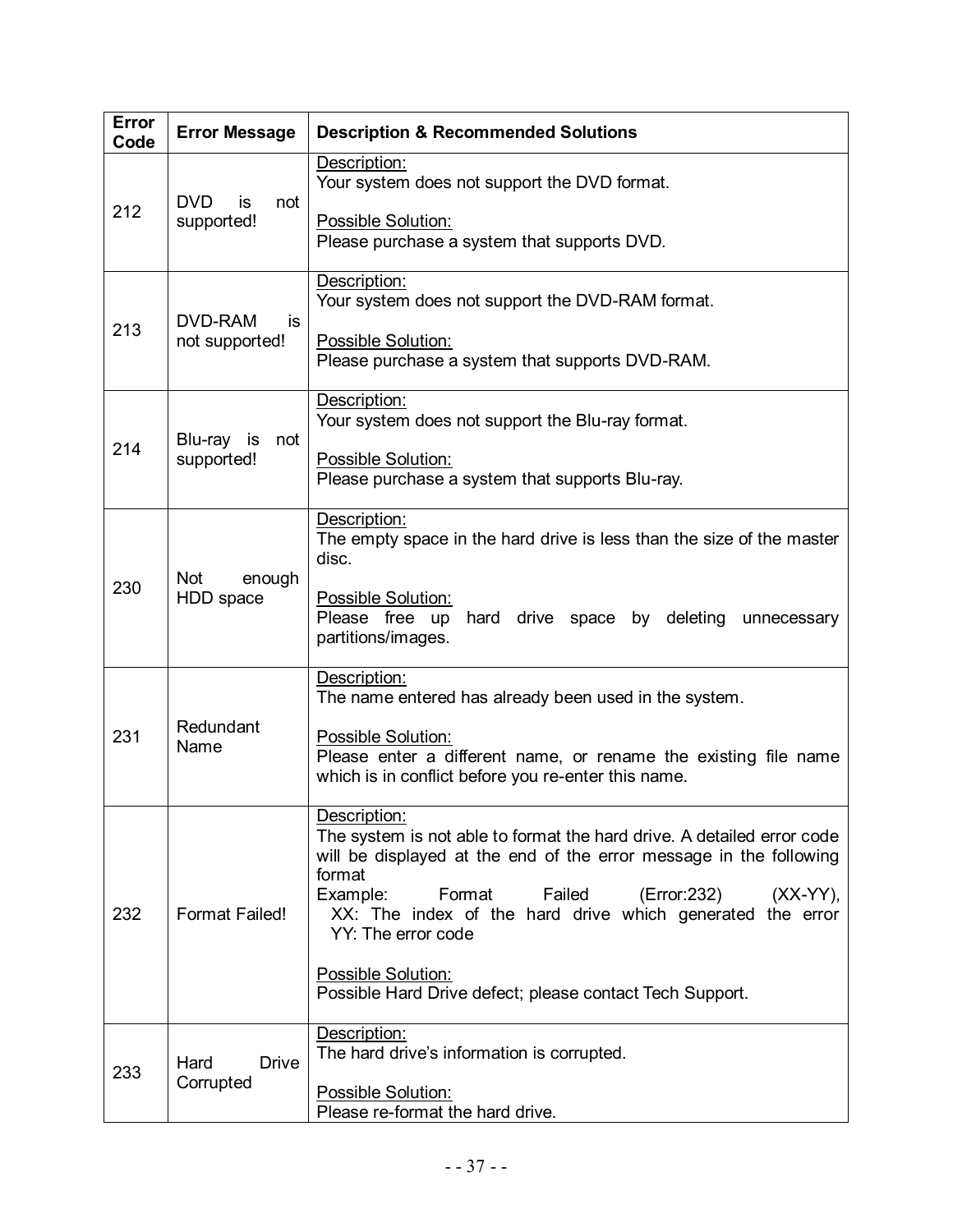| Error<br>Code | <b>Error Message</b>                        | <b>Description &amp; Recommended Solutions</b>                                                                                                      |
|---------------|---------------------------------------------|-----------------------------------------------------------------------------------------------------------------------------------------------------|
| 235           | <b>Drive</b><br>Hard<br><b>Access Error</b> | Description:<br>There's an error when accessing the hard drive.                                                                                     |
|               |                                             | Possible Solution:<br>Possible Hard Drive defect; please contact Tech Support.                                                                      |
| 240           | Wrong<br>Password!                          | Description:<br>The password entered is not correct                                                                                                 |
|               |                                             | Possible Solution:<br>Please confirm you typed in the correct password or try a different<br>password.                                              |
| 241           | Login Failed                                | Description:<br>An incorrect password was entered 3 times consecutively                                                                             |
|               |                                             | Possible Solution:<br>Wait for 5 minutes, then try to use the correct password for next the<br>attempt. If the problem persists, call Tech Support. |
| 250           | Source Cannot<br>Be HDD                     | Description:<br>The source is configured in the hard drive when trying to perform the<br>Mix Audio Tracks function.                                 |
|               |                                             | Possible Solution:<br>Change the Copy source to the Reader.                                                                                         |
| 251           | Audio<br>Copy<br>Error                      | Description:<br>An error occurred during the mixing process of your audio CD.                                                                       |
|               |                                             | <b>Possible Solution:</b><br>Try a different master or blank disc.                                                                                  |
| 252           | Not Audio CD                                | Description:<br>The Master Disc is not an Audio CD when preparing the mixing<br>process.                                                            |
|               |                                             | Possible Solution:<br>Please verify your master disc is an Audio CD.                                                                                |
| 253           | <b>Over Blank Disc</b><br>Capacity          | Description:<br>The total size of the selected tracks is larger than the capacity of the<br>target blank disc during the track selection process.   |
|               |                                             | Possible Solution:<br>Try to select an alternative track with a smaller capacity.                                                                   |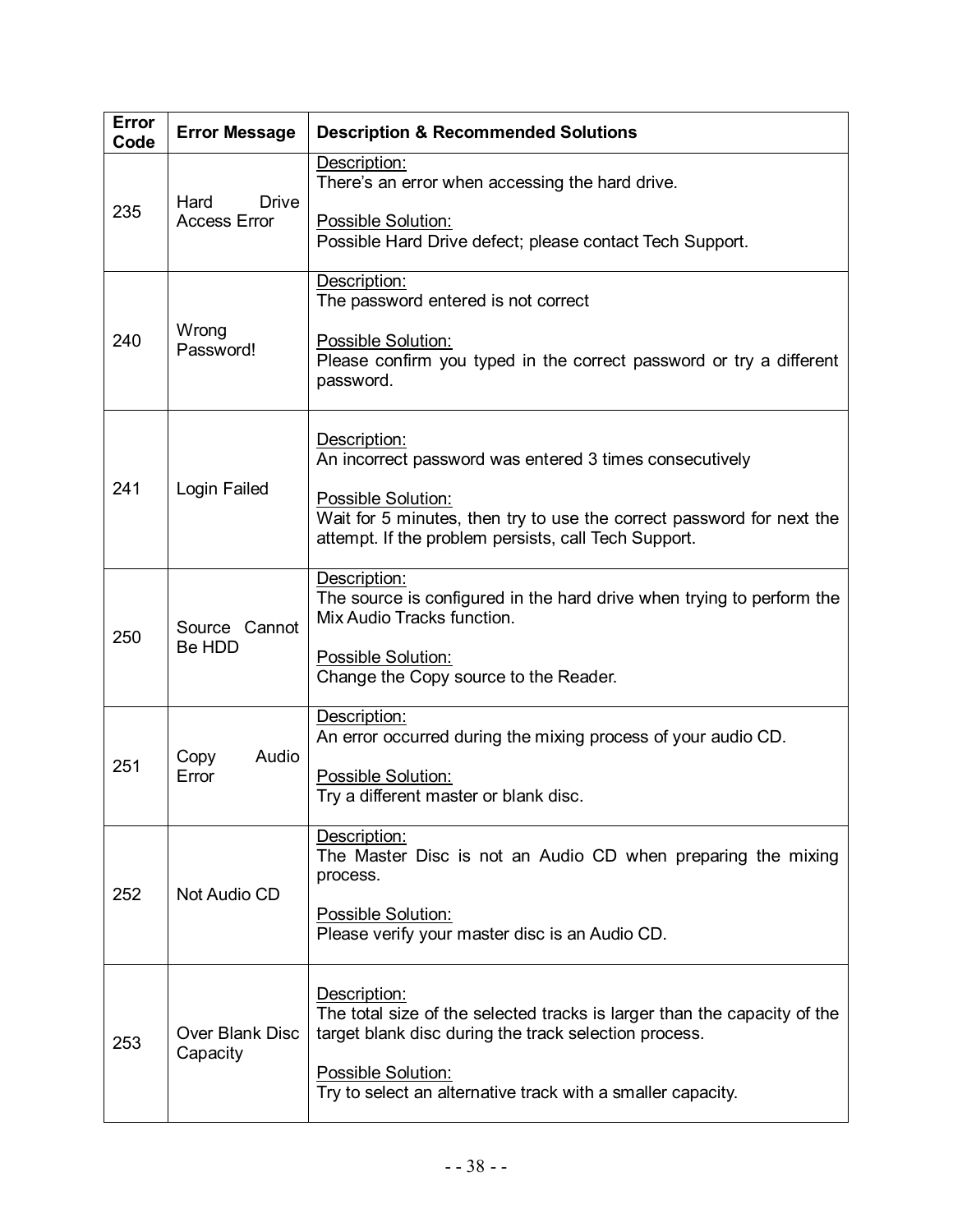| <b>Error</b><br>Code | <b>Error Message</b>    | <b>Description &amp; Recommended Solutions</b>                                                                                                                                                                                                                                                                                                                                                                                                                                                                                                                                                    |
|----------------------|-------------------------|---------------------------------------------------------------------------------------------------------------------------------------------------------------------------------------------------------------------------------------------------------------------------------------------------------------------------------------------------------------------------------------------------------------------------------------------------------------------------------------------------------------------------------------------------------------------------------------------------|
| 260                  | No Update File          | Description:<br>The system can NOT locate the Firmware Update File during the<br>Update Firmware process.<br><b>Possible Solution:</b><br>1. Confirm the file is not a "zip" file. If it is, please extract it before<br>you burn it into a CD.<br>2. Confirm the update file is written as "Mode 1" Data CD. Usually a<br>Data CD created with Windows XP or Roxio's Drag-to-Disc is not in<br>this format. Please use a software like Nero Burning ROM.<br>3. Make sure there are no other discs in the system and try to insert<br>the update disc into another tray to perform the operation. |
| 261                  | update<br>Wrong<br>File | Description:<br>The Firmware Update File is not compatible with your system or the<br>Firmware Update File is corrupted.<br>Possible Solution:<br>Try to re-download the Firmware Update File.                                                                                                                                                                                                                                                                                                                                                                                                    |
| 262                  | Unknown flash<br>model  | Description:<br>The Firmware Update File is not meant for your system.<br>Possible Solution:<br>Try to contact Tech Support for the proper Update file.                                                                                                                                                                                                                                                                                                                                                                                                                                           |
| 263                  | <b>User Abort</b>       | Description:<br>A job is being aborted by user pressing the ESC/Escape button for<br>more than 5 seconds during a job run.<br>Possible Solution:<br>Restart the job when ready with the proper master disc & blank<br>discs.                                                                                                                                                                                                                                                                                                                                                                      |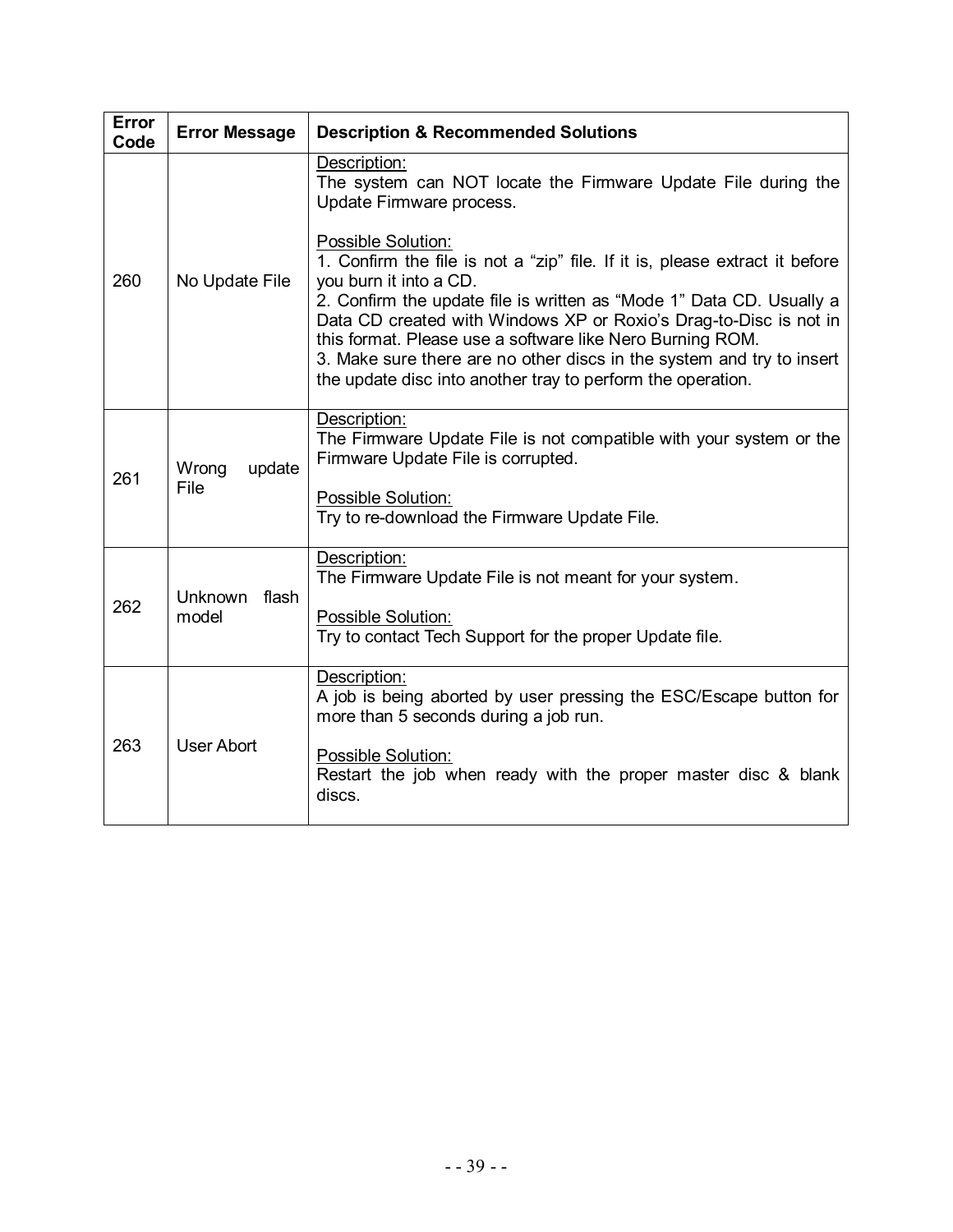### **Appendix C: Safety & Regulatory information**

#### **Safety Introduction**

#### **Notices and Safety**

Please read the following instructions carefully before operating the machine and refer to them as needed to ensure the continued safe operation of your machine.

This product and supplies have been designed and tested to meet strict safety requirements. These include safety agency evaluation and certification, and compliance with electromagnetic regulations and established environmental standards.

The safety and environment testing and performance of this product have been verified using certified materials only.



Unauthorized alterations, which may include the addition of new parts/devices, may impact the product certification. Please contact your **Warning** sales representative for more information.

#### **Marks, Labels**

#### *Symbols*

All warnings and instructions marked on or supplied with the product should be followed.



This symbol alerts users to areas of the equipment where there is the possibility of personal injury.

#### **FCC Notices for USA**

This equipment has been tested and found to comply with the limits for a Class B digital device, pursuant to Part 15 of the FCC Rules. These limits are designed to provide reasonable protection against harmful interference in a residential installation. This equipment generates uses and can radiate radio frequency energy and, if not installed and used in accordance with the instructions, may cause harmful interference to radio communications. However, there is no guarantee that interference will not occur in a particular installation. If this equipment does cause harmful interference to radio or television reception, which can be determined by turning the equipment off and on, the user is encouraged to try to correct the interference by one or more of the following measures:

- Reorient or relocate the receiving antenna.
- Increase the separation between the equipment and receiver.
- Connect the equipment into an outlet on a circuit different from that to which the receiver is connected.
- Consult the dealer or an experienced radio/TV technician for help.

#### *(Reference*CFR 47 *Part 15 Section 15.21)*

Changes or modifications to this equipment not specifically approved by the manufacture may void the user's authority to operate this equipment.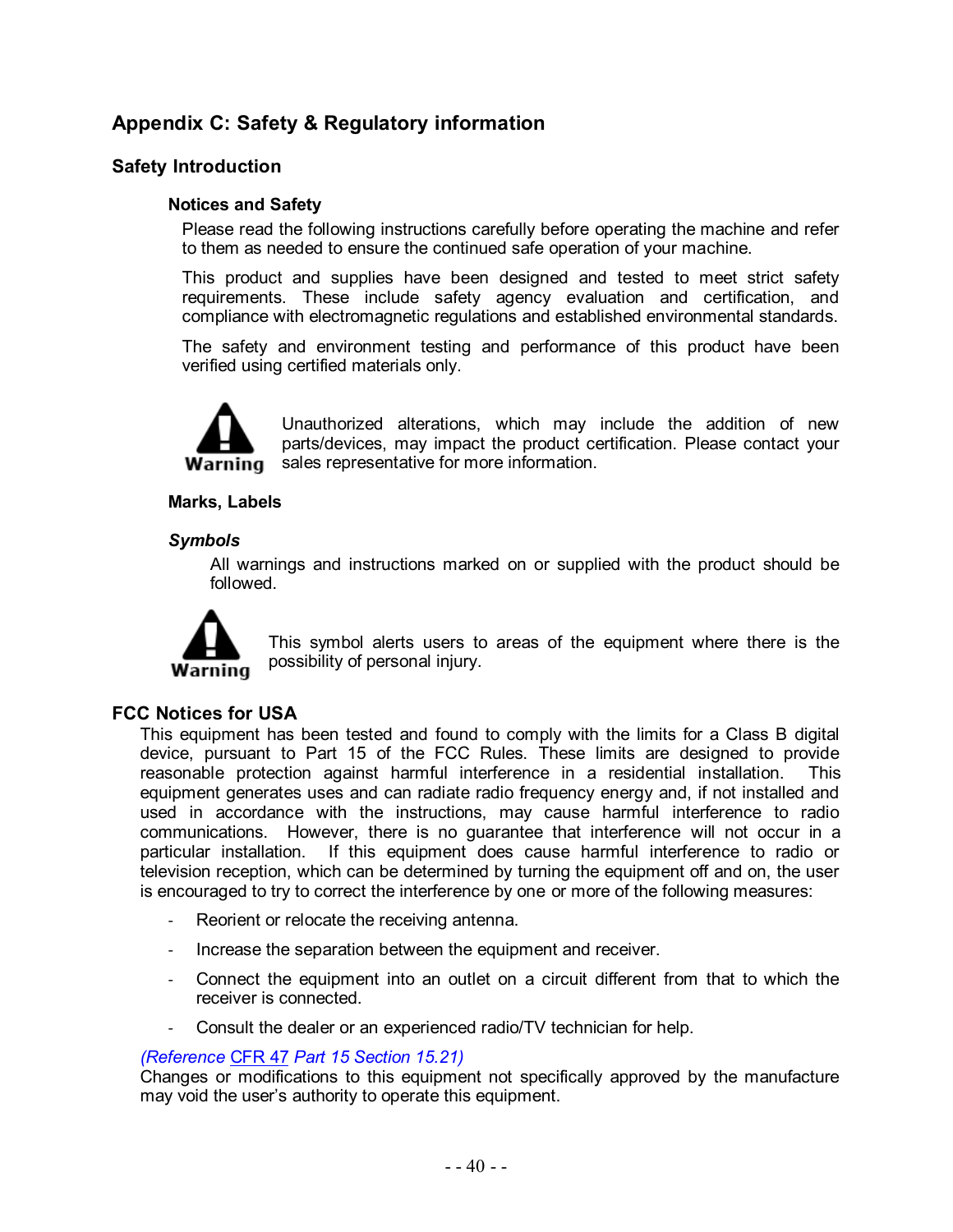### **Safety Information**

#### **Operational Safety Information**

This equipment and supplies have been designed and tested to meet strict safety requirements. These include safety agency examination, approval, and compliance with established environmental standards.

To ensure the continued safe operation of your equipment, follow these safety guidelines at all times:

#### *Do These*

- Always follow all warnings and instructions that are marked on or supplied with the equipment.
- Before cleaning this product, unplug the product from the electrical outlet. Always use materials specifically designated for this product, the use of other materials may result in poor performance and create a hazardous situation.
- Always exercise care when moving or relocating equipment.
- Always locate the machine on a solid support surface (not on plush carpet) that has adequate strength to support the weight of the machine.
- Always unplug this equipment from the electrical outlet before cleaning.



Do not use aerosol cleaners. Aerosol cleaners can be explosive or flammable when used on electromechanical equipment

#### *Do Not Do These*

- Never use a ground adapter plug to connect the equipment to a power outlet that lacks a ground connection terminal.
- Never attempt any maintenance function that is not specifically described in this documentation.
- Never obstruct ventilation openings. They are provided to prevent overheating.
- Never remove covers or guards that are fastened with screws. There are no operator serviceable areas within these covers.
- Never locate the machine near a radiator or any other heat source.
- Never push objects of any kind into the ventilation openings.
- Never place this equipment where people might step on or trip on the power cord.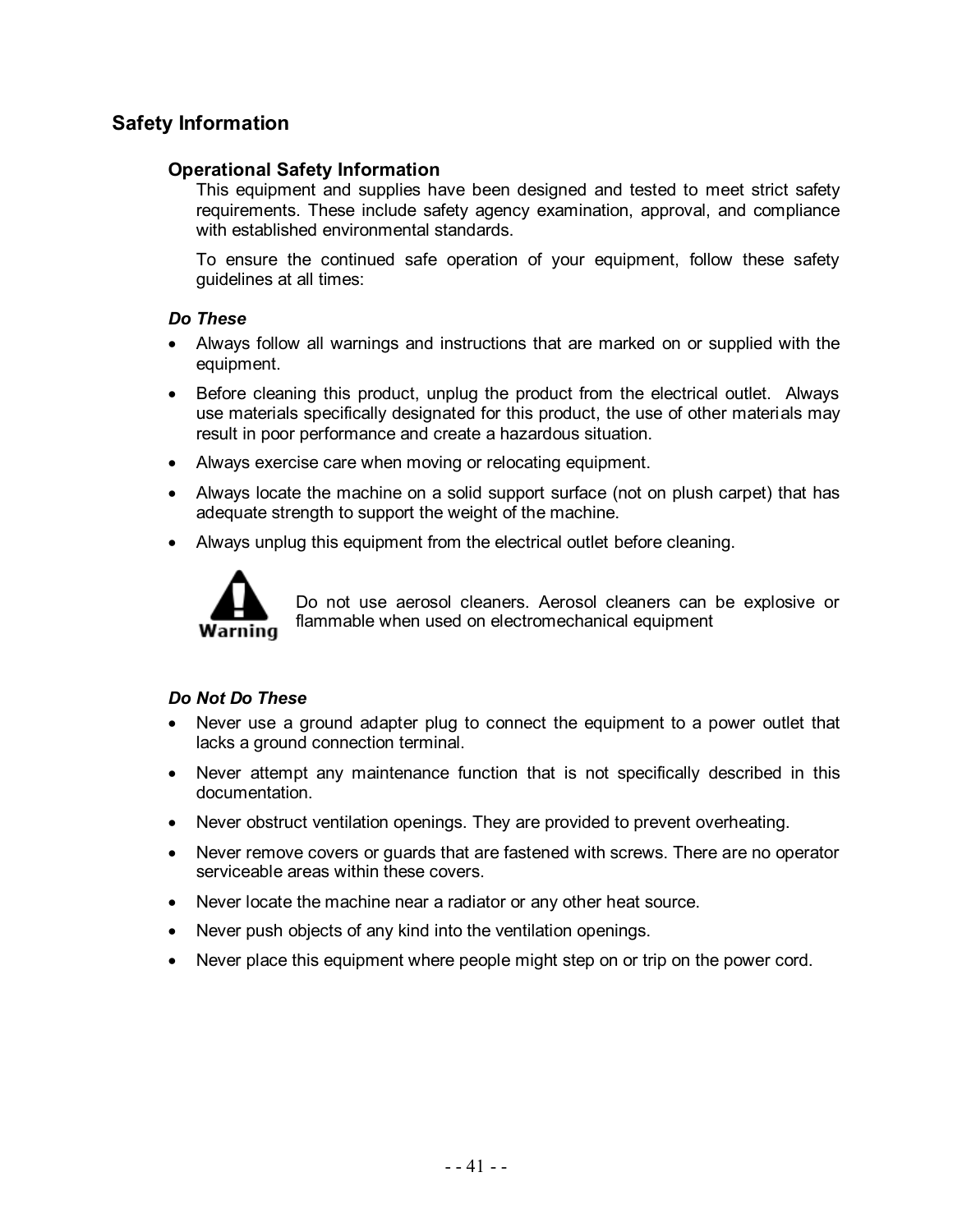#### **Electrical Safety Information**

- 1. The power receptacle for the machine must meet the requirements stated on the data plate on the rear of the machine. If you are not sure that your electrical supply meets the requirements, please consult your local power company or an electrician for advice.
- 2. The socket outlet shall be installed near the equipment and shall be easily accessible.
- 3. Use the power cable that is supplied with your machine. Do not use an extension cord or remove or modify the power cord plug.
- 4. Plug the power cable directly into a correctly grounded electrical outlet. If you are not sure whether or not an outlet is correctly grounded, consult an electrician.
- 5. Do not use an adapter to connect any equipment to an electrical outlet that lacks a ground connection terminal.
- 6. Do not place this equipment where people might step or trip on the power cable.
- 7. Do not place objects on the power cable.
- 8. Do not push objects into slots or openings on the machine. Electrical shock or fire may result.
- 9. Do not obstruct ventilation openings. These openings are used to provide proper cooling to the machine.

#### **Electrical Supply**

- 1. This product shall be operated from the type of electrical supply indicted on the product's data plate label. If you are not sure that your electrical supply meets the requirements, please consult a licensed electrician for advice.
- 2. Always connect equipment to a correctly grounded power outlet. If in doubt, have the outlet checked by a qualified electrician.



This equipment must be connected to a protective earth circuit. This equipment is supplied with a plug that has a protective earth pin. This plug will only fit into an earthed electrical outlet. This is a safety feature. If you are unable to insert the plug into the outlet, contact a licensed electrician to replace the outlet.

#### **Disconnect Device**

The power cable is the disconnect device for this equipment. It is attached to the back of the machine as a plug-in device. To remove all electrical power from the equipment, disconnect the power cable from the electrical outlet.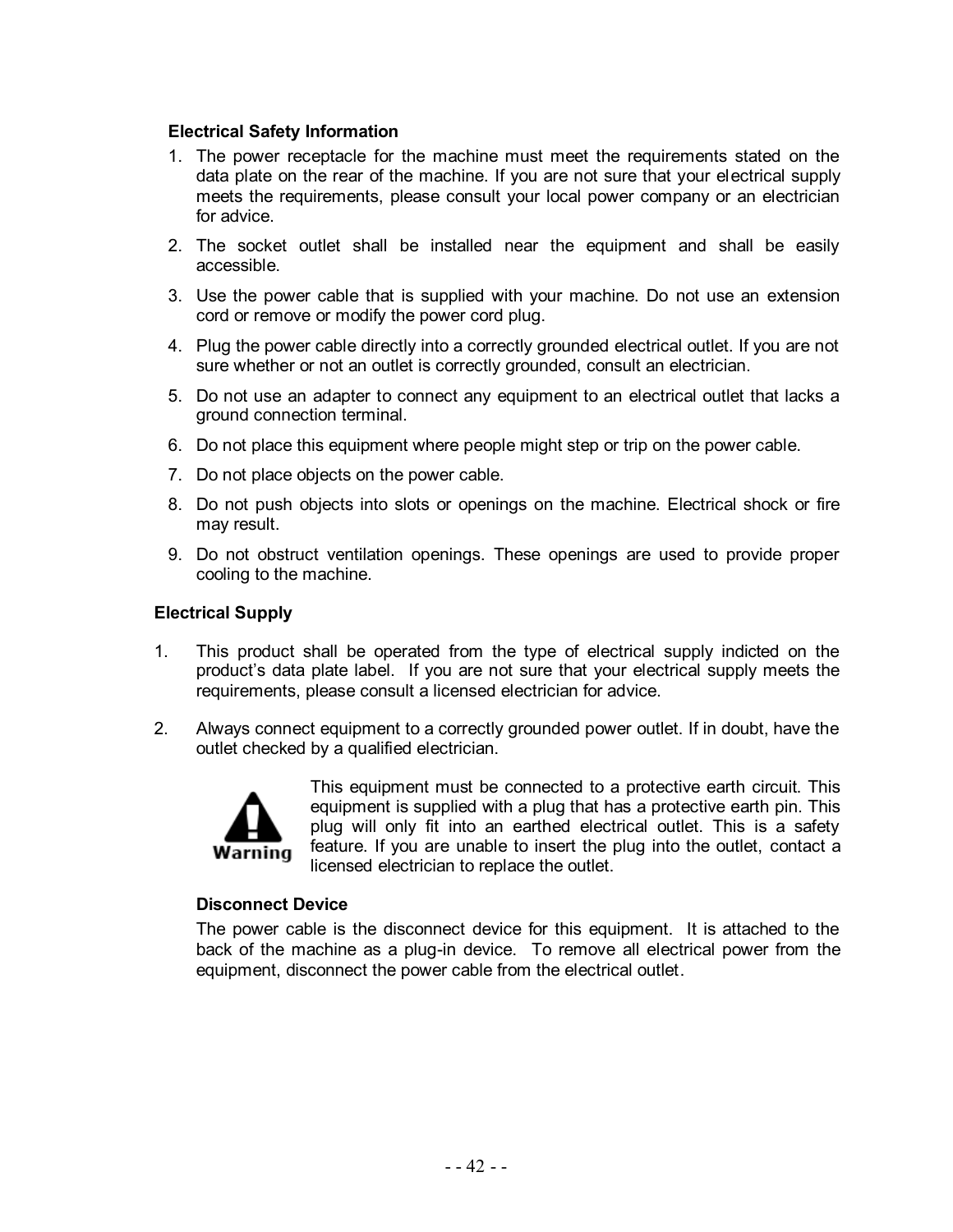#### **Emergency Power Off**

If any of the following conditions occur, turn off the machine immediately and **disconnect the power cable(s) from the electrical outlet(s).** Contact an authorized Service Representative to correct the problem:

- The equipment emits unusual odors or makes unusual noises.
- The power cable is damaged or frayed.
- A wall panel circuit breaker, fuse, or other safety device has been tripped.
- Liquid is spilled into the machine.
- The machine is exposed to water.
- Any part of the machine is damaged

#### **Maintenance Information**

- 1. Any operator product maintenance procedures will be described in the user documentation supplied with the product.
- 2. Do not carry out any maintenance on this product which is not described in the customer documentation
- 3. Use supplies and cleaning materials only as directed in the Operator section of this manual.
- 4. Do not remove covers or guards that are fastened with screws. There are no parts behind these covers that you can maintain or service.



Do not use aerosol cleaners. Aerosol cleaners can be explosive or flammable when used on electromechanical equipment.

#### **Certification**

This product is certified by the following Agency using the Safety standards listed

| <b>Agency</b>                            | <b>Standard</b>                                                                                              |
|------------------------------------------|--------------------------------------------------------------------------------------------------------------|
| <b>Underwriters</b><br>Laboratories Inc. | UL60950-1                                                                                                    |
| Underwriters<br>Laboratories Inc.        | CSA C22.2 No. 60950-1-03                                                                                     |
| <b>SPORTON</b><br>International Inc.     | 55022:1998/A1:2000/A2:2003<br>FN.<br>Class B,<br>EN 61000-3-3:1995/A1:2001,<br>EN 55024:1998/A1:2001/A2:2003 |